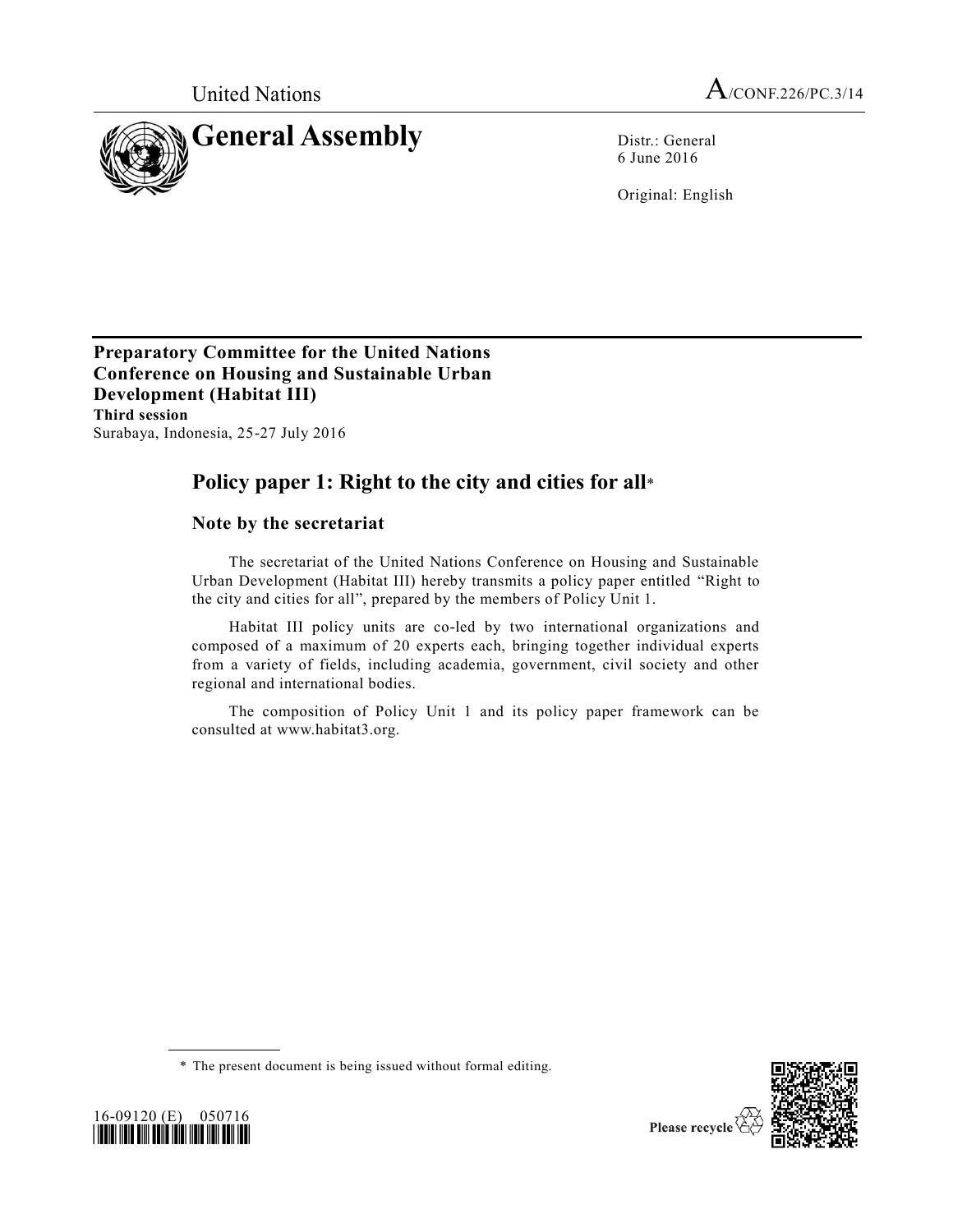# **Right to the city and cities for all**

## **Policy paper**

## **Executive summary**

This policy paper provides the framework for the New Urban Agenda which will be discussed in the United Nations Conference on Housing and Sustainable Urban Development (Habitat III). The right to the city should be considered as a new paradigm for urban development that seeks to address the major challenges in cities and human settlements of rapid urbanization, poverty reduction, social exclusion, and environmental risk that call for decisive actions and new policy priorities by national, regional, and local governments.

The policy paper unpacks the right to the city through examining three pillars: spatially just resource distribution, political agency, and social, economic and cultural diversity. It further identifies several core thematic cross-cutting challenges that the right to the city confronts when being implemented: urban spatial strategies, urban governance, urban economy, social aspects, and urban environment. Each pillar is then addressed in detail by identifying its main issues:

(a) Pillar 1: land for housing and livelihoods, and the de-commodification of urban space; urban commons, public space, and biodiversity; access to basic services and infrastructure, and controlling pollution; unplanned and informal settlements habitation; resilience, climate change, disaster and risk management;

(b) Pillar 2: inclusive governance; inclusive urban planning; citizenship; enabling participation, transparency, and democratization;

(c) Pillar 3: recognition of social actors — including gender — for migration and refugees; embracing identity, cultural practice, diversity, and heritage; safer cities, livelihoods, well-being, and welfare; poverty risk and employment vulnerabilities; inclusive economy and solidarity economy.

Each pillar is then developed with concrete recommendations — namely transformations — to overcome the issues at hand and specifies key actions needed to achieve these goals under each of the three pillars.

Accomplishing an inclusive urban agenda requires the active engagement of key actors — such as central and local governments; academia; civil society organizations; private sector; micro, small, and medium-sized enterprises; the informal non-corporate sector; social movements, among others — in order to transform the existing policy priorities into palpable and sustainable actions.

To ensure the implementation and evaluation of this new policy framework, the document proposes the inclusion of proper financing and monitoring components throughout the three pillars. Furthermore, in foresight, it reflects on the required institutional strategy that will facilitate implementation mechanisms for the New Urban Agenda in a post-Habitat III phase.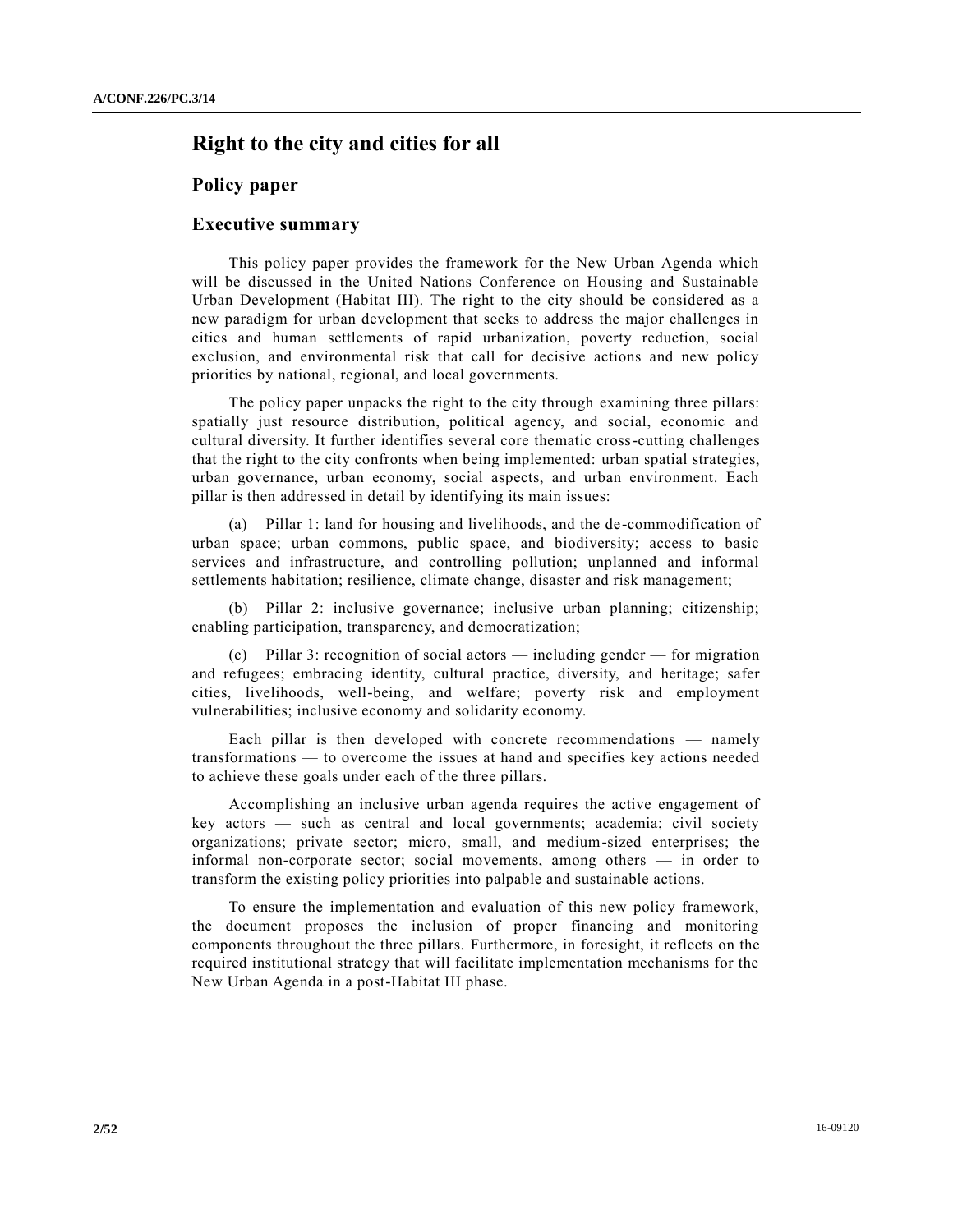# **I. Vision and framework of the policy paper's contribution to the New Urban Agenda**

## **A. The right to the city at the heart of the New Urban Agenda**

1. Despite the global policy commitments undertaken by States and other key actors since Habitat I and Habitat II (the Habitat Agenda), the current urban development model failed to address the problems of urban poverty and social exclusion that are endemic in many cities today. As more than half of the world 's population now lives in cities, increasing to two thirds by 2050, Habitat III provides a unique opportunity for the New Urban Agenda to enhance and extend human rights perspectives in their application to cities and human settlements, and embrace a shift in the predominant urban pattern in order to minimize socio-spatial injustices, enhance equity, socio-spatial inclusion, political participation and a decent life for all inhabitants.

2. The right to the city is a new paradigm that provides an alternative framework to rethink cities and urbanization. It envisions the effective fulfilment of all internationally agreed human rights, sustainable development objectives as expressed through the Sustainable Development Goals, and the commitments of the Habitat Agenda. Against this framework, it nevertheless brings a new dimension to serve as foundation for the New Urban Agenda based on an understanding of the city as a place that strives to guarantee a decent and full life for all inhabitants.

## **B. Principles and approaches of the right to the city**

3. The right to the city encompasses all civil, political, economic, social, cultural, and environmental rights as enshrined in existing international human rights treaties, covenants, and conventions. In accordance with the Vienna Declaration (1993), it calls for a universal, interdependent, and interrelated implementation to human rights.

4. Building on internationally recognized human rights, the right to the city considers cities themselves as commons, envisaging respect and protection of human rights for all; full exercise of citizenship for all inhabitants; the social dimension of land, property, and urban assets in cities and human settlements; transparent and accountable political participation and management of cities; inclusive economies, with rights to work and secure livelihoods; responsible and sustainable management of the commons (natural environment, built and historic environment, cultural assets, energy supplies, etc.); sufficient, accessible and quality public spaces and community facilities; cities without violence, particularly for women, girls, and disadvantaged groups; the promotion of culture as a lever of social cohesion, social capital, self-expression and identity, memory and heritage, and a balanced relationship between cities and towns within national jurisdictions, and between human settlements and their rural hinterlands.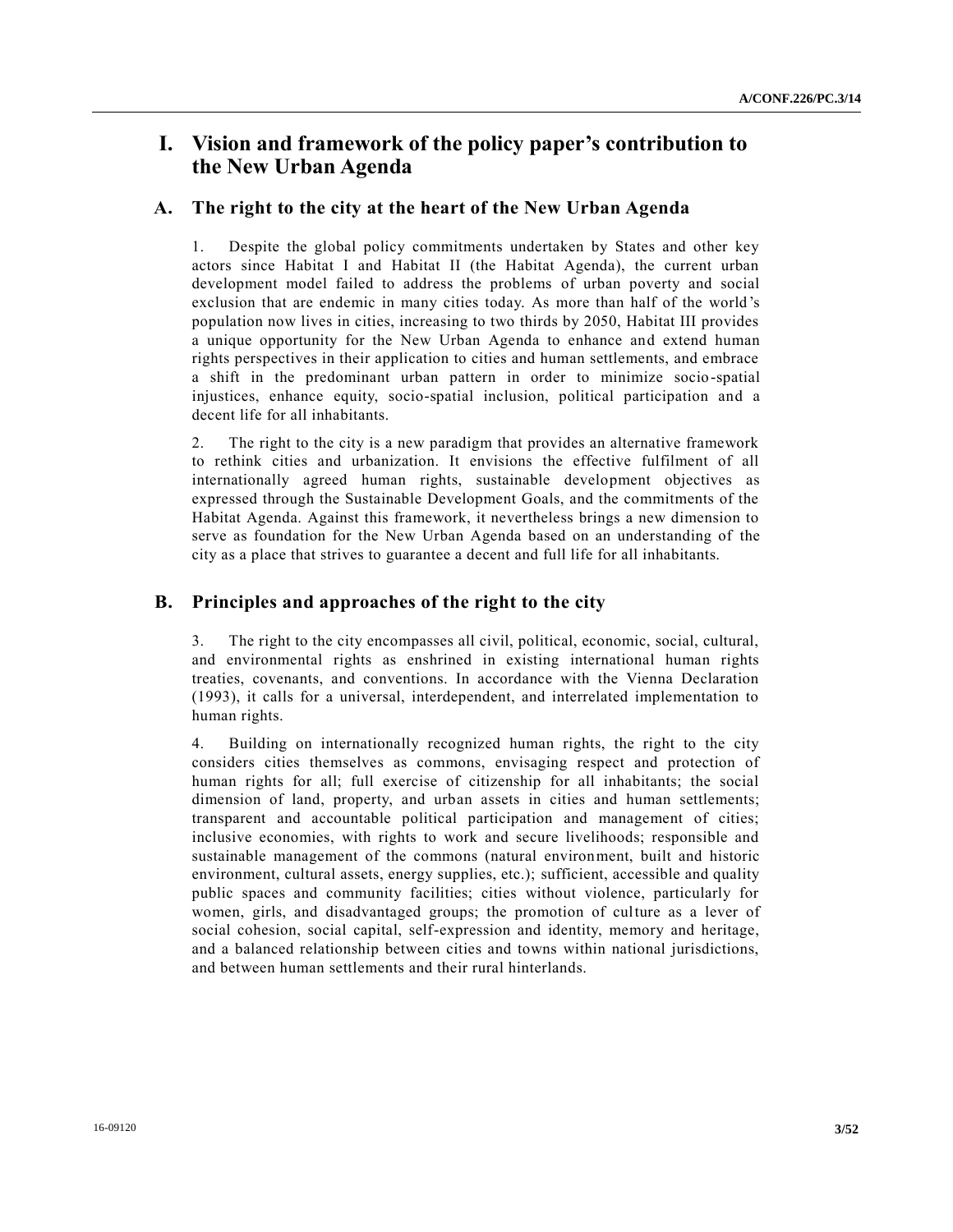**\_\_\_\_\_\_\_\_\_\_\_\_\_\_\_\_\_\_**

5. The right to the city draws on 50 years of experience and debate, and is set out in existing international<sup>1</sup> and regional<sup>2</sup> human rights treaties and instruments. It builds on the commitments of the 1996 Habitat II outcome, the Habitat Agenda that emphasized rural/urban linkages and the need to apply human rights standards in human settlements.<sup>3</sup> The right to the city has also been operationalized in global compacts,<sup>4</sup> national legislation,<sup>5</sup> and city charters<sup>6</sup> around the world, for example in Brazil and Ecuador:

"the right to urban land, housing, environmental sanitation, urban infrastructure, transportation, and public services to work and leisure for current and future generations," and as "[the right to] democratic administration [of cities] by means of participation of the population and of the representative associations of the various community groups in the conception, implementation, and monitoring of urban development projects, plans, and programmes" (art. 2.1 and II of Brazil's City Statute, 2001).

"the right of people to a safe and healthy habitat, and to adequate and decent housing regardless of their social and economic status" and "to fully enjoy the city and its public spaces on the basis of the principles of sustainability, social justice, respect for different urban cultures, and a balance between the urban and the rural. Exercising the right to the city is [further] based on the democratic management of the city, on the social and environmental function of property and of the city, and on the full exercise of citizenship" (arts. 30 and 31 of Ecuador's Constitution, 2008).

6. According to these definitions, the right to the city is a collective and diffuse right that belongs to all inhabitants, both present and future generations, analogous to the right to environment enshrined in international agreements on sustainable development, which States interpret through their own national laws and jurisdiction.

7. This approach is consistent with other rights that have been enshrined in international legal instruments and national laws, such as those related to gender

<sup>1</sup> International instruments include: Universal Declaration of Human Rights (1948); International Covenant on Economic, Social and Cultural Rights (1966); International Covenant on Civil and Political Rights (1966); International Convention on the Elimination of All Forms of Racial Discrimination (1968); Convention on the Elimination of All Forms of Discrimination Against Women (1979); Convention on the rights of the Child (1989), International Convention on the Protection of the Rights of All Migrant Workers (1977); Convention relating to the Status of Refugees (1951); Vienna Declaration and Programme of Action (1993) on universality and indivisibility of human rights.

 $2$  Regional instruments include: American Convention on Human Rights (1969); European Convention on Human Rights (1950); African Charter on Human and Peoples' Rights (1981).

<sup>&</sup>lt;sup>3</sup> The Habitat Agenda, 1996, http://unhabitat.org/wp-content/uploads/2014/07/The-Habitat-Agenda-Istanbul-Declaration-on-Human-Settlements-2006.pdf.

<sup>4</sup> Global compacts include: World Charter for the Right to the City (2005); Rio de Janeiro Manifesto on the Right to the City (World Urban Forum, 2010); Global Platform for the Right to the City Action Plan and Thematic Axes (2014); Gwangju Guiding Principles for a Human Right City (2014).

 $<sup>5</sup>$  National legislation, e.g.: Brazil's City Statute (2001) and Ecuador's Constitution (2008).</sup>

<sup>&</sup>lt;sup>6</sup> City charters include: European Charter for the Safeguarding of Human Rights in the City (Saint Denis, 2000); Mexico City Charter for the Right to the City (2010); Global Charter-Agenda for Human Rights in the City (UCLG, 2011).

 $<sup>7</sup>$  For example, the Rio Declaration on Environment and Development (1992).</sup>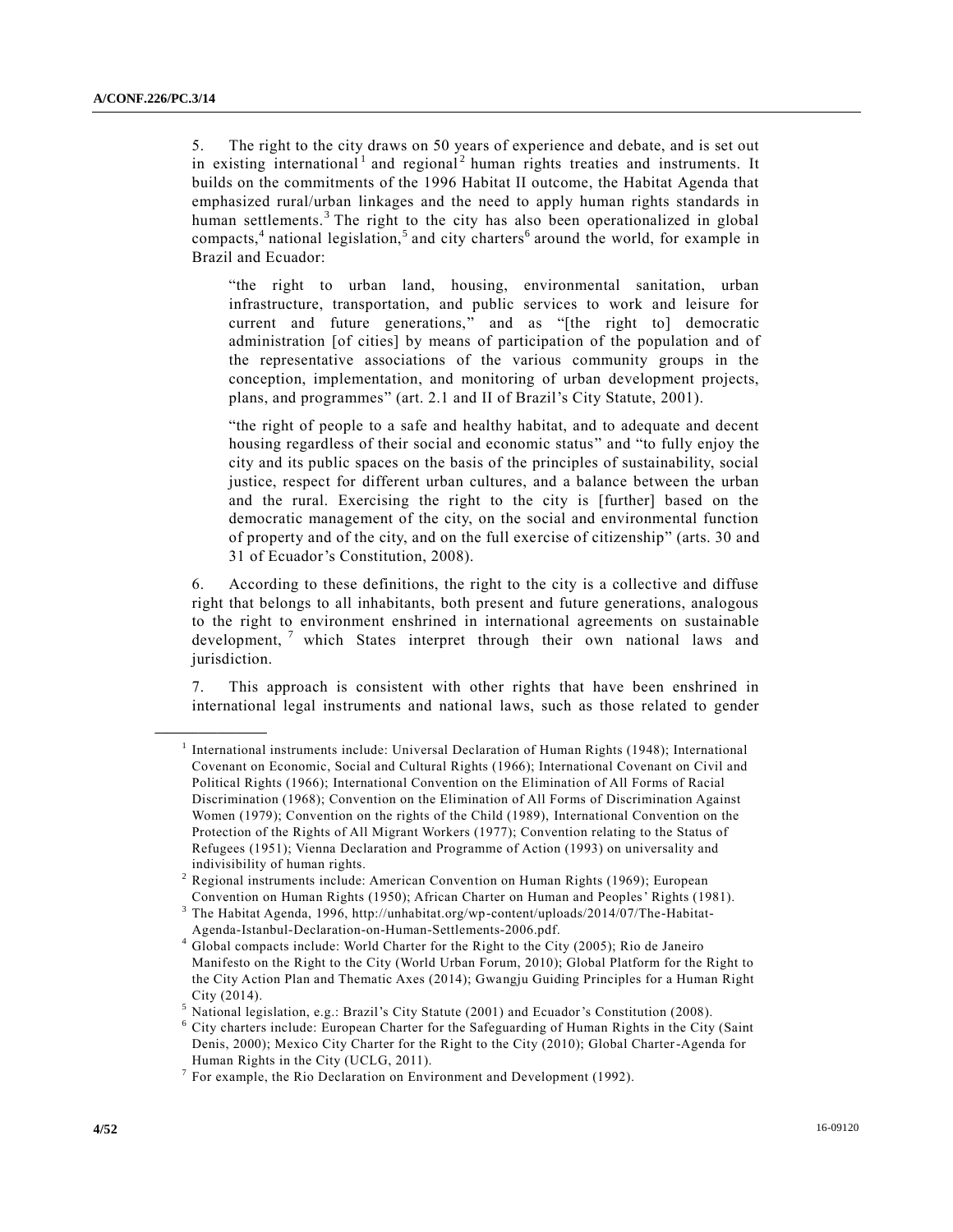equality,<sup>8</sup> and the diversity of cultural expressions<sup>9</sup> or World Heritage. The latter, which is particularly relevant from the right to the city perspective, seeks collective protection of cultural and natural heritage of outstanding universal value considered as World Cultural and Natural Heritage, <sup>10</sup> and is augmented by instruments safeguarding intangible cultural heritage.<sup> $I1$ </sup> Maintaining the Habitat II commitments as a core baseline means accepting "the right to the city within a human rights habitat". That calls for regional or country-specific targets and experience-based indicators in implementation.

8. Implicit in the right to the city is the recognition that urban space and its functions are both contributors to and expressions of social and gender exclusion, and thus the need to address spatial exclusion. Against this framework, the right to the city envisions: ensuring that all inhabitants have the capacity to access the urban resources, services, goods, and opportunities of city life; enabling effective citizen participation in local policies with responsibility; enabling governments to ensure just distribution of resources, and acknowledging sociocultural diversity as a source of social enhancement.

9. In terms of implementation, the right to the city calls for the strategic alliance of key urban actors, including all inhabitants that needs to be trans-scalar and take place at the global, national, and local levels. The right to the city further calls for an enhanced role for all citizens, particularly women, marginalized groups, and the urban poor.

## **C. Defining the right to the city**

**\_\_\_\_\_\_\_\_\_\_\_\_\_\_\_\_\_\_**

10. The right to the city is thus defined as the right of all inhabitants present and future, to occupy, use and produce just, inclusive and sustainable cities, defined as a common good essential to the quality of life. The right to the city further implies responsibilities on governments and people to claim, defend, and promote this right. The city as a common good contains the following components:

(a) A city free of discrimination based on gender, age, health status, income, nationality, ethnicity, migratory condition, or political, religious or sexual orientation;

(b) A city of inclusive citizenship in which all inhabitants, whether permanent or transitional, are considered as citizens and granted equal rights; e.g.

<sup>8</sup> European Union (2000) *The European Charter for Women in the City*; and Barcelona (2004) *Charter for Women's Right to the City* (Barcelona 2004).

<sup>9</sup> See the *Convention on the Protection and Promotion of the Diversity of Cultural Expressions* (2005).

<sup>&</sup>lt;sup>10</sup> Under art. 11 of the Convention Concerning the Protection of the World Cultural and Natural Heritage, the following cities have been declared so: Potosí, Bolivia (2014), Old City of Jerusalem and its Walls (1982), Ancient City of Damascus, Syrian Arab Republic (2013), Liverpool — Maritime Mercantile City, United Kingdom of Great Britain and Northern Ireland (2012), and Old City of Sana'a, Yemen (2015).

<sup>&</sup>lt;sup>11</sup> Articles 2 and 11 of the Convention for the Safeguarding of the Intangible Cultural Heritage refer to the protection of spaces, including urban and rural areas. Intangible Cultural Heritage of Humanity include some areas of the following cities: Yaaral and Degal, Mali (2008); Palenque de San Basilio, Colombia (2008); Cordova, Spain (2012), Majlis, United Arab Emirates; Saudi Arabia, Oman, Qatar (2015).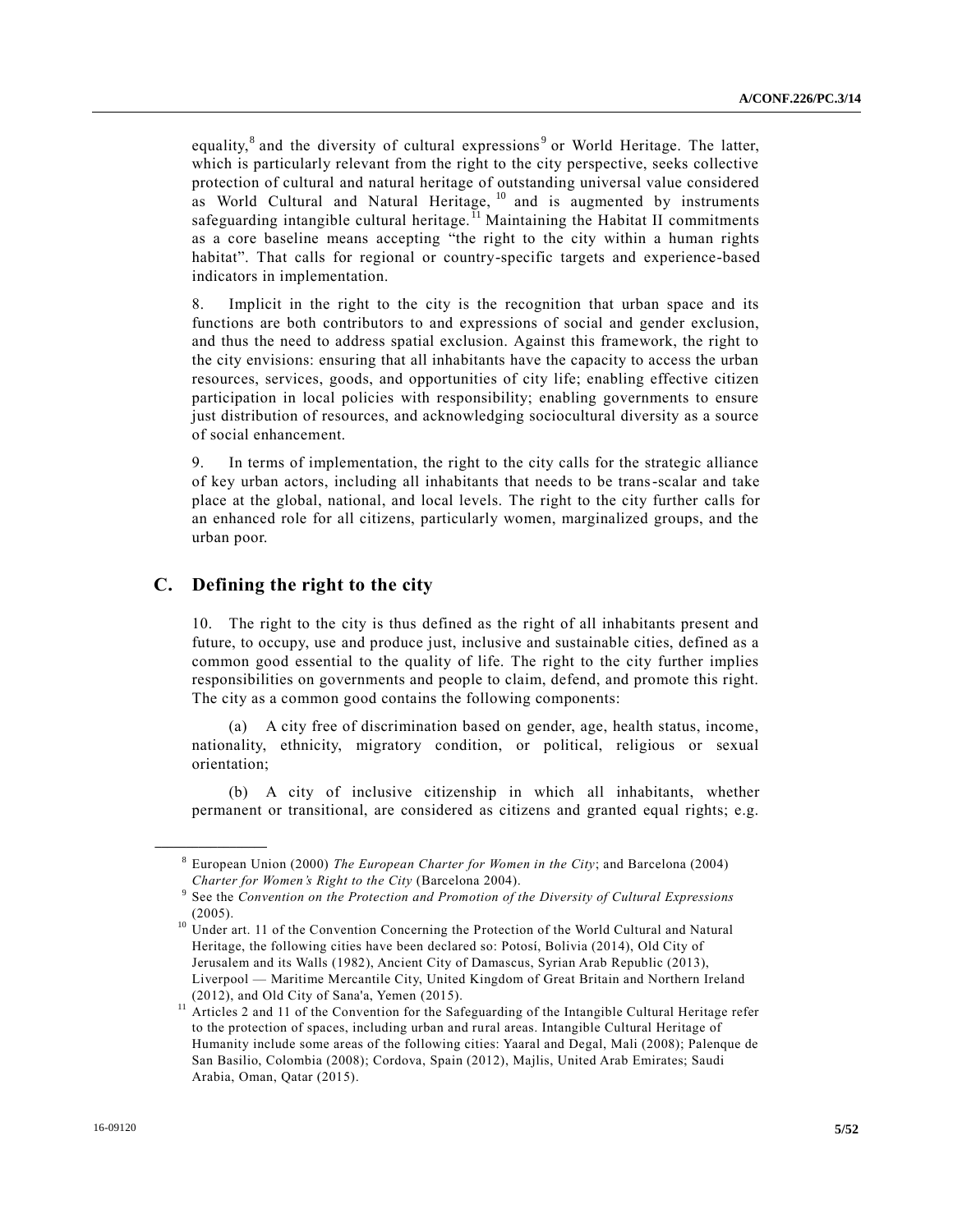women, those living in poverty or situations of environmental risk, informal economy workers, ethnic and religious groups, lesbian, gay, bisexual and transgender persons, the differently abled, children, youth, the elderly, migrants, refugees, street dwellers, victims of violence and indigenous peoples;

(c) A city with enhanced political participation in the definition, implementation, monitoring, and budgeting of urban policies and spatial planning in order to strengthen the transparency, effectiveness and inclusion of the diversity of inhabitants and their organizations;

(d) A city fulfilling its social functions, that is, ensuring equitable ac cess for all to shelter, goods, services and urban opportunities, particularly for women and other marginalized groups; a city that prioritizes the collectively defined public interest, ensuring a socially just and environmentally balanced use of urban and rural spaces;

(e) A city with quality public spaces that enhances social interactions and political participation, promotes sociocultural expressions, embraces diversity, and fosters social cohesion; a city where public spaces contribute to building safer cities and to meeting the needs of inhabitants;

(f) A city of gender equality which adopts all necessary measures to combat discrimination in all its forms against women, men, and lesbian, gay, bisexual and transgender people in political, social, economic and cultural terms; a city which takes all appropriate measures to ensure the full development of women, to guarantee them equality in the exercise and fulfilment of fundamental human rights, and a life free of violence;

(g) A city with cultural diversity, which respects, protects, and promotes the diverse livelihoods, customs, memory, identities, expressions, and sociocultural forms of its inhabitants;

(h) A city with inclusive economies that ensures access to secure livelihoods and decent work for all inhabitants, that gives room to other economies, such as solidarity economy, sharing economy, circular economy, and that acknowledges the role of women in the care economy;

(i) A city as a system within the settlement and common ecosystem that respects rural-urban linkages, and protects biodiversity, natural habitats, and surrounding ecosystems, and supports city-regions, city-town cooperation, and connectivity.

11. In many jurisdictions, these components are already protected by national, regional or local laws. However, in combination they are at the origin of the conceptualization of the right to the city as both a collective and diffuse right. The co-responsibility of governments and citizens is to claim, defend, and promote this right.

12. It is recognized that the term "right to the city" translates well into some languages but is more difficult in others, and that it applies to all human settlements, not just cities. From a legal perspective, many aspects of the right to the city already have legal protection, e.g. the natural environment (i.e. urban parks, forests or rivers), tangible and intangible cultural heritage (i.e. historic buildings, monuments or neighbourhoods, cultural expressions) or public spaces, among others. As a collective right, it pertains to the diversity of all inhabitants on the basis of their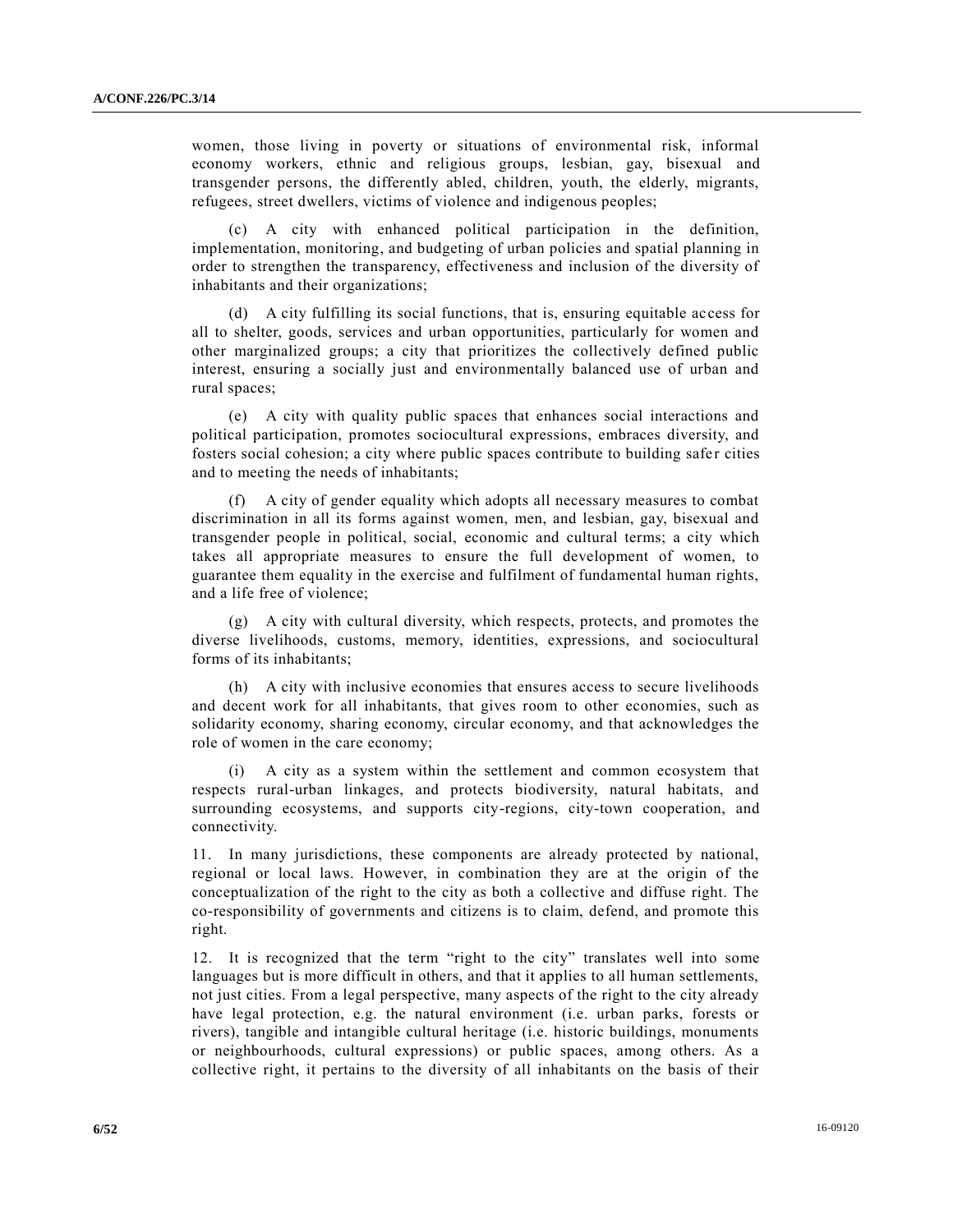common interest. As a diffuse right, the right to the city belongs to present and future generations; it is indivisible and not subject to exclusive use or appropriation.

13. The right to the city as a diffuse right can be exercised in every metropolis, city, village, or town that is institutionally organized as local administrative unit with district, municipal or metropolitan character. It includes the urban space as well as the rural or semi-rural surroundings that form part of its territory.

## **D. Pillars of the right to the city**

14. The right to the city has an interdependent and cross-cutting structure based on three pillars that support what this new paradigm represents for the New Urban Agenda. Each pillar encompasses several issues and priorities for cities, and they act as an umbrella for the discussion of five cross-cutting thematic areas: urban spatial strategies, urban governance, urban economy, social aspects, and environmental aspects.

### **Right to the city = spatially just resource distribution + political agency + social, economic and cultural diversity**

#### *Pillar 1: spatially just resource distribution*

15. The right to the city envisions a socially and spatially just distribution and planning of material resources, ensuring good living conditions across the human settlement continuum. These resources, accessible in both formal and informal sectors and areas, are defined by acceptable quality standards, and include: public space and the urban commons; investments in basic infrastructures and services (e.g. water, electricity, waste, and sanitation); appropriate, accessible and affordable transportation options; appropriate and dignified housing and settlements; equit able livelihoods, opportunities, and decent jobs, including solidarity and circular economy initiatives; education; healthcare; and investments in the preservation of ecosystems and biodiversity, and in climate change protection. This pillar envisions all inhabitants, particularly women, as caretakers and as protagonists in the delivery and enjoyment of these resources for a full life. In this respect, it also requires recognition and specific measures targeting marginalized groups (e.g. young people, migrants and refugees, informal workers, and the differently abled).

#### *Pillar 2: political agency*

16. The right to the city is realized only when structures, processes, and policies enable all inhabitants as social and political actors to exercise the full content and meaning of citizenship. In this regard, specific policies are required to ensure that women, as well as marginalized groups, have effective access to political agency. Together with all levels of government, the inhabitants of all settlements including temporary and transitional dwellers — are protagonists in (re)making and shaping their living environment. This process takes places to a standard that fully meets the everyday needs and aspirations of inhabitants, and which is able to confront the challenges faced by settlements. In this way, this pillar lessens the relatively high control by capital and State elites over decisions regarding the organization and management of the city and its spaces, and reconfigures urban space, land, and property in a manner that maximizes use value for all inhabitants. It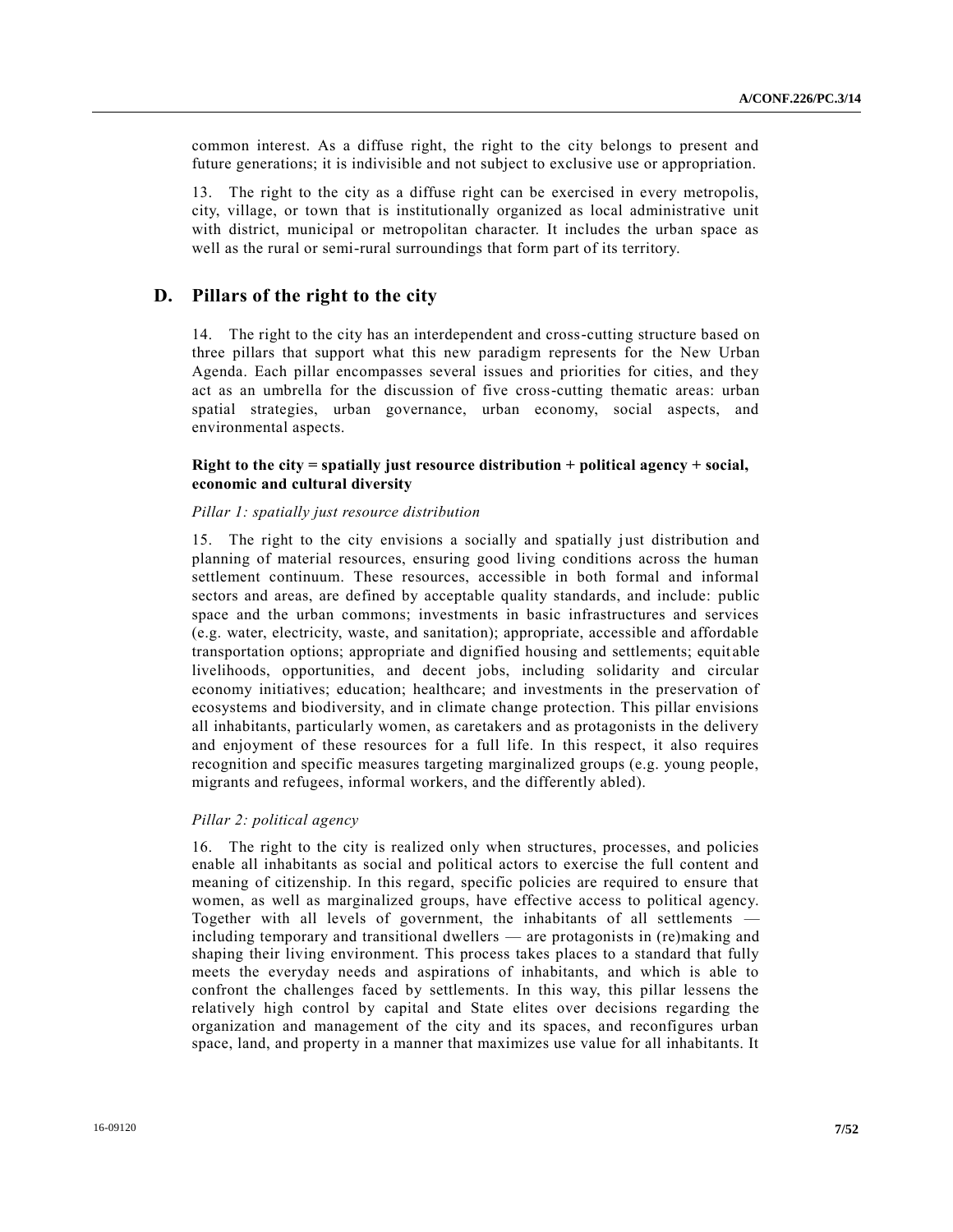requires transparency, accountability, and the democratization of data for decisionmaking and the allocation of opportunities and resources.

#### *Pillar 3: social, economic and cultural diversity*

17. The right to the city fully embraces diversity and difference in gender, identity, ethnicity, religion, heritage, collective memory, cultural and economic practice, and sociocultural expression. This pillar calls for the recognition of culture, neighbouring, and stakeholding as a lever for social cohesion, social capital, innovation, safer cities, self-expression, and identity. It requires that the city create possibilities of encounter, interactions, and active connections, in which reciprocal relations and mutual understanding advances a renewed form of urban life. It requires respecting and valorizing all religions, ethnicities, cultures, economies and customs. It also envisions the promotion of artistic expressions as a means to unlock social potential and creativity, and to build community and solidarity. Central to city life is also the use of urban space, particularly for women in their reproductive and productive work. This pillar calls finally for the need to acknowledge recreation and leisure as part of a full life.

# **II. Policy challenges**

## **A. Cross-cutting thematic areas: the core challenges**

18. This section examines the challenges across the five cross-cutting themes, before mapping these onto the three pillars of the right to the city.

| Access for all to the<br>Right to safety, security, and<br>Access for all to transparent<br>Economic rights as a core<br>Access for all to resilient<br>and inclusive urban<br>component of the right to the<br>resources and opportunities<br>well-being<br>cities encompassing<br>of city life<br>biodiverse and unpolluted<br>city<br>governance<br>urban environments<br>The right to the city<br>Spatial strategies and urban<br>The realization of the right to<br>The social aspect of the right<br>Right to the city approach<br>recognizes the role of<br>to the city locates people and<br>has a comprehensive<br>planning practices have a<br>the city as a concept that<br>inhabitants in participating to<br>communities in society. <sup>1, j</sup> It<br>profound impact on people's<br>recognizes the dignity of<br>experience of city life and on<br>shape the city, and a city<br>every human being <sup>e</sup> is<br>highlights identity and<br>that protection of<br>dependent on each and every<br>social integration and<br>constituted as a local<br>heritage along with gender,<br>biodiversity and natural<br>inclusion. <sup>a</sup> Participatory<br>person's ability to enjoy the<br>youth, ageing, disability,<br>political community that<br>resources in every urban<br>planning can prioritize<br>ensures adequate living<br>economic opportunities that<br>migration, and refugee status.<br>settlement will have, in the<br>environmentally just and<br>conditions and peaceful<br>cities have to offer. Yet the<br>It encompasses issues of<br>near future, to face the<br>coexistence between peoples<br>socially inclusive urban<br>current trend toward<br>culture, neighbouring, and<br>development, and respond to<br>and the government. Part of<br>increased concentration of<br>stakeholding. This focus is<br>by the climate change, to<br>this recognition goes beyond<br>the needs for shelter,<br>premised on the view that<br>income, resources, and<br>ensuring free and fair local<br>human interaction and/or<br>create the appropriate<br>livelihoods, and urban<br>power in cities has left large<br>services of the vulnerable<br>government elections, <sup>c</sup> and<br>segments of the population<br>social exchange are critical<br>entails the meaningful<br>excluded from the rewards<br>for embracing the complexity<br>do this, ecological,<br>and marginalized people.<br>and contestations of urban life<br>Improved access to public<br>participation of people in the<br>and benefits of growth. <sup>1</sup><br>Worldwide, 1.5 billion<br>and for its socially<br>climate conditions of each<br>space, transport, and green<br>governance processes of a<br>environments can foster<br>city. The right to the city<br>people currently live in<br>sustainable organization and<br>management. <sup>k</sup> The social<br>recognizes the value of<br>multidimensional poverty. <sup>8</sup><br>considered as remarkable<br>cultural diversity, integration,<br>and urban resilience. Urban<br>disagreement and debate, and<br>And many of them are<br>aspect appreciates that the<br>attributes and taken into<br>enioins all with the task of<br>employed: the International<br>question of identity has<br>planning could benefit the<br>account when planning the | Urban spatial strategies | Urban governance         | Urban economy       | <b>Social aspects</b>  | Urban environment                                                                                                                                                                                                                                                 |
|-------------------------------------------------------------------------------------------------------------------------------------------------------------------------------------------------------------------------------------------------------------------------------------------------------------------------------------------------------------------------------------------------------------------------------------------------------------------------------------------------------------------------------------------------------------------------------------------------------------------------------------------------------------------------------------------------------------------------------------------------------------------------------------------------------------------------------------------------------------------------------------------------------------------------------------------------------------------------------------------------------------------------------------------------------------------------------------------------------------------------------------------------------------------------------------------------------------------------------------------------------------------------------------------------------------------------------------------------------------------------------------------------------------------------------------------------------------------------------------------------------------------------------------------------------------------------------------------------------------------------------------------------------------------------------------------------------------------------------------------------------------------------------------------------------------------------------------------------------------------------------------------------------------------------------------------------------------------------------------------------------------------------------------------------------------------------------------------------------------------------------------------------------------------------------------------------------------------------------------------------------------------------------------------------------------------------------------------------------------------------------------------------------------------------------------------------------------------------------------------------------------------------------------------------------------------------------------------------------------------------------------------------------------------------------------------------------------------------------------------------------------------------------------------------------------------------------------------------------------------------------------------------------------------------------------------------------------------------------------------------------------------------------------------------------------------------------------------------------------------------------------------------------------------------------------------------------------------------------------------------------------------------------------------------------------------------------------------|--------------------------|--------------------------|---------------------|------------------------|-------------------------------------------------------------------------------------------------------------------------------------------------------------------------------------------------------------------------------------------------------------------|
|                                                                                                                                                                                                                                                                                                                                                                                                                                                                                                                                                                                                                                                                                                                                                                                                                                                                                                                                                                                                                                                                                                                                                                                                                                                                                                                                                                                                                                                                                                                                                                                                                                                                                                                                                                                                                                                                                                                                                                                                                                                                                                                                                                                                                                                                                                                                                                                                                                                                                                                                                                                                                                                                                                                                                                                                                                                                                                                                                                                                                                                                                                                                                                                                                                                                                                                                           |                          |                          |                     |                        |                                                                                                                                                                                                                                                                   |
| making the city. $d$ In this<br>estimates that one third of all<br>poverty and informal<br>requires new collective<br>include landscape design,<br>settlements by celebrating<br>context local government has<br>workers $-$ around 839<br>responses. It recognizes that<br>storm water management,<br>the vibrant mixed-use areas<br>a central role in the<br>million — cannot earn enough<br>the promotion of social<br>soil quality, environmental<br>as vital contributions to<br>to lift themselves and their<br>promotion, protection, and<br>integration, harmony, and<br>restoration, green<br>guarantee of human rights in<br>families out of poverty <sup>h</sup><br>cohesion are important<br>urban housing, economies,<br>and services <sup>b</sup><br>values, which are played out<br>matters as aspects that do<br>the city<br>in the social arena <sup>g</sup><br>affect the right to the city                                                                                                                                                                                                                                                                                                                                                                                                                                                                                                                                                                                                                                                                                                                                                                                                                                                                                                                                                                                                                                                                                                                                                                                                                                                                                                                                                                                                                                                                                                                                                                                                                                                                                                                                                                                                                                                                                                                                                                                                                                                                                                                                                                                                                                                                                                                                                                                                                             | urban poor in zones of   | collectively shaping and | Labour Organization | become challenging and | understanding of the key role<br>growing challenges produced<br>manage city pollution, and to<br>conditions for the living. To<br>geographical, geological, and<br>urban environment should be<br>cities. This approach should<br>infrastructure, and territorial |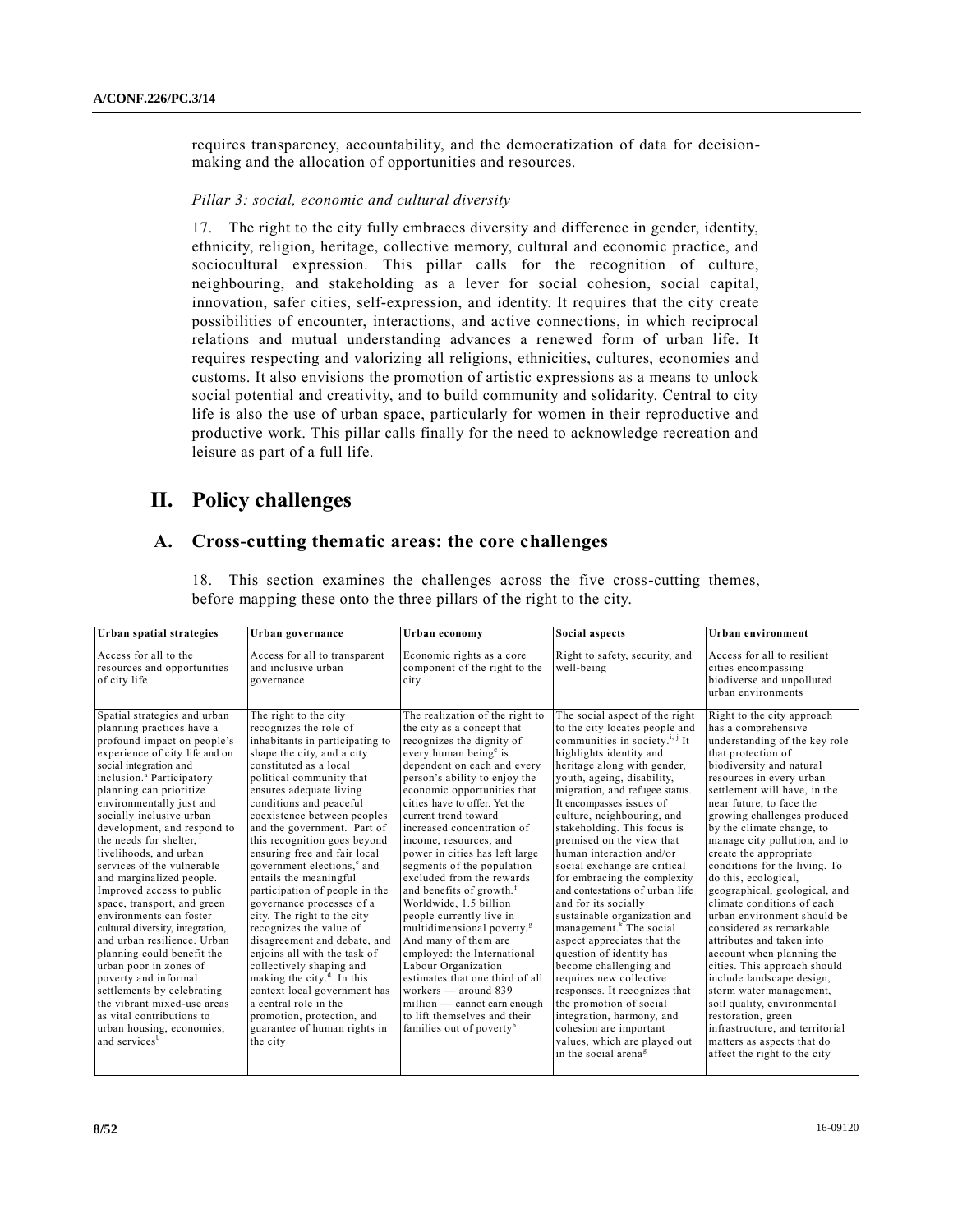UN-Habitat (2015) Habitat III issue paper on urban and spatial planning and design, http://unhabitat.org/issue-papers-and-policy-units/. <sup>b</sup> UN-Habitat (2009) *Planning Sustainable Cities: Global Report on Human Settlements 2009*, http://unhabitat.org/books/global-report-onhuman-settlements-2009-planning-sustainable-cities-policy-direction-abridged-edition/.

<sup>c</sup> As article VIII of the World Charter on the Right to the City (2004) points out, this is still a critical aspect of the right to the city. <sup>d</sup> Borja, J. (2010) "Democracy in Search of the Future city" in A Sugranyes and C Mathivet *Cities for All: Proposals and Experiences towards the Right to the City*, pp. 29-30.

<sup>e</sup> UCLG Committee on Social Inclusion, Participatory Democracy and Human Rights, 2011, "Global Charter-Agenda for Human Rights in the City," Section C, Values and Principles.

Habitat III issue paper No. 1, p. 2, and World Charter for the Right to the City, Preamble.

Human Development Report 2015, p. 61.

h International Labour Organization, 2014 World of Work Report: Developing with Jobs.

<sup>i</sup> Bhalla, A. and Lapeyre, F. (1999). *Poverty and exclusion in a global world*. London: Macmillan Press.

UN-Habitat (2010). Measuring and Monitoring Urban Social Inclusion: Challenges and Way Forward, prepared for UN-Habitat by M. Lombe.

<sup>k</sup> Vleminckx, K. and Berghman, J. (2001). Social exclusion and the welfare state: An overview of conceptual issues and implicati ons. In D. Mayes, J. Berghman, and R. Salais (eds.), *Social exclusion and European policy* (pp. 27-46) Cheltenham: Edward Elgar.

## **B. Mapping the thematic challenges onto right to the city pillars**

#### **Pillar 1: spatially just resource distribution**

### *Issue 1.1: land for housing and livelihoods, and the de-commodification of urban space*

19. Access to adequate and affordable housing for all is one of the most critical challenges facing cities today. Major cities experience severe housing shortages while housing provision is largely driven by speculative land and property development practices, and tends to be geographically and socially concentrated, creating exclusive islands of good quality of life for few side -by-side with areas of residential disadvantage. In parallel, there is a growing challenge of degrading housing, basic infrastructure, and local amenities beyond these major urban territories. Housing policy is largely concerned with numbers of units built, and mortgage finance rather than with housing and residential inequalities. Home ownership has been supported as the principal tenure through policies and private sector supply, to the exclusion of the urban poor. Rental housing must be a policy priority and recognize the value of popular investment in urban housing (e.g. in informal and unplanned settlements). A critical problem has been the marketization of urban space disregarding the social function of land and housing. There is thus an urgent need to: challenge land speculation linked to gentrification and economic growth,<sup>12</sup> accommodate housing needs through diverse housing tenure choices, and ensure a continuum of affordable and adequate housing (including socially produced and community-led housing). The role of women in housing programmes must be central at both local and national levels, and the government must recognize the existence of innovative and successful experiences led by women. Housing policy should prioritize secure housing tenure and recognize the importance of the home both as a place for living and a place of work and income-generation.

 $12$  Gentrification needs to be distinguished from community-led transformative regeneration, including areas of a city which may have been impacted negatively by "urban decay". We propose that efforts focus on community-led regeneration.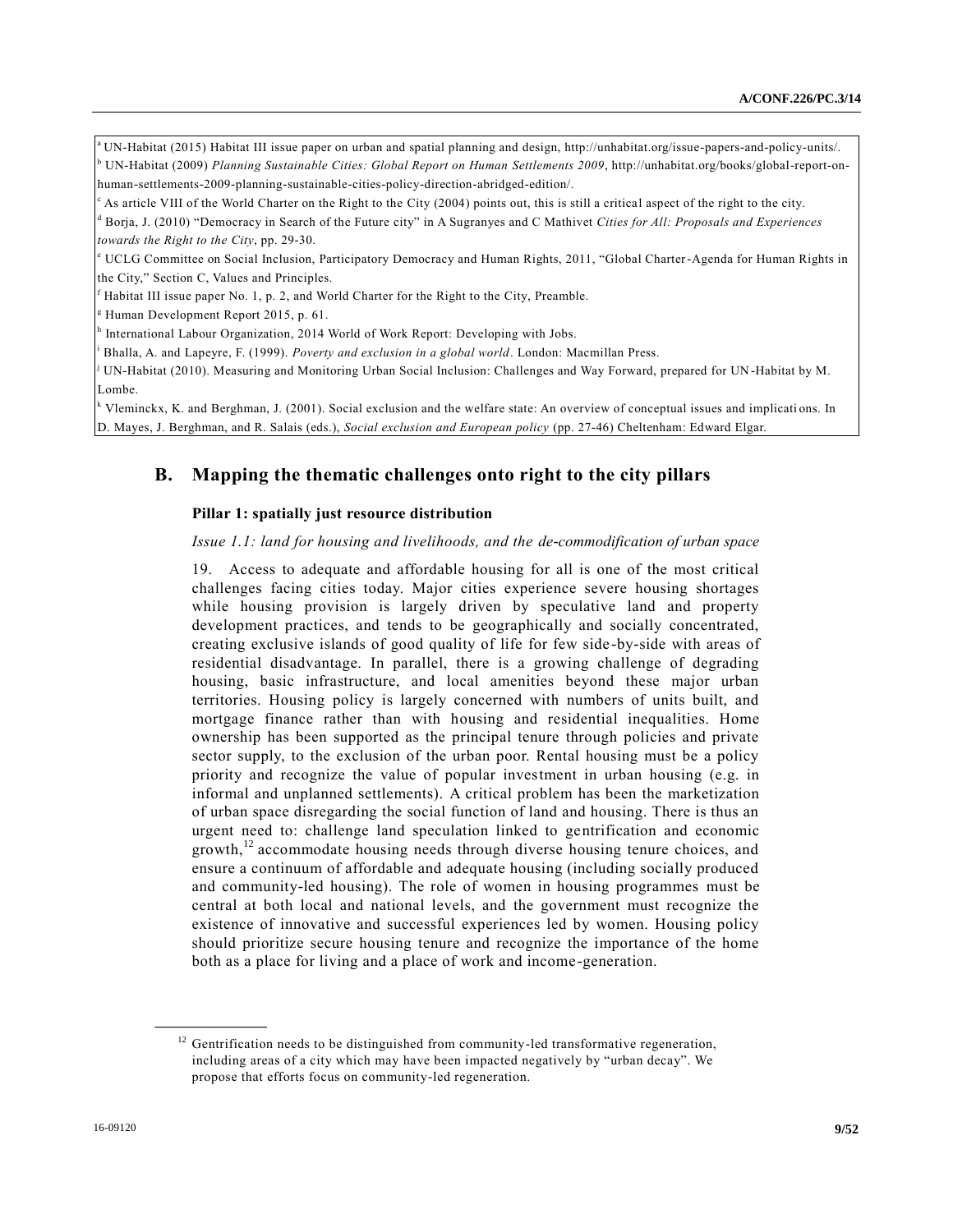#### *Issue 1.2: urban commons, public space and biodiversity*

20. The character of a city is defined by its streets and public spaces. <sup>13</sup> From squares and boulevards to neighbourhood gardens and children´s playgrounds, public space frames the city's image. Public space takes many forms, including parks, sidewalks, footpaths, marketplaces, but also edge space, waterfronts or beaches — often important spaces for the urban poor.<sup>14</sup> The amount and quality of public space is critical, but its value may be limited by poor management or exclusionary policing such as restricting access for young people, the urban poor, and urban livelihoods. The privatization of the ownership and management of public space undermines its social, political, and economic value as a core asset in cities, particularly for the urban poor. Public space should be recognized as key locus for social, political, and cultural expression, and a space for inclusion and equity in the multicultural cities of the twenty-first century. Safe, secure access for women and children is critical. Historic city centres should be celebrated and protected as central to urban heritage and identity. The natural resources of cities are also a key asset for biodiversity and human enjoyment — including rivers, coastal zones, forested areas and open green land — and should be protected and safeguarded.

#### *Issue 1.3: access to basic services and infrastructure, and controlling pollution*

21. The coverage of basic infrastructure and services is very uneven. The growth of major cities also puts a substantial pressure on their existing infrastructure, creating infrastructure shortages. Informal settlements exist, with limited or no access to basic infrastructure, although small-scale affordable community-managed infrastructure projects are being implemented across the globe. Some settlements at the national level have limited scope of services and often degrading infrastructure. Ensuring environmental quality of potable water, effective solid waste disposal to promote reuse and recycling, safe sanitation for communities, including understanding the specific needs of women and children for safe water and sanitation is a priority. Mobility is also key to ensure affordable and accessible travel by least polluting modes. Air and water quality and noise pollution are critical challenges for metropolitan areas, and there is a critical need for better disposal of hazardous waste.

#### *Issue 1.4: unplanned and informal settlements — habitation*

22. Informal settlements vary according to underlying practices and a country's specific sociocultural, political-institutional, and regulatory context. They have different challenges and needs that require place-specific responses. The factors behind these settlements' formation are multidimensional, and commonly related to: structural economic changes and poverty, rapid urbanization and migration to major cities in search of jobs and life opportunities, civil conflicts, and systematic changes in housing, spatial and urban planning, and land management fields.

23. In the recent decade, the living conditions of slum dwellers in many countries have been noticeably improved through international targets, dedicated systematic

<sup>&</sup>lt;sup>13</sup> UN-Habitat (2015) Habitat III issue paper on public space, http://unhabitat.org/issue-papers-andpolicy-units/.

<sup>&</sup>lt;sup>14</sup> Brown, A. (ed.) (2006) *Contested Space: Street trading, public space and livelihoods in developing cities*, Rugby: ITDG Publishing.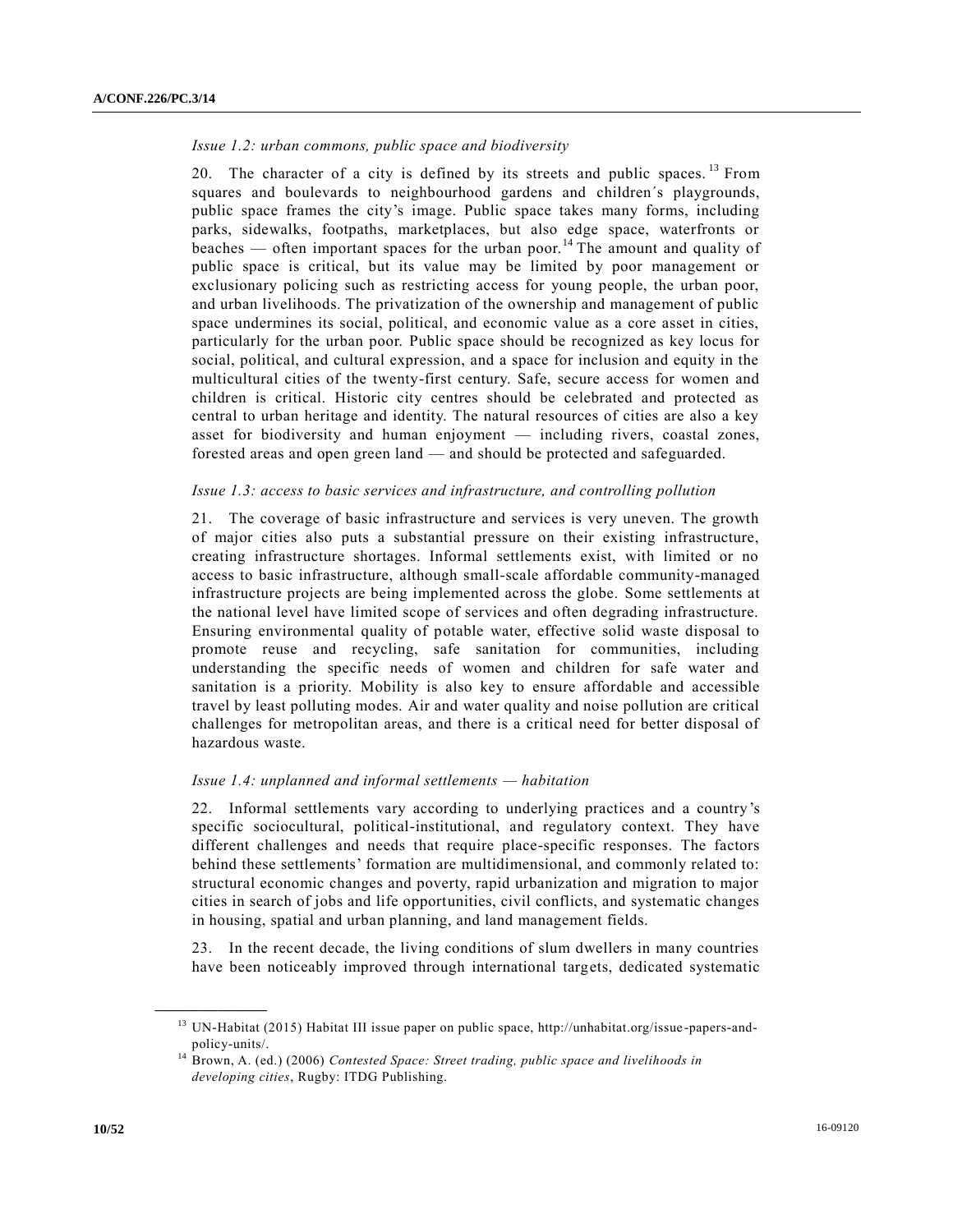national policies, budget allocations, and integrated participatory actions. <sup>15</sup> Such upgrading practices should instead be uniformly applied across regions and cities and supported with systematic measures to prevent their future formation. Positive improvements are threatened by persistent socio-spatial inequalities manifested in both city and regional contexts.

24. While slums may not be present in the context of countries with developed and emerging market economies, distinctive concentration of poor housing and degraded infrastructure, local services, and amenities can be found there in almost every city and region. Yet unplanned and informal settlements have the significant advantage of mixed land use.

25. Slum residents may be cash-poor but may have remarkable resourcefulness embedded in social safety nets that support livelihoods and informal employment. The combination of social and physical structures of slums offers additional support mechanisms — for example, proximity to jobs and markets, flexibility to extend shelters using their own labour, possibilities to carry out ground-level home-based work activities (such as trade, services, or small agricultural activities).

#### *Issue 1.5: resilience, climate change, disaster and risk management*

26. Building resilience in cities and urban areas that can cope with sudden shocks (flooding, tropical storms or earthquakes or the longer term trends inherent in climate change) and create safe living environments free from pollution is a key element of the right to the city. Adaptation to threats from climate change and other natural processes must be a priority for people who live in vulnerable areas. Reducing energy consumption is critical, through developing production and consumption models that provide alternatives to a carbon-based fossil fuel economy, and energy-efficient housing and buildings. Challenges include acknowledging and diminishing the urban heat island effect; conserving and recycling water; conserving the natural resilience of the urban landscape, e.g. wetlands and waterways for flood retention, and not building in disaster-prone locations. Local governments have a core role to play in post-disaster recovery, training in disaster risk reduction, and climate change adaptation is critical for governments and residents of areas at risk.

#### **Pillar 2: political agency**

#### *Issue 2.1: inclusive governance*

27. Governance structures are the most formal spaces in which the making of a city takes place. If put in operation, ensuring effective and equal participation of all stakeholders, especially civil society, they contribute in ensuring that the making of a city is fair and just for all. They contain the policies that guide the city, the legislation that governs the city, as well as the democratic institutions that defend the right to the city. There is a need to diminish the structural barriers for enabling the right to the city in urban governance. These include: a tendency to "top-down" governance, lack of structures and processes to support effective negotiation and participation, and lack of local government representation at key international forums (e.g. Habitat III). There are particular challenges for the governance and management of large metropolitan areas, such as institutional fragmentation, to ensure the delivery of coordinated multilevel governance across diverse cities and

<sup>&</sup>lt;sup>15</sup> UN-Habitat (2014). Participatory Slum Upgrading Programme, PSUP.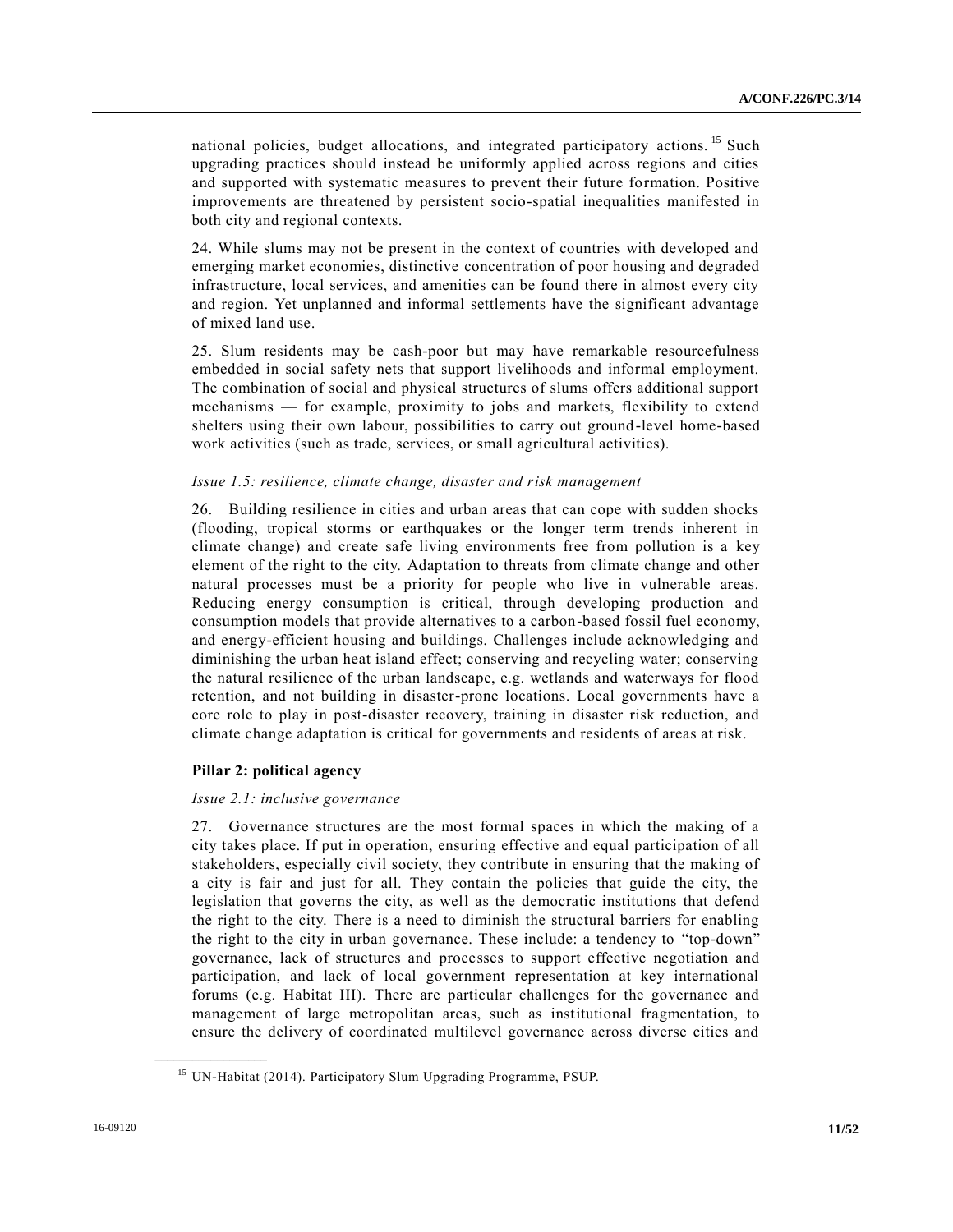regions. It is imperative to involve poor inhabitants — particularly those in disadvantaged groups — in all programmes that may affect their quality of life.

#### *Issue 2.2: inclusive urban planning*

28. Managing urban features and the physical form of cities is a central challenge for urban governments to ensure social, cultural, and economic inclusion, and protection of common assets for all city inhabitants. Urban settlements are influenced by powerful forces, including resource constraints, pressures of population growth and change, sea level rise and climate change, and economic instability, which must be addressed if cities are to be environmentally safe, economically secure, and socially inclusive. Proposed solutions include: achieving balanced development between major cities and smaller settlements; balancing urban-rural linkages; tackling urban sprawl, achieving diverse, socially integrated neighbourhoods; ensuring that urban renewal does not create fragmented, socially segregated cities; enabling mobility for all urban residents; tackling water, air and land pollution; promoting green infrastructure, promoting urban resilience, and the ability to tackle climate change; and ensuring food security in cities.

#### *Issue 2.3: citizenship*

29. A core dimension of the right to the city is a "city of inclusive citizenship", which means the recognition of all inhabitants — whether permanent or transitional, living in legal or informal condition — as legal citizens of the city. The concept of cities for all recognizes that the city comprises multiple actors, including urban inhabitants, civil and third sector organizations, governments, and the private sector. Increasingly, national and international actors also play an important role in cities. Not all actors have an equal say in the city, and some may exert greater influence on the making of the city than others. Some contributions may have a positive impact; others may not. The challenge is to create effective participation in all city place making and governance processes through: integrating the needs of multiple social actors; prioritizing the needs of vulnerable and marginalized groups; embedding participatory and sustainable urban development processes in all governance mechanisms; enabling socially responsible private sector participation; supporting civil society participation (including NGOs, grass-roots groups, community-based organizations, etc.); fostering co-responsibility of participating actors; promoting integrated governance and capacity-building for key government staff, and promoting deliberative urban processes.

#### *Issue 2.4: enabling participation, transparency, and democratization*

30. The government of urban settings is highly complex. Such a complexity requires coordinated efforts across spheres of government and the involvement of different stakeholders including a central role for local or metropolitan governments and networking with local stakeholders. Transparency and accountability in urban processes is the golden thread that binds together actors and structures in the city, and the processes that make and shape the city. Processes should aim to humanize the city and enable its opportunities. The key challenges include: lack of transparency in financial and political processes; lack of inclusive and participatory strategic urban planning and policymaking; lack of an integrated vision among government sectors and actors; a biased policymaking; lack of effective monitoring involving urban residents, especially vulnerable and marginalized groups; weak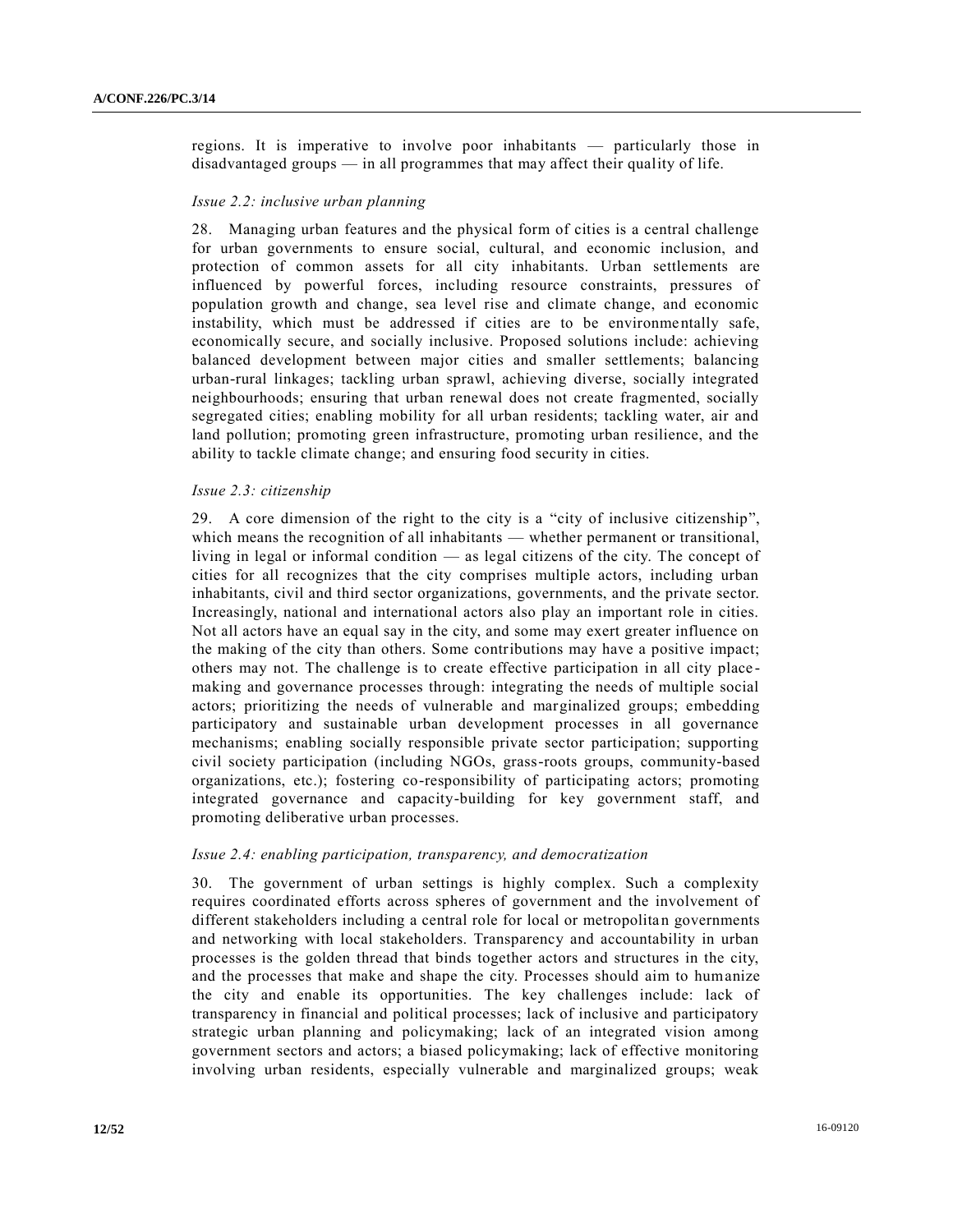social demographic evidence-based policymaking; and an inexistent national system of social standards.

#### *Issue 2.5: recognition of gender, social actors, migration and refugees*

31. History demonstrates that diversity is a challenge for sustained inclusion of different groups in the city. Tackling diversity may demand the creation of systems that ensure equity, safety, physical security, economic well-being, and cultural identity of marginalized groups, including migrants and refugees.

32. All decision-making on public service delivery and urban planning including policymaking and financing — must include women's participation as full and equal citizens, and recognize that equitable, affordable, accessible, quality gender-responsive public services are central to gender equality and guaranteeing women's rights in the city — including in ending violence against women in public and urban spaces. Youth inequalities are manifested through discrimination in the access to education, differentiated levels of employment and livelihood opportunities, lack of participation in decision making, and prejudice against s exual preferences.

33. Yet these groups, among some others, continue to suffer from social, cultural, political, and economic anxieties. The key challenges resulting from their status as "other" and weak connection to the city include: lack of opportunities and resources to sufficiently enjoy the benefits of urban life; limited access to basic necessities, including decent housing, education and health care; discrimination, language, and cultural barriers. Yet refugees and migrants, for example, contrary to popular belief, are vectors of opportunities for the hosting society, as they bring new skills and knowledge, new networks of contacts and new workforce, a critical need for some countries with ageing population. They also bring cultural, social, and religious diversity to the city, and greatly contribute to the wealth of the cities and of their regions of origin.

#### **Pillar 3: social, economic and cultural diversity**

#### *Issue 3.1: livelihoods, well-being, and welfare*

34. Urbanization models that privilege economic growth over human well-being undermine the right to the city. Few existing economic development strategies avoid the negative consequences of growth — including displacement, environmental degradation, and social conflict, among others — and few prioritize human dignity, well-being, livelihoods, and solidarity. The importance of social capital (including education, employment, and culture), especially in low-income urban areas, is not fully recognized as an engine for well-being. This well-being should superpose purely economic growth objectives. There are many challenges facing urban populations in developing secure livelihoods: lack of public policies and financial investment in low-income urban areas to foster social capital; lack of acknowledgement of the potential of the solidarity economy and non-financial initiatives; lack of protection for urban jobs; the constant threats of forced evictions from places to work; lack of a secure and safe place to work; and lack of basic services at work, including water, sanitation, electricity, and shelter. The production exploration of the green economy in cities has yet to be fully developed.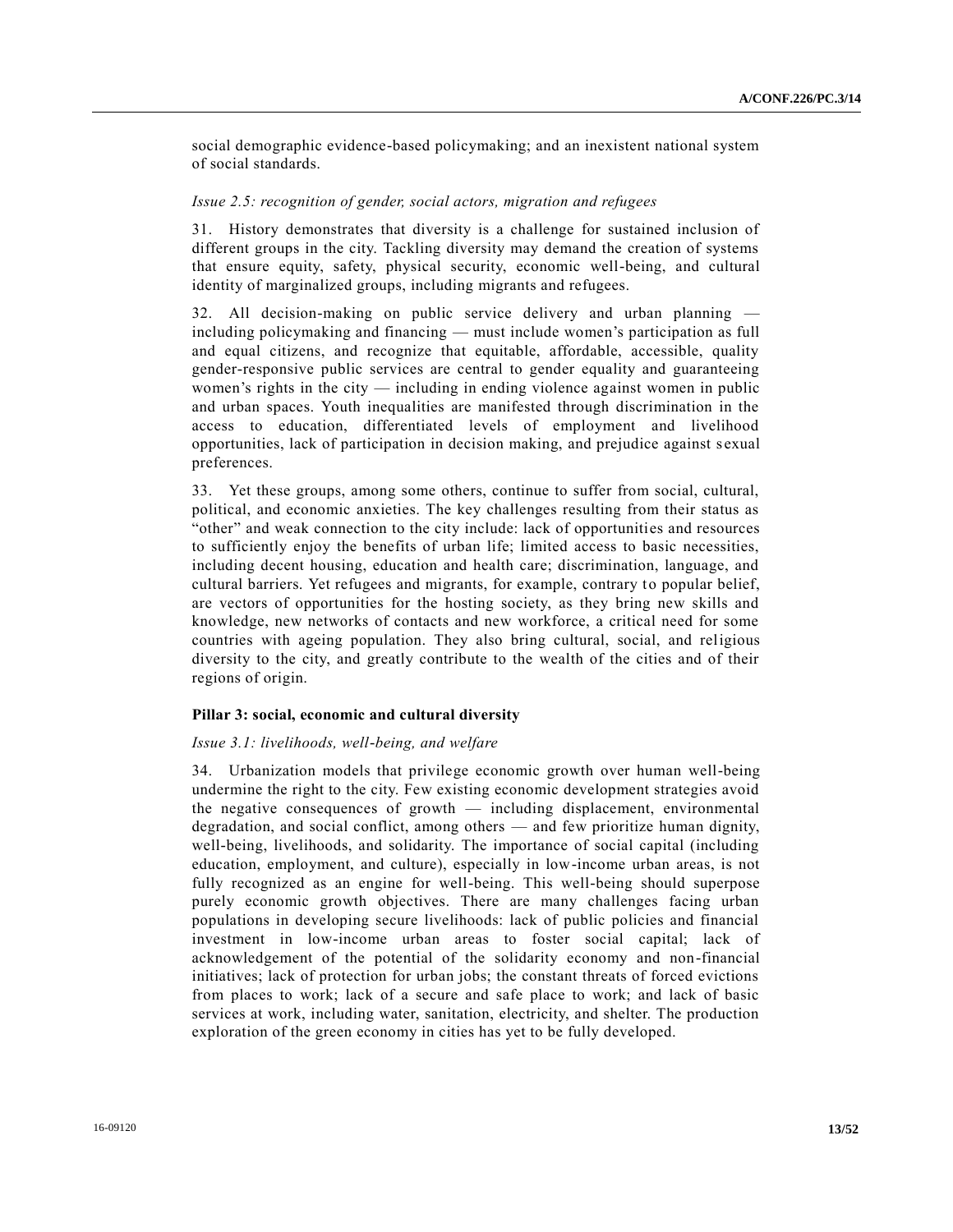### *Issue 3.2: poverty risk and employment vulnerabilities*

35. The right to the city places well-being as central for overcoming persistent and multidimensional urban poverty in developed and developing countries. Three core dimensions of well-being include: meeting universal human needs; achieving socially meaningful goals in different cultural, social, and economic contexts; and increasing happiness and quality of life. Public policies that define or create neighbourhoods as poor, whether through intent or neglect, prevent the realization of basic rights to dignity and equality. The ghettoization of space is compounded by pervasive employment vulnerabilities among women, migrants, excluded racial and ethnic communities, and others whose voices and contributions to urban life are not well recognized. Deficits in physical safety and security in certain urban areas compound these vulnerabilities. There are many challenges which poor people in cities face: erosion of the urban commons and loss of common assets such as green space; limited access to leisure, sports and recreation facilities for young and old urban populations, especially in poor urban areas; lack of protection to low-income urban dwellers; social inequality and injustice; insecure access to housing, education, cultural and social services; lack of acknowledgement of the economic contributions of the urban informal sector; hazardous sites for housing and work; hostile spaces for people who are disabled or elderly (e.g. public spaces, public transportation, public buildings, etc.).

#### *Issue 3.3: inclusive economy and solidarity economy*

36. Decent work and secure livelihoods are central to the concept of inclusive cities. Yet informal employment — including all workers who do not enjoy social protection through their work — accounts for half or more of total non-agricultural employment in developing regions. Informal livelihoods are devalued in urban planning and policymaking; women, young people, and other vulnerable groups (e.g. migrants, elderly, lesbian, gay, bisexual and transgender and people with disabilities) face significant barriers to entry; and solidarity economy principles are ignored in economic policy. Challenges include: the lack of decent work and secure livelihoods; lack of understanding of residence as a coping strategy; lack of entrepreneurial support programmes; need for housing credit for women -headed households; and lack of government support for grass-roots local housing programmes. There is a critical need to: empower women in labour markets; value informal economies and livelihoods; build government capacity to foster community engagement; support the creation of job opportunities for young people in lowincome and marginalized communities; and develop employment programmes for people with disabilities.

#### *Issue 3.4: embracing identity, cultural practice, diversity, and heritage*

37. Cultural heritage, identity, and diversity are the common heritage of humanity, and a source of identity, exchange, innovation and creativity, central to the right to the city, and integral to the richness and quality of modern urban life. Culture is defined through various international conventions to include built heritage and artifacts, and also the intangible heritage of practices, representations, expressions, knowledge, skills, and the associated instruments, objects, artifacts, and cultural spaces communities recognized as part of their cultural heritage. Challenges include: the erosion of heritage and cultural identities; insufficient support for cultural diversity and visibility of ethnic communities in the city; pressures of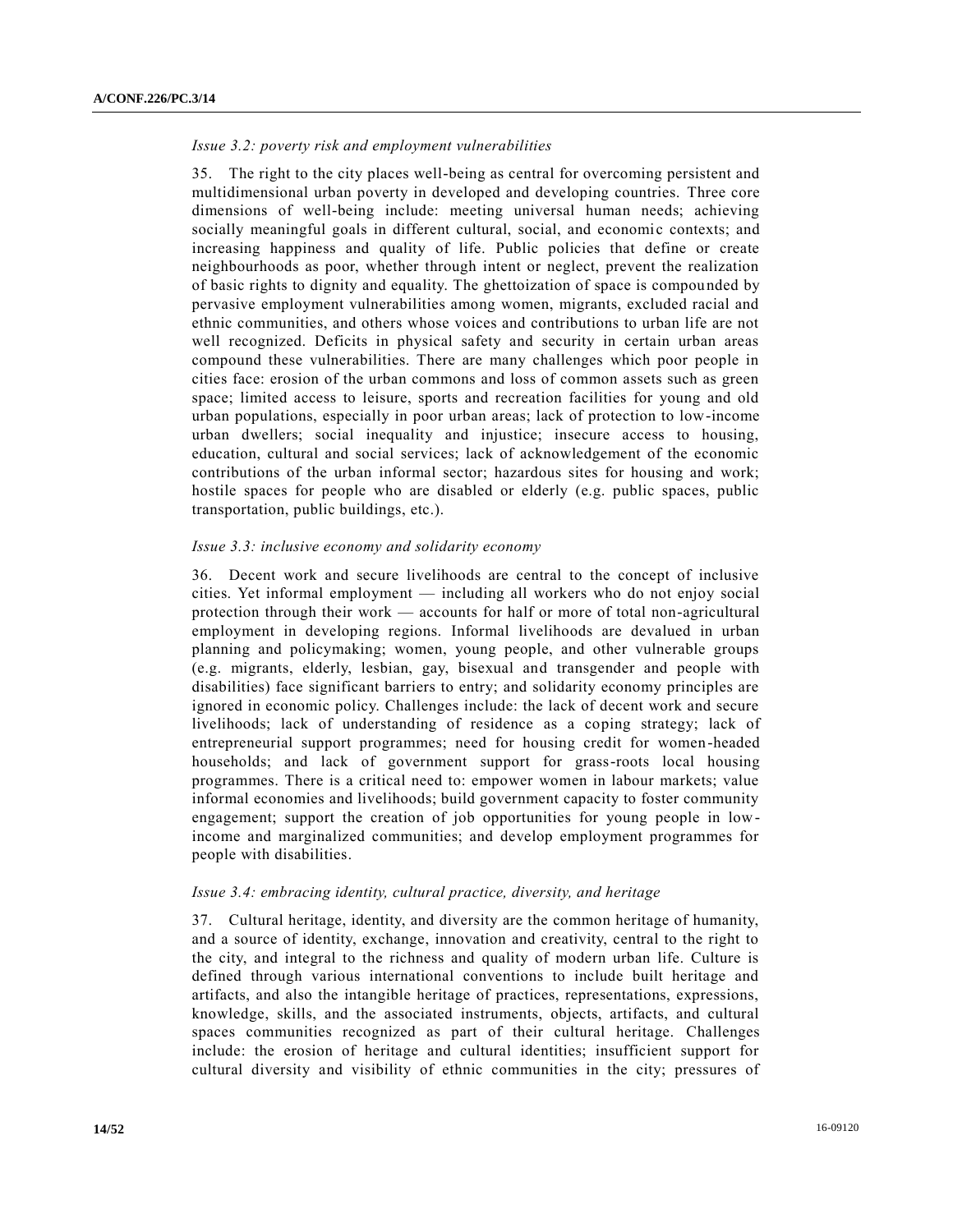internal and regional migration; scarce public policies for cultural expression; lack of acknowledgment on the role of public space in fostering art and culture, and in strengthening social diversity and vibrancy; limited accessibility and affordability of cultural amenities and activities, and the neglect of community-based cultural and artistic initiatives.

#### *Issue 3.5: safer cities*

38. The right to safety and security is a key dimension of the right to the city, but is undermined by ongoing crime and violence in cities, disproportionately affecting vulnerable populations, particularly women and girls. In more extreme fragile or conflict-affected settings, cities may witness failures in local government, and a collapse of local services and economies, resulting in increasing insecurity, poverty, and hunger. The challenges include: lack of safety in cities, the increase of public violence particularly against women and girls; ghettoization and territorial segregation of urban space; lack of policy-defined neighbourhood (re-evaluation of the definition of black neighbourhoods as poor); social isolation and alienation; hostility towards migrants, refugees, and internally displaced people; the impacts of violent conflict and criminality in cities; the exposure of children to violence; unsafe neighbourhoods associated with social problems; unsafe public transport, particularly at night; lack of (sufficient) public lighting in poor areas, and prejudic es against the urban poor, migrants or ethnic groups as perpetrators of crime; criminalization of public space occupants, particularly street dwellers; lack of effective access to justice.

# **III. Prioritizing policy options: transformative actions for the New Urban Agenda**

39. This section presents the transformative actions recommended by the Policy Unit for inclusion in the New Urban Agenda:

## **A. Pillar 1: spatially just resource distribution**

### **Transformation 1.1: land for housing and livelihoods, and the de-commodification of urban space**

40. Recognizing the human need for access to land for shelter and livelihoods, and through national mechanisms enshrining the right to the city in policy and practice, the social function of property (space, housing and habitat) is valued, and a constitutionally protected right to adequate housing established that, together with a reformed property rights system, will act as a legal barrier against forced evictions.<sup>16</sup>

<sup>16</sup> See in this respect the Basic Principles and Guidelines on Development-Based Evictions and Displacement, annex I to the report of the Special Rapporteur on adequate housing as a component of the right to an adequate standard of living, A/HRC/4/18 (5 February 2007), available at http://www2.ohchr.org/english/issues/housing/docs/guidelines\_en.pdf.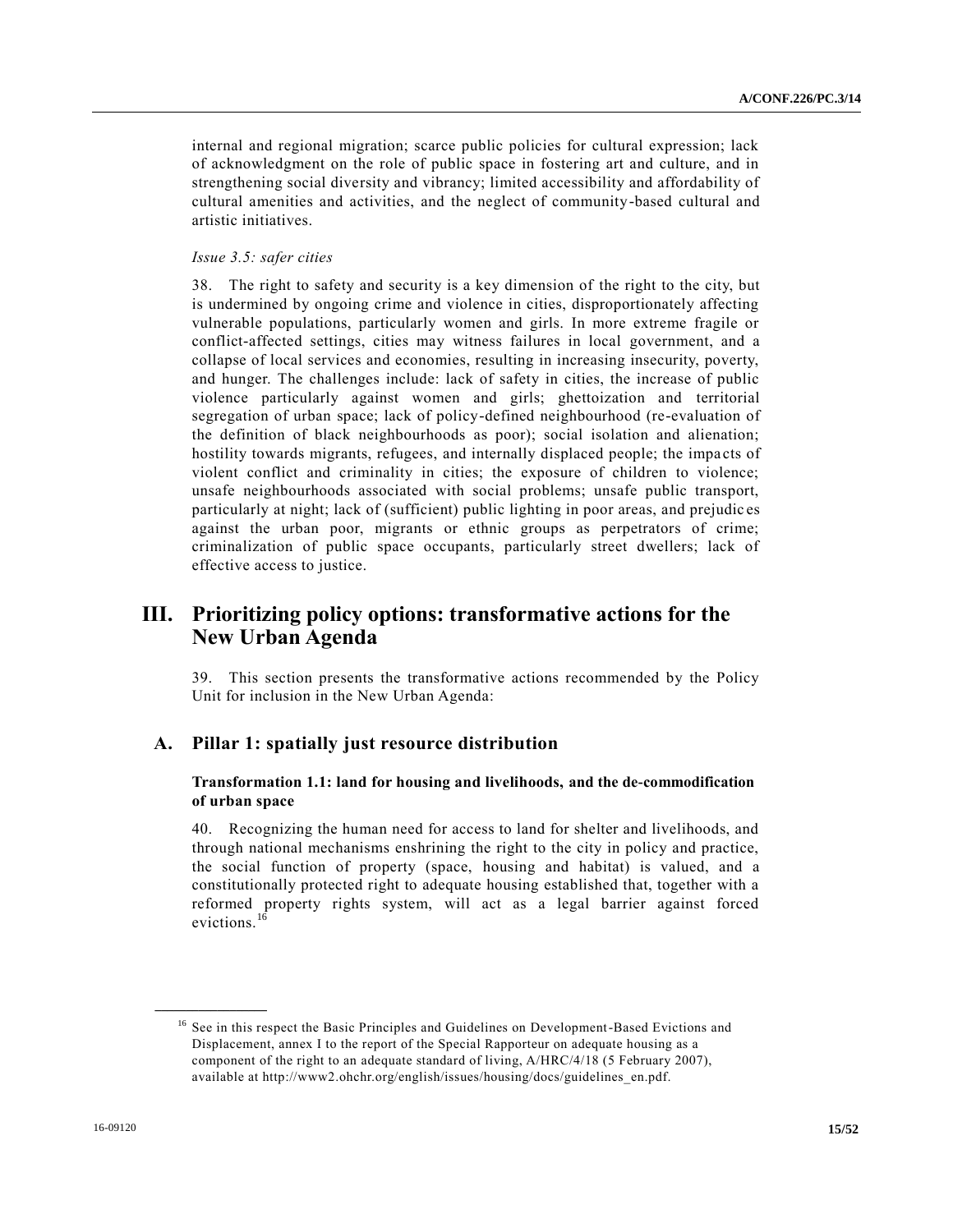Key actions:

41. The right to the city values the social function of land understood as the use and enjoyment of land by inhabitants to perform all the activities which are necessary to have a full and decent life, thereby prioritizing the human experience of land and habitation. It recognizes a legal form to protect the right of access to adequate housing, which, together with a reformed property rights system, aims to act as a legal barrier against forced evictions.

(a) To recognize in urban policy the "social function of property (space, housing and habitat)" as meaning "all non-market processes carried out under inhabitants" initiative, management and control, that generate and/or improve adequate living space, housing or other physical urban assets;

(b) To establish and progressively realize the right to adequate housing in policy and legislative frameworks and ensure it mainstreams availability of needed services, affordability, habitability, and accessibility for all and especially the most poor, vulnerable, and minority groups, while also addressing aspects of participation, non-discrimination, security of tenure, transparency, and accountability;

(c) To recognize land-use planning principles as essential to the efficient and sustainable utilization and management of land in land-use policies or land policies;

(d) To recognize housing tenure types other than freehold ownership, reflecting the various needs and preferences of different groups, namely leaseholds, condominiums, cooperatives, shared leaseholds, and especially various forms of rental housing. A continuum of tenure types should be available to all providing adequate security of tenure in order to guarantee the welfare of households and stimulate housing incremental improvements and expansion;

To recognize the bundle of property rights, hence the need for the continuum of land ownership and occupancy rights in land policies and legislative frameworks;

(f) To recognize that housing issues are closely related to human rights. Therefore, forced evictions are a violation of human rights principles and ensure that national legal and judicial systems align with human rights treaty obligations to protect against forced evictions from shelter or livelihoods; protection for the vulnerable, especially women; where eviction is completely unavoidable, establish safeguards to ensure: genuine consultation with affected people, including access to legal representation, reasonable notice of eviction, information on the reasons for evictions; and provision of alternative accommodation that continues to facilitate well-being and employment;

(g) To encourage innovative and more inclusive housing finance systems including through incentives to housing finance providers who lend to low-income groups and alternative financial institutions for low-cost housing;

(h) To ensure co-responsibility between public and private sector for the provision of social housing;

(i) To strengthen the nexus between housing and urban planning practice in particular through improving the linkages between housing, accessibility, and livelihood in cities;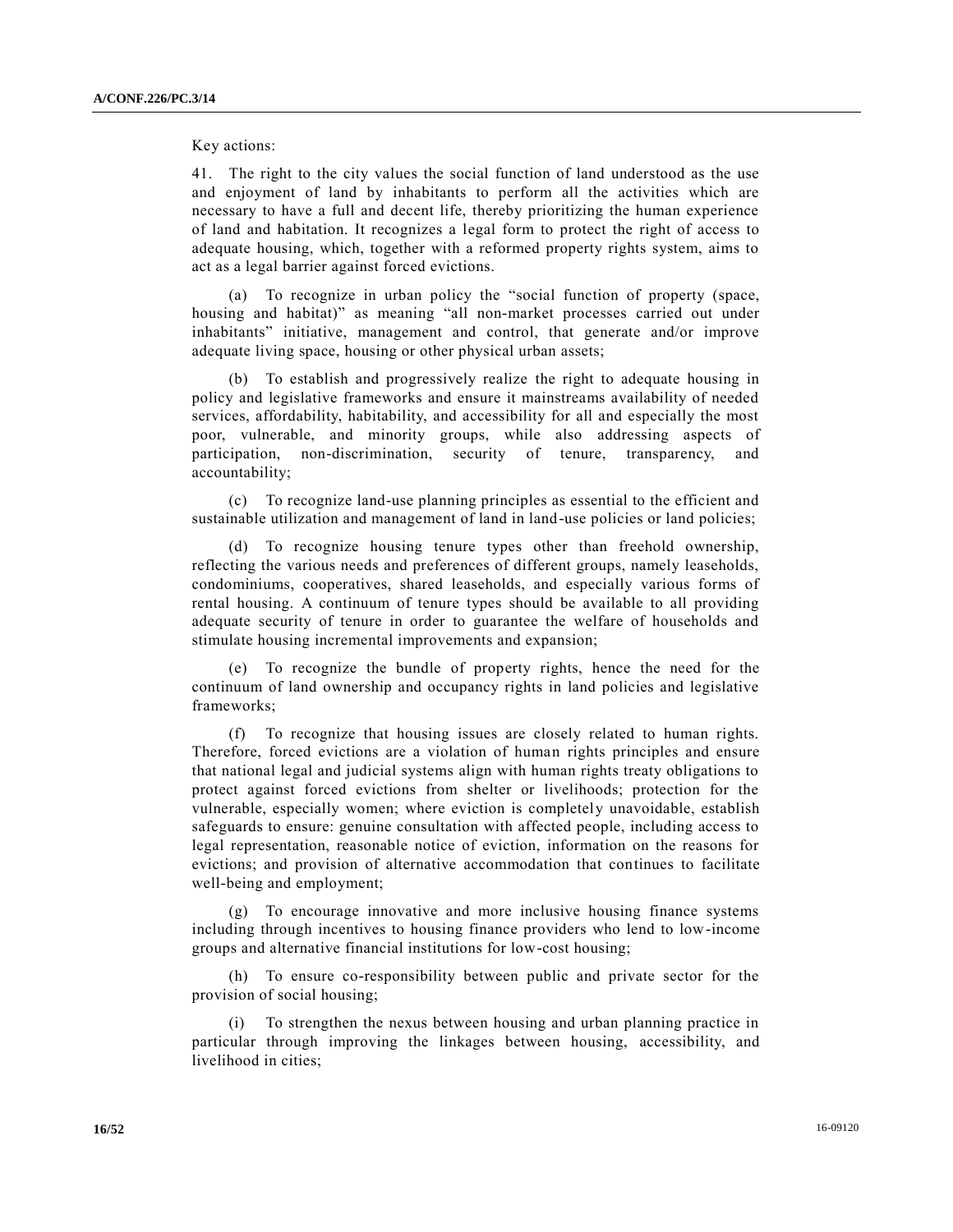(j) To formulate policies that promote mixed land-use, planned city extensions or urban in-fills combined with better transport infrastructure to improve access to housing in well-located areas and livelihood opportunities for low-income groups, as well as to mitigate urban hazards and health risks;

(k) To develop new spatial forms for cities to promote decent job creation. Urban areas that are higher in density and well connected; integrate work/livelihood and housing; reduce transport costs; and facilitate job creation;

To ensure that housing management (in multifamily housing estates) and the utility service provision are appropriate and affordable, with support for community-led and non-profit models of housing management;

(m) To use urban planning mechanisms to capture increases in land value, redistribute this towards social housing and public space provision, and minimize vacant property rates.

#### **Transformation 1.2: urban commons, public space, and biodiversity**

42. Core domains of the urban commons protected, including public space and biodiverse urban environments, and ecosystems as assets for sustainable and healthy urban environments and livelihoods.

Key actions:

(a) Public space:

(i) To provide cities and local governments the capacity to design the network of public space as part of their development plans to ensure form, function, and connectivity of the city as a whole;

(ii) To celebrate the diverse role of public space for political representation, social inclusion, recreational enjoyment, economic/livelihoods and well-being, and cultural expression;

(iii) To work with communities in urban design to foster social inclusion, celebrate multiculturalism, and enable urban livelihoods, thus crea ting rich, vibrant spaces in the urban commons at neighbourhood levels;

(iv) To implement laws and regulations that establish enabling systems to create, revitalize, manage, and maintain public space, including participatory processes to define their use and manage access to public spaces;

(v) To protect the quality and quantity of public space in unplanned areas and informal settlements;

(vi) To assure public spaces are free from violence, particularly against women and young people;

(vii) To reduce the trend of privatization of public space to ensure that all residents can access amenities and infrastructure in their place of residency;

(b) Urban environments and ecosystems:

(i) To protect green spaces, urban forests, waterfronts and shorelines, and all elements of the urban ecosystem given that they directly contribute to public health and increase the quality of life of inhabitants;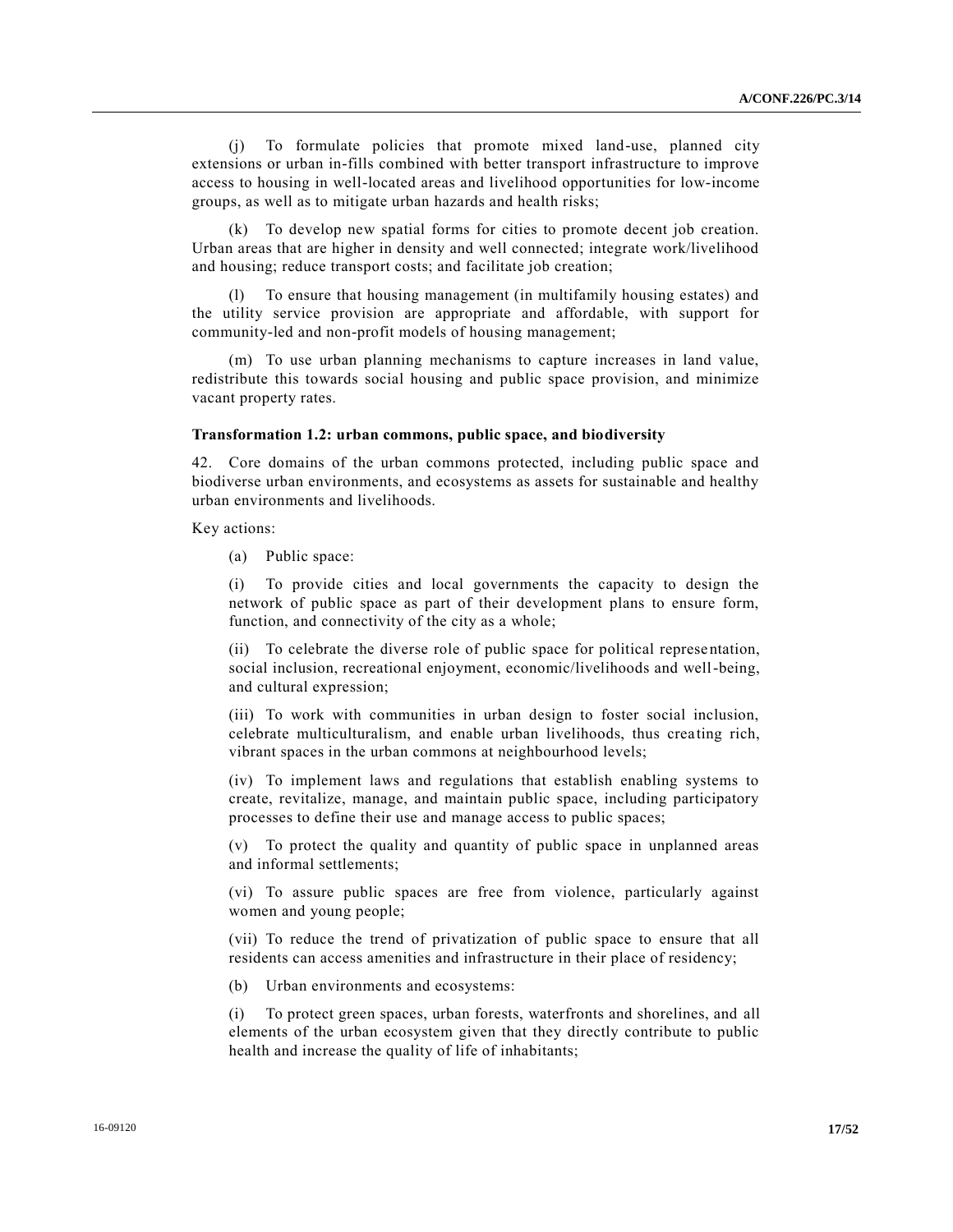(ii) To invest in "green infrastructure" (e.g. parks, greening of pedestrian corridors, and conscious planting of trees) as one of the ways to embrace an ecosystems approach in city management;

(iii) To promote development that is embedded in the principle of resource efficiency to combine greater productivity and innovation with lower costs and reduced environmental impact. Through resource efficiency, cities will be able to sustainably manage and use resources throughout their life cycle, from extraction, transport, transformation, consumption to the disposal of waste, in order to avoid scarcity and harmful environmental impacts;

(iv) To recognize that cities depend on the flow of ecosystem services and custodianship of ecosystems, outside their boundaries as well as those within them. Therefore, cities need to partner with "upstream" managers of natural resources, hence promoting conservation or restoration of ecosystems as costeffective options for adaptation to climate change, and reduction of disaster risk;

(v) To improve air quality and reduce noise pollution by: providing incentives for people to use clean-energy powered vehicles; promoting non-motorized forms of transport; acquiring more clean-energy publictransport vehicles; reducing industrial atmospheric pollution; eliminating ozone-depleting refrigerants; regulating to improve energy efficiency for housing, industry, and transport;

(vi) To reduce energy consumption by: eliminating fossil fuel consumption; developing affordable and accessible alternative energy supplies; and promoting green technologies and building codes;

(vii) To reduce construction impacts by: promoting policies to reduce construction impacts; developing locally appropriate construction codes; using locally sourced materials; and consulting with communities affected by major construction projects.

### **Transformation 1.3: access to basic services and infrastructure, and controlling pollution**

43. Cities and urban regions in which all communities — despite location, time of formation, and socioeconomic and gender profile — enjoy good-quality social and utility infrastructure and services systems that are affordable and of appropriate social and environmental standard. These systems ensure that individual and community everyday needs are met within an acceptable distance and at or above the minimum statutory level and include: public transport, water and sewerage, energy sources, and public spaces, as well as essential community services (schools, shops, health care, but also facilities for families and children). These systems are developed based on collaborative infrastructure plans, effective partnership between the relevant public bodies, service providers and community groups, under the leadership of local governments. Cities and urban regions are polycentric, meaning they provide services, job opportunities, amenities, and quality public services throughout the whole urban fabric, including informal settlements, considerably diminishing mobility needs. Non-motorized transportation, clean energy, and a reduction of pollution by private industries are consolidated.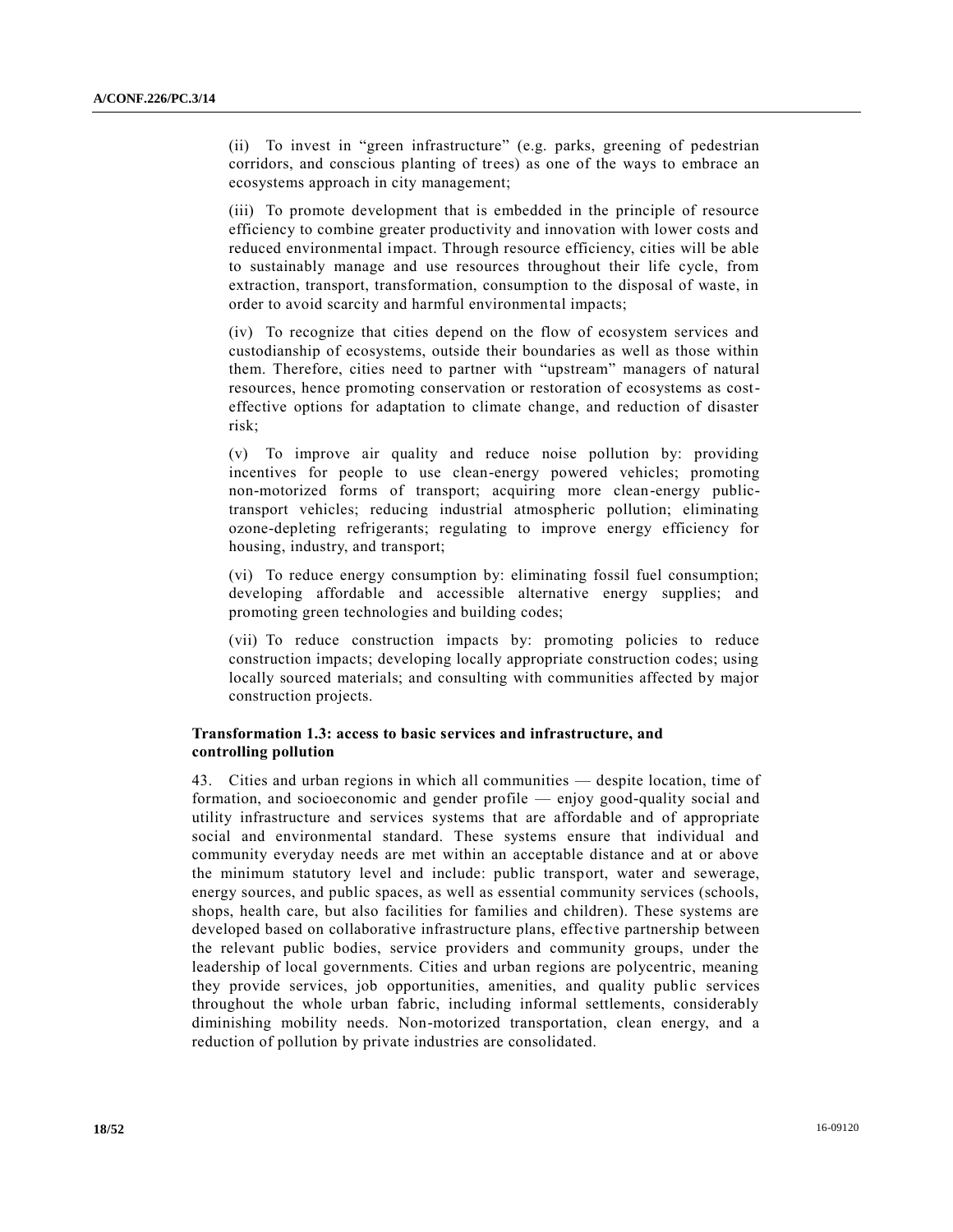Key actions:

(a) To understand the linkage between availability, accessibility, affordability, and adequacy of basic services for the realization of human rights. Basic services are central to the realization of a wide range of human rights, including water, sanitation, housing, health and education. It is therefore crucial to ensure that these services: are available and physically accessible to all or are affordable to all; are culturally adapted to various groups of the populations; do not discriminate in their access or delivery and are safe to use for all, including for women and children;

(b) To develop policies and programmes with and for inhabitants; they should prioritize based on those with most need, and be mindful of the gender issues surrounding them;

(c) To comprehensively reform urban infrastructure policies in cities to improve the enabling environment for investment; to avoid the privatization of public services; to create more effective incentives for greater efficiencies in supply and consumption, as well as the payment of services; to impose more effective methods for infrastructure planning and service delivery by state, regional, and municipal governments and public utilities; to create stronger model regulatory frameworks on the basis of the principles of general interest and sustainability in service provision and infrastructure investments; to remove institutional rigidities and create space to attract and enable the private sector, NGOs, community groups and households to play a greater role in financing a service provision;

(d) To implement an effective, well-coordinated and integrated infrastructure planning system that recognizes that new planning approaches and technologies will support progress in reducing the unit costs of infrastructure provision, improving efficiency and quality, ensuring that services are aligned with urban plans, including an optimal expansion of infrastructure to support the urbanization process. Recognize that new coordination mechanisms are emerging: inter-municipal cooperation, legal incentives for cooperation, planning and development agencies, cost-sharing arrangements for metro-wide service delivery, metropolitan development funds, coordinated tax agreements, pool financing, improved linkages between national and local governments' programmes and policies to ensure efficiency and reduce imbalances;

(e) To develop new business models, technological innovations and strategic partnerships. Rapid urbanization has increased the scope and complexity of service provision. New business models are now needed to integrate the strengths and capacities of the public sector, private companies, NGOs, and community-based organizations.

#### **Transformation 1.4: unplanned and informal settlements habitation**

44. Unplanned and informal settlements are celebrated as vibrant mixed-use areas and recognized as a legitimate part of the city through policies and mapping that confirm the rights of all. These are made possible by an equitable resource allocation.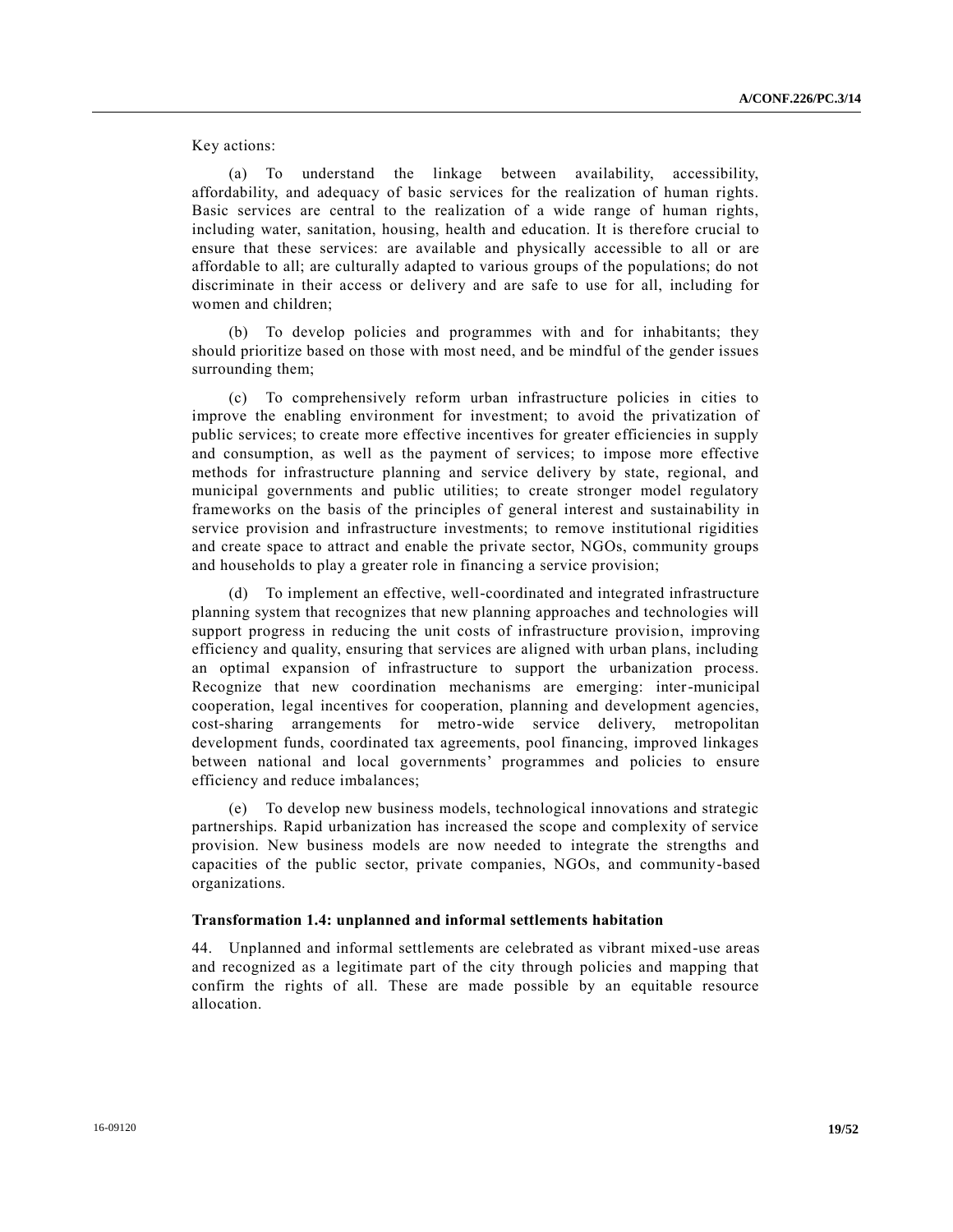Key actions:

(a) To recognize the challenge of unplanned and informal settlements through the mainstreaming of human rights-based approaches to addressing the needs and rights of occupants;

(b) To provide an enabling environment to develop and implement the appropriate policies and plans to trigger change and improvement for, and in partnership with, poor inhabitants in the informal settlements for those states working with regional and municipal governments;

To recognize the location and categories of unplanned or informal settlements, where: inhabitants have no security of tenure for their land or dwellings; neighbourhoods lack good quality basic services; housing may not comply with planning or building regulations, or may be situated in hazardous areas; and informal management practices may persist even where tenure has been regularized, perpetuating exclusion;

(d) To understand the nature of exclusion in unplanned or informal settlements, considering the "five household deprivations" (i.e. lack of clear water, no sanitation, overcrowding, a precarious building, and insecure tenure leading to threat of eviction) with a focus on women and marginalized groups;

(e) To place housing at the centre: seek to fulfil the right to adequate housing for all through in situ upgrading, provision of basic trunk infrastructure, and enabling community-led development;

(f) To develop city-wide strategies and programmes to improve the lives of poor inhabitants — this should include efforts to: capitalize on the broader city and regional agglomeration economies; utilize innovative financing options and taxes; ensure equitable land management approaches; recognize the multiple forms (formal and informal) of livelihood and employment generation activities, and facilitate their development especially for marginalized groups; improve and reintegrate informal settlements with trunk infrastructure and basic services via integrative planning and design; clarify the administrative responsibility of peri-urban areas; and address the impact of conflict and undertake risk-sensitive land use planning to avoid exposing the urban poor to environmental hazards;

(g) To develop local government capacity and integrated institutional arrangements to address the challenges of unplanned/informal settlements, in partnership with poor inhabitants;

(h) To consider appropriate long-term financial investment and inclusive financing options;

(i) To support community-led upgrading initiatives, supported by appropriate regulations and technologies;

(j) To support open-source co-produced knowledge (e.g. cadastral mapping, by gender, age, occupation, etc.).

#### **Transformation 1.5: resilience, climate change, disaster and risk management**

45. Urban planning and city infrastructure should incorporate coordination between environmental aspects, risk management, and a landscape approach as a way to improve the resilience of cities. Cities and human settlements ought to be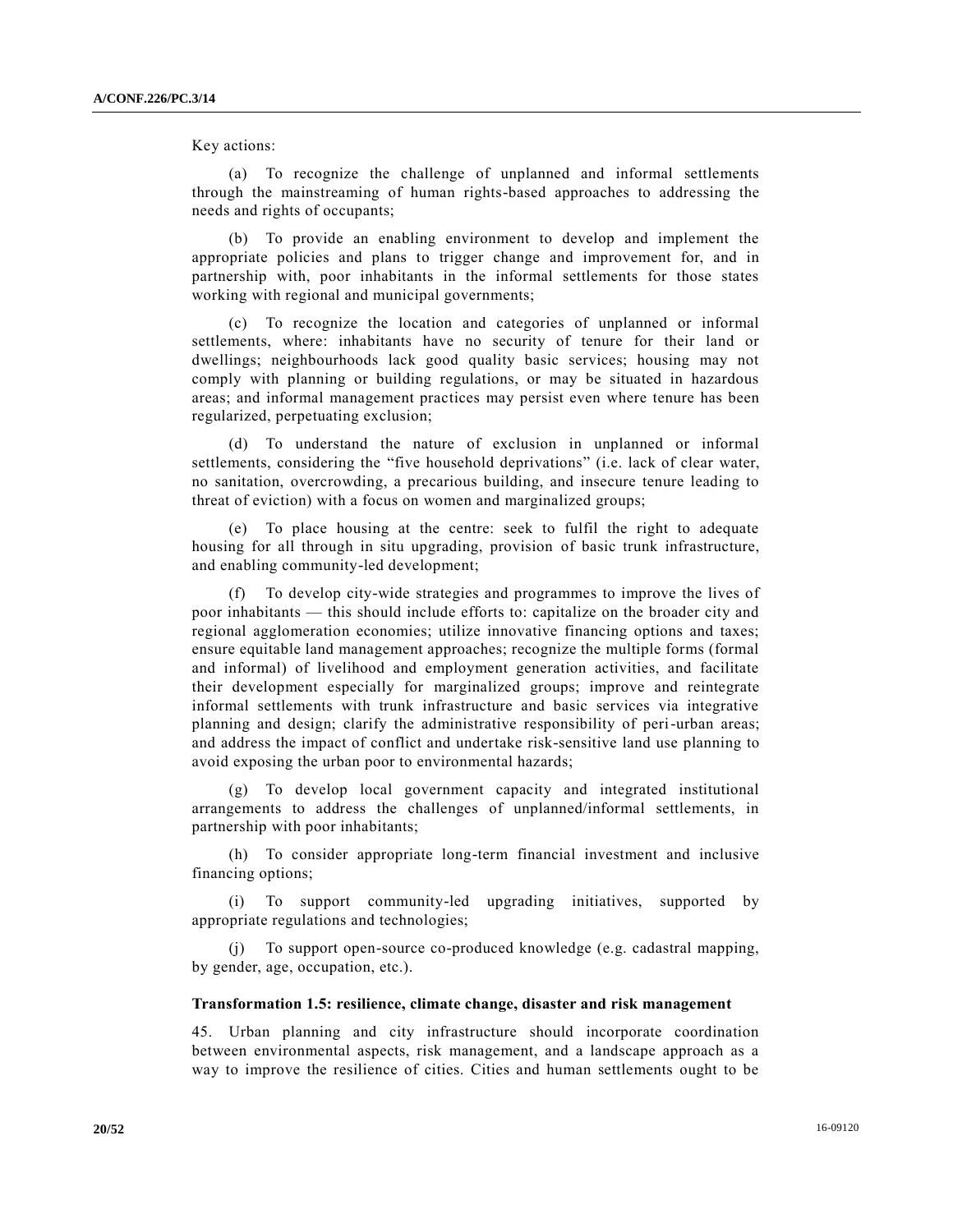resilient to the effects of climate change, natural disasters or natural phenomena (i.e. rising of sea level). Communities living in vulnerable or fragile areas should be involved in their relocation to safe and suitable neighbourhoods. National Governments, in coordination with women and local governments as key actors, need to enhance city infrastructures, including green ones, as well as appropriate capacity-building and training.

### Key actions:

(a) To focus on urban planning and design to create compact, connected, integrated, and inclusive cities that promote efficiency of services, systems, the built environment and resource use that consequently results in transformative, change enabling, low-carbon, energy-efficient, risk-informed, and resilient urban development pathways;

(b) To institutionalize an appropriate legislative, policy and regulatory framework, which is crucial in enhancing resiliency, mitigating climate change, resource efficiency, and sustainability;

(c) To develop a framework that promotes low carbon and resiliencyoriented urban development;

(d) To recognize the interconnectedness of economic and resilience/climate benefit from infrastructures (i.e. drainage, sanitation, electricity and transport systems and services that contribute to adaptation), hence promoting an integrated and holistic approach to urban development. Therefore, cities need to develop mechanisms/instruments to promote coherence across systems, sectors, and organizations related to their policies, plans, programmes, processes, and investments in urban resilience;

(e) To recognize the need to leverage city planning instruments to reduce existing risk and prevent the creation of new risks while preparing for climate and disaster risks. Some of these actions include: strengthening technical and scientific capacity to capitalize on and consolidate existing knowledge; building the knowledge of government officials at all levels, civil society, communities, and volunteers, as well as the private sector, through sharing experiences, lessons learned, good practices, training and education; developing mechanisms to allow for the monitoring, assessment, and reporting on the progress towards building urban resilience.

### **B. Pillar 2: political agency**

### **Transformation 2.1: inclusive governance**

46. Within the legal and judicial systems of each country, the right to the city is established as a legal or policy paradigm that forms the foundation for urban governance, legislation, policy, and practice. Governance processes and structures ensure an equal say of all participating stakeholders, and remain under public leadership.

Key actions:

(a) To include the right to the city in the New Urban Agenda as a new urban paradigm, as outlined above. The main mechanisms for state or city governments to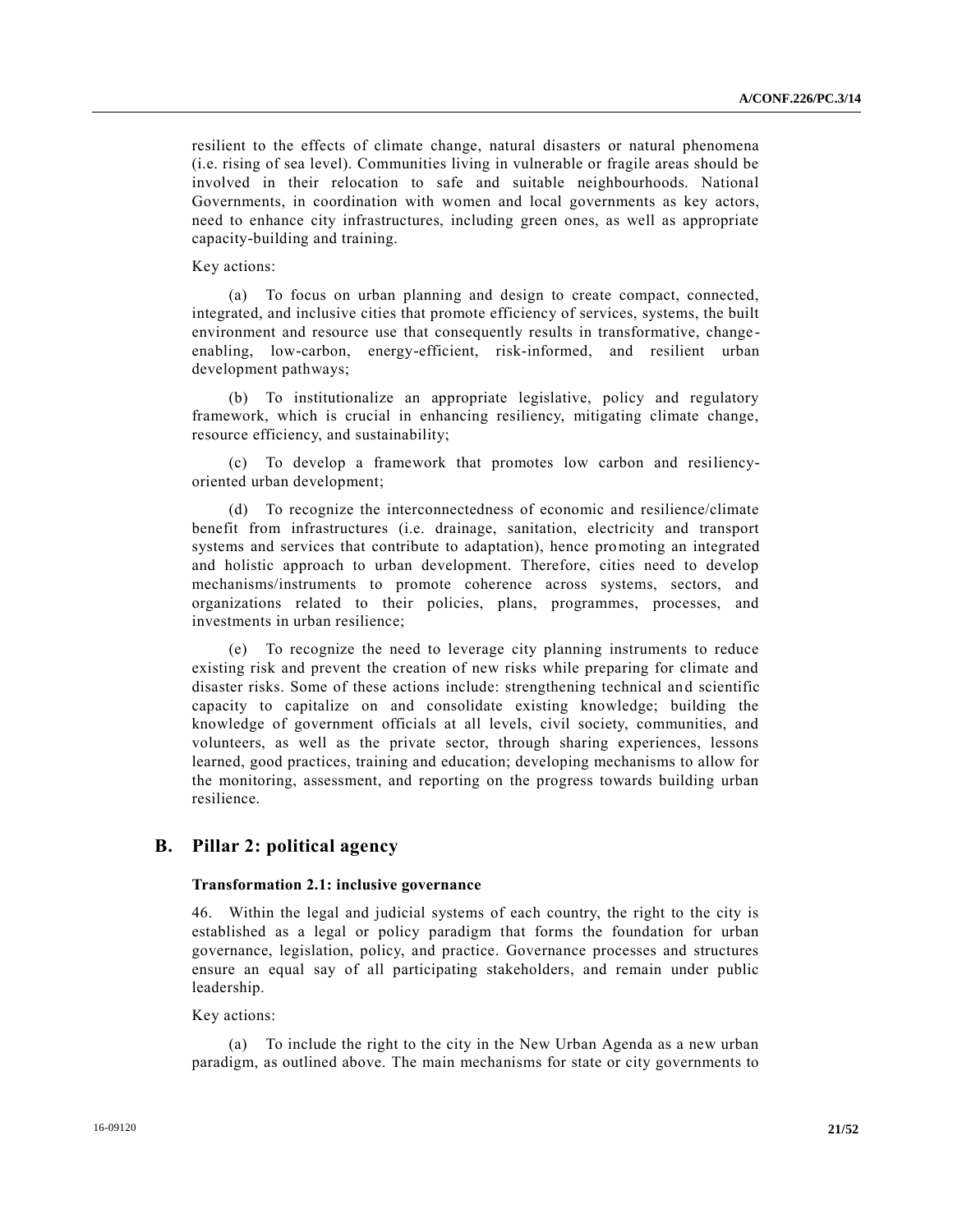adopt the right to the city, or its elements include: legislation, city charters and political and citizenship compacts;

(b) To strengthen the capacities and accountability mechanisms of cities through adequate organizational and institutional structures, effective financing systems and procedures to enhance domestic public resource mobilization, promote strategic participatory urban planning, and manage sustainable urban development;

(c) For central Governments to promote effective decentralized framework to unlock urban and regional governance, with clear distribution of powers, responsibilities, and resources, allowing for stronger multilevel governance and collaborative relations between different levels of government, based on the principle of subsidiarity;

(d) To enhance policies to support broader partnerships in local governance, including co-production of services and public goods, involving the private sector and local communities, integrating the informal sector in the urban fabric, and collectively bridging institutional and resource gaps;

(e) To implement territorial approach in governance arrangements for macroregional and regional territories by supporting mid-size cities and urban-rural collaboration: development of strategies and plans, and coordination mechanisms between local governments;

(f) To promote use of technologies for innovative public management, participation, and accountability to reduce urban environmental impacts, improve data disaggregation at the local level to support local planning and monitoring of urban development, and encourage citizen participation and accountability. The use of data will be protected from private use and specific judicial remedies are put in place to deal with abuses.

#### **Transformation 2.2: inclusive urban planning**

47. The right to the city is a key cross-cutting planning paradigm in all relevant urban planning legislation, policy, and practice that incorporates participatory co-production of all planning interventions, involving public, private and all urban inhabitants, with a specific focus on disadvantaged and marginalized communities.

Key actions:

(a) To invest in innovative urban planning solutions that address existing challenges without infringing on the rights of inhabitants;

(b) To promote integrated urban planning policy across all levels of government with explicit recognition of human rights treaty obligations;

(c) To promote spatial strategies and national urban policies that ensure a regional and cross-sector approach to human settlement planning, which address the problems of metropolitan regions and of secondary cities, towns and rural communities across the human settlements continuum;

(d) To adopt participatory co-production of planning interventions involving all urban inhabitants and actors, with specific initiatives to include disadvantaged and marginalized communities;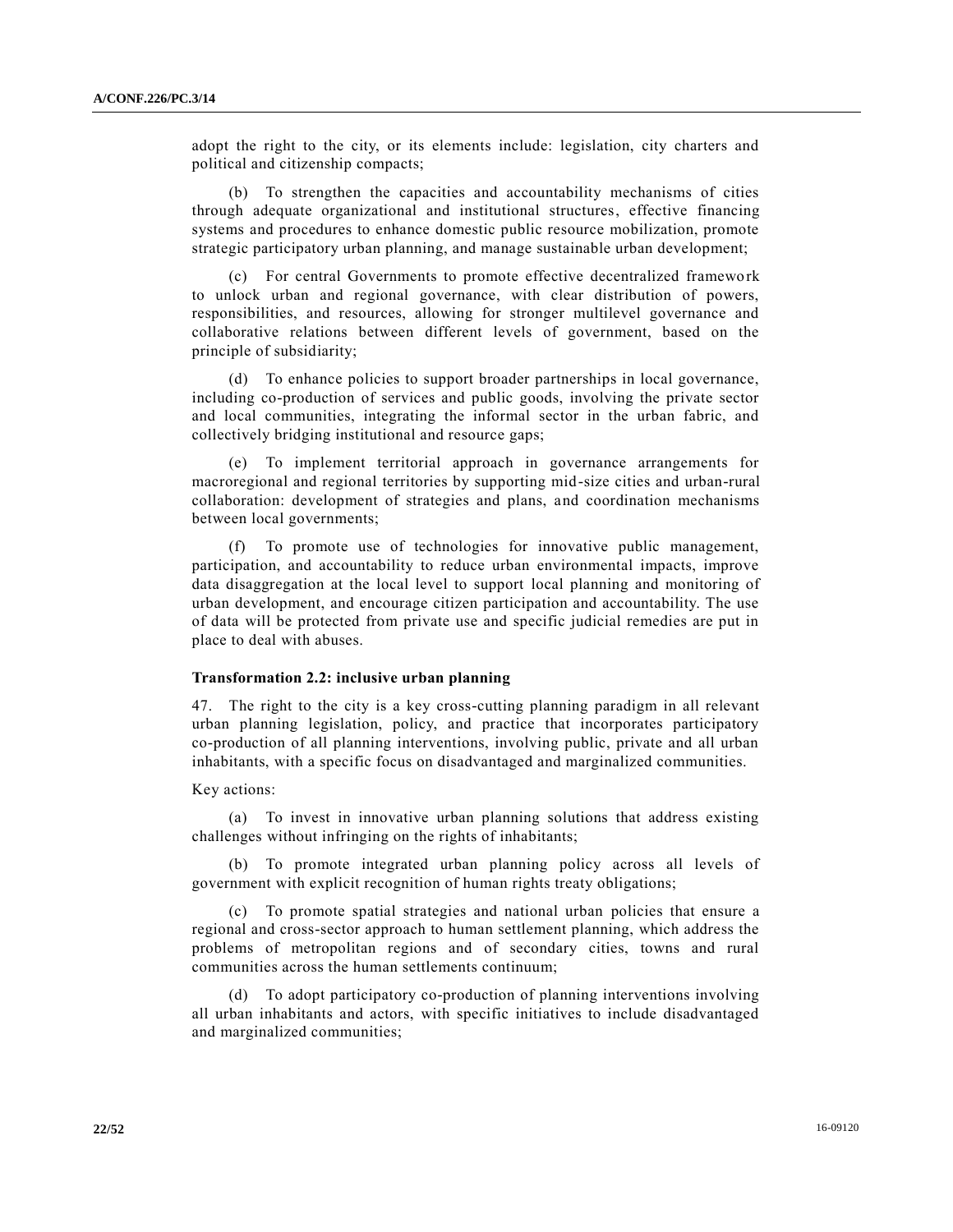(e) To include principles of gender equality in all urban planning and policies;

(f) To adopt innovative and inclusive planning solutions for unplanned and informal locations;

(g) To support innovative and community-led initiatives in the upgrading of informal and unplanned settlements;

(h) To invest in transparent, accessible open-source, and community-driven data and mapping, and integrate this with existing data sources;

To invest in open-source mapping and innovative planning solutions that encompasses unplanned locations for housing and livelihoods;

(j) To progressively implement the universal right of access to quality basic services;

(k) To include strategies of public services with gender perspective to secure the grass-roots women participation in the policies elaboration and assignment of budget processes.

48. The right to mobility should be embedded in all transport planning and provision that prioritize walking and cycling, public and collective transport, especially for the transport-excluded and urban poor.

#### **Transformation 2.3: citizenship**

49. Develop a clear relationship, based on mutual coexistence of all inhabitants, be it permanent, temporary or transitional which are granted equal rights, e.g. women, those living in poverty or situations of environmental risk, informal economy workers, ethnic and religious groups, lesbian, gay, bisexual and transgender people, the differently abled, children, youth, the elderly, migrants, refugees, street dwellers, victims of violence, and indigenous peoples.

#### Key actions:

**\_\_\_\_\_\_\_\_\_\_\_\_\_\_\_\_\_\_**

(a) To review legal systems to ensure that they establish new status and criteria for citizenship; $17$ 

(b) To establish systems and processes that benchmark participation of the reviewed citizenship;

(c) To develop mechanisms that ensure that disadvantaged inhabitants have an equal say in participatory processes;

(d) To establish human rights monitoring mechanisms, such as local ombudsmen, non-discrimination offices, or human rights city committees.

#### **Transformation 2.4: enabling participation, transparency, and democratization**

50. Create a space that allows for fair representation and effective participation of all urban actors, especially women, for better decision-making in the city. Specific measures are put in place to ensure equal participation to traditionally marginalized

 $17$  Approach to be participatory and inclusive of all the people in the new criteria.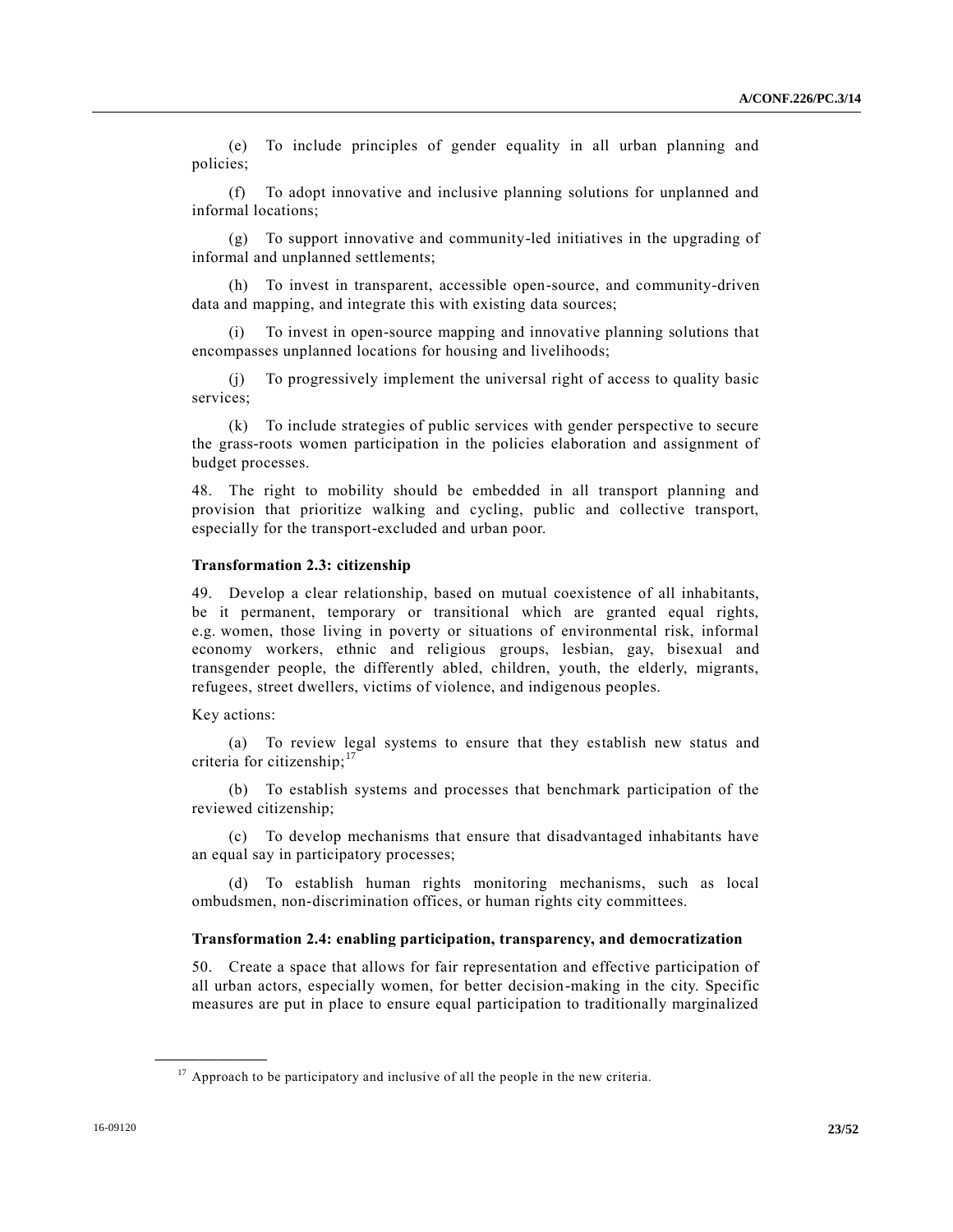groups. Broader notions of accountability, transparency, and access to information are embedded and integral to the making and shaping of the city.

Key actions:

(a) To create decision-making support tools that ensure the proactive participation of a multiplicity of actors;

(b) To establish and protect spaces and institutional structures that effectively support negotiation between government and all urban actors;

(c) To develop mechanisms that ensure that disadvantaged inhabitants have an equal say in participatory processes;

(d) To enhance inhabitants' participation through training, access to grants in transparent conditions or by strengthening the dialogue between civil society organizations and governments;

(e) To enable different forms of participation: use of public spaces, online forums, or public and community-based media;

(f) To work to integrate and build capacity among social actors and the informal sector in local governance through innovations;

(g) To promote transparency in financial, administrative and political governance processes.

#### **Transformation 2.5: recognition of gender, social actors — migration and refugees**

51. Create systems that ensure equality, safety, physical security, economic wellbeing, and cultural identity of migrants and refugees.

Key actions:

(a) To develop training programmes for women to increase and improve their participation and leadership;

(b) To ensure access to public services and justice for all social actors, especially for women and the traditional marginalized groups;

(c) To implement access to migrant and refugees' areas for diagnosis and monitoring issues such as living conditions, etc.;

(d) To fight prejudice against marginalized; acknowledge the contribution of migrants to local economy, culture, history, and value their identities as part of the city;

(e) To implement better policing of areas where migrants and refugees reside;

(f) To implement city plans for migrants and refugees in terms of housing, education, as well as economic activities.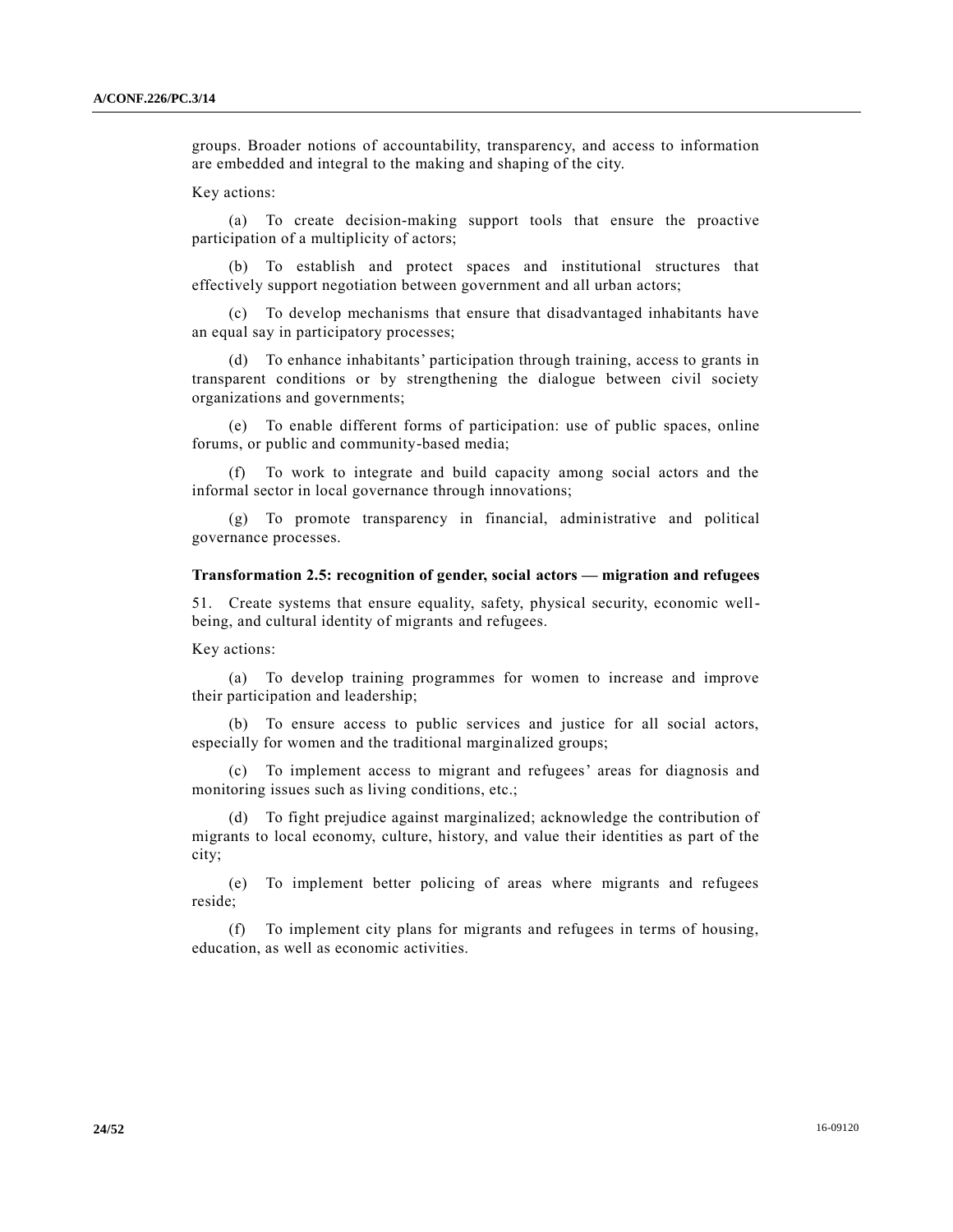# **C. Pillar 3: social, economic and cultural diversity**

#### **Transformation 3.1: livelihoods, well-being, and welfare**

52. The creation and production of decent work and secure livelihoods for all with equal access to social protection and full recognition of the positive contributions of all livelihoods and the activities that support livelihoods.

#### Key actions:

(a) To develop policies and enact legislation that protects and promotes decent work and secure livelihoods for both women and men in the formal and informal economies. To enact locally a living minimum wage; enact basic workplace protections that accommodate the care responsibilities especially of women workers; implement programmes that facilitate the access of all workers to national social protection systems; establish dispute resolution mechanisms for workers to challenge predatory practices;

(b) To develop policies and enact legislation that protects existing livelihoods. To formally recognize the contributions to jobs and the urban economy of the urban working poor; recognize formalization of enterprises and jobs as a gradual process — earnings and sources of livelihood should not be disrupted;

(c) To develop legislation and policies that effectively protects all urban workers from evictions, harassment and discrimination at their workplace. To formally recognize workplaces as existing spaces used for work (e.g. public space, natural markets, private homes, and urban settlements); recognize all workers' claims to their right to work; recognize workers' rights to organize and to collective bargaining in the context of employment practices; support the creation of negotiation platforms for both formal and informal workers including the selfemployed; build the capacity of local governments to respect basic human rights and to protect the dignity of the urban working poor.

#### **Transformation 3.2: poverty risk and employment vulnerabilities**

53. Recognize and prioritize the creation of decent employment opportunities in both the formal and informal sector as one of the most fundamental pathways to alleviate poverty.

#### Key actions:

(a) To formulate and implement policies and strategies that are responsive to the needs of the majority of the urban poor, including women and vulnerable groups, enabling them to engage in the formal and informal economies (e.g. through incentives, tax exemptions, access to affordable financial services, setting quotas for youth and women to access government jobs and procurement);

(b) To prioritize infrastructure development to improve working conditions and enhance growth of both formal and informal sectors (e.g. markets, public spaces, access to basic services), emphasizing proximity and accessibility;

(c) To establish or strengthen institutions that build capacities amo ng women and the vulnerable with marketable skills to enhance their employability in the formal and informal sectors;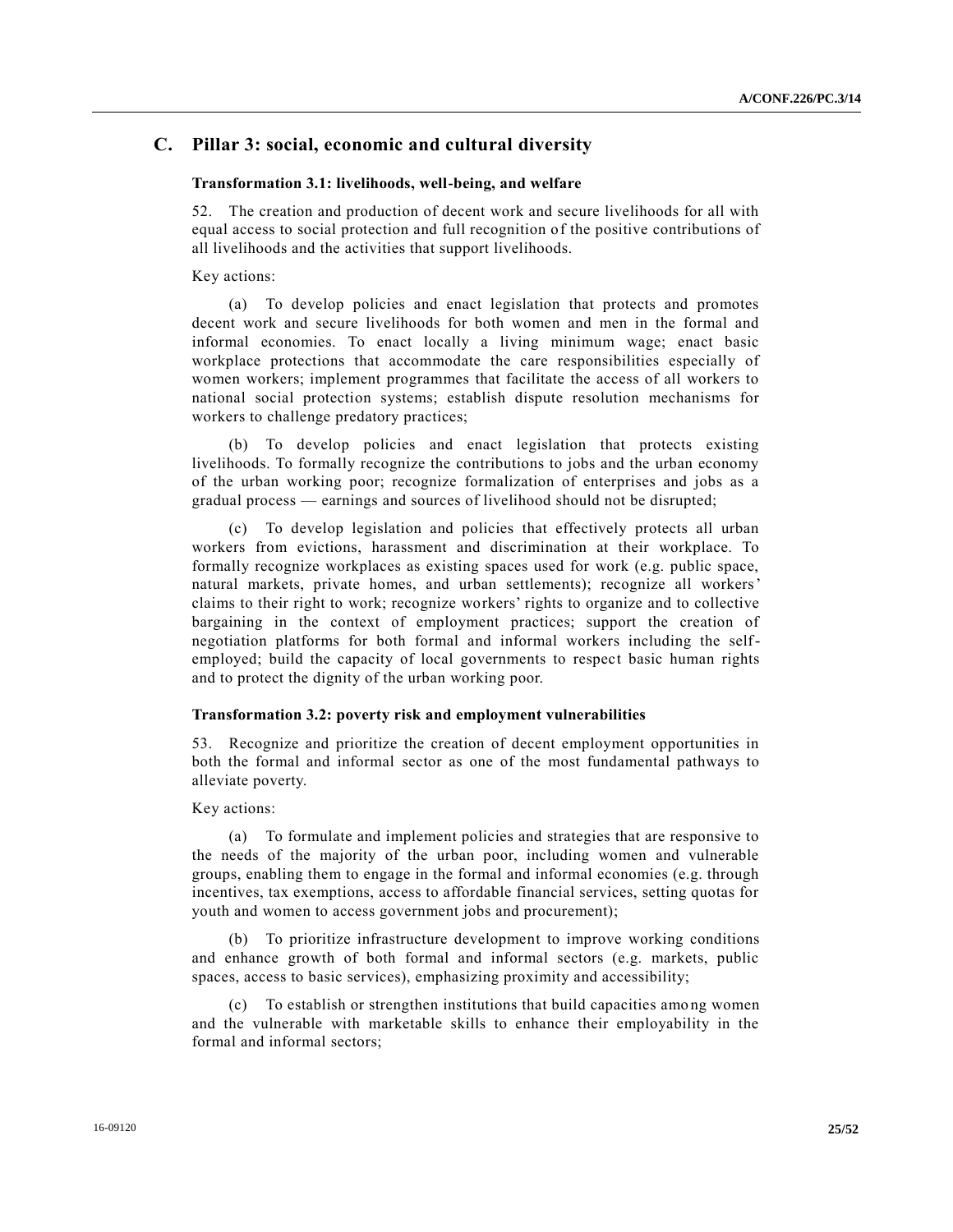(d) To formulate, implement and/or enforce labour laws and regulations that protect urban workers from exploitation (allows workers negotiations, ensures dignity of the urban workers, and adheres to basic human rights like social security); and ensure safety standards;

(e) To promote public-private partnerships for job opportunities addressed to those without decent work or employment;

(f) To formulate and implement social protection systems (regulations, laws, programmes) to assure universal protection (e.g. health and sickness benefit) particularly for the more vulnerable;

(g) To formulate and implement policies that allow migrants and refugees access to decent work to support self-sufficiency but without undermining the local jobs market;

(h) To establish programmes to empower women and young people in accessing decent work and finance.

#### **Transformation 3.3: inclusive economy and solidarity economy**

54. The creation, recognition, and promotion of a broad and diversified set of economic, social and spatial practices, including collective activities in the production of habitat (housing, infrastructure, etc.) and other material and non-material goods, services, solidarity credit, exchange, fair trade, and solidarity consumption.

Key actions:

(a) To develop policies and enact legislation that formally recognize the existence, contributions, and potential of the solidarity economy, and other innovative economic practices (e.g. the care economy, sharing economy or circular economy with waste pickers as protagonists of this ladder);

(b) To support the development of solidarity economy activities including collective credit systems, service provision, and production of goods, exchange, fair trade, and collective consumption;

(c) To enact programmes that allocate space and resources to: promote collective credit, services, production and consumption; and promote exchange (e.g. time banks) and fair trade;

(d) To develop policies and enact legislation that prioritize human dignity, well-being, and livelihoods through solidarity economy activities;

(e) To recognize the potential of movements and initiatives that strive to develop alternative models of housing provision (e.g. cooperatives, co-housing etc.) and management to provide support for advancing these initiatives on a wider scale (institutional, legal, financial, organizational).

#### **Transformation 3.4: embracing identity, cultural practice, diversity, and heritage**

55. Urban cultural policies and practices that recognize values and celebrates diversity in the multicultural city; support cultural practice, creativity, and distinct identities; and protect tangible and intangible cultural heritage.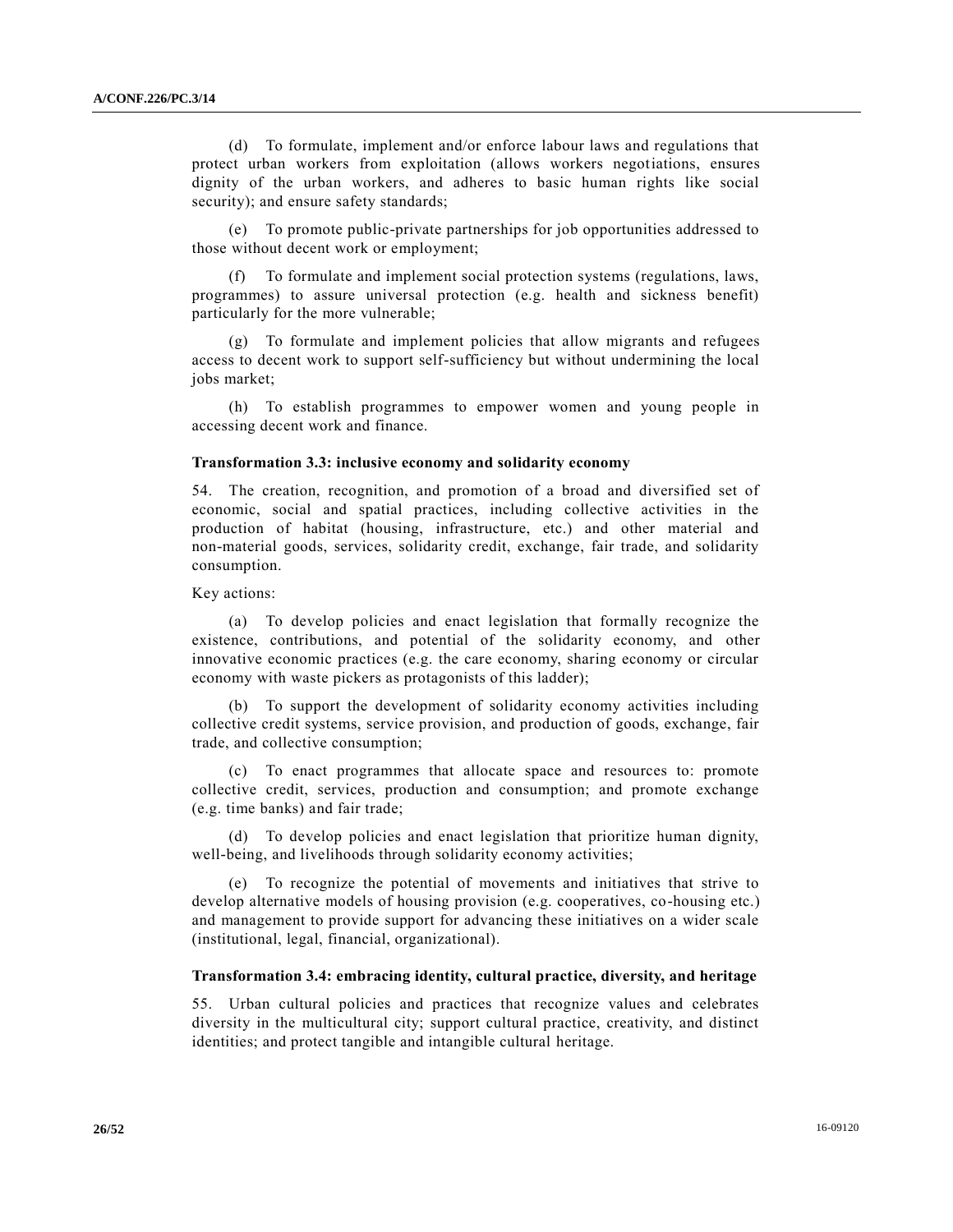Key actions:

(a) To enhance local culture, and recognize cultural diversity as an effective way to mitigate urban conflict and violence, foster tolerance, social innovation, preserve social fabrics, and promote pluralism;

(b) To incorporate new forms of culture promoted by and for specific groups, including women, migrants, the urban poor and new urban groups (urban tribes, lesbian, gay, bisexual and transgender groups, and others);

(c) To foster urban art and culture as a means to develop new collective imaginaries and new urban futures (e.g. graffiti);

(d) To promote culturally sensitive development processes to protect heritage and build resilient and inclusive cities, particularly in public spaces, neighbourhoods, and contribute to safety;

(e) To foster civil society empowerment to acknowledge and value tangible and intangible heritage;

(f) To develop a sense of ownership by all groups of inhabitants in the urban commons, including culture and heritage, as settings for all urban human expressions.

#### **Transformation 3.5: safer cities**

56. Cities exist without violence and without discrimination against women, ethnic or religious minorities, and other identity groups, and with secure transport and public spaces.

Key actions:

(a) To develop knowledge and collect rigorous, consistent data on forms of violence, by sex, age and territories, in cities to support policies and actions;

(b) To establish "safe city" urban observatories as core centres for knowledge in tackling crime and violence;

(c) To incorporate violence mitigation measures into all planning and design of the urban commons (public space, etc.);

(d) To adopt a multilevel and multisectoral approach to address the diverse causes of crime and violence, including violence against women;

(e) To ensure accessible and safe public space, streets, and public transport as key to building safer cities, provide public lighting and night public transportation;

(f) To develop community-based approaches to promoting social cohesion, preventing and controlling violence and criminality, including violence against women;

(g) To build capacities and train police and security forces on human rights approaches, and issues of poverty and gender, in addressing violence and criminality;

(h) To fight prejudice against the urban poor, ethnic groups, and young people as perpetrators of crime through public policy and the media;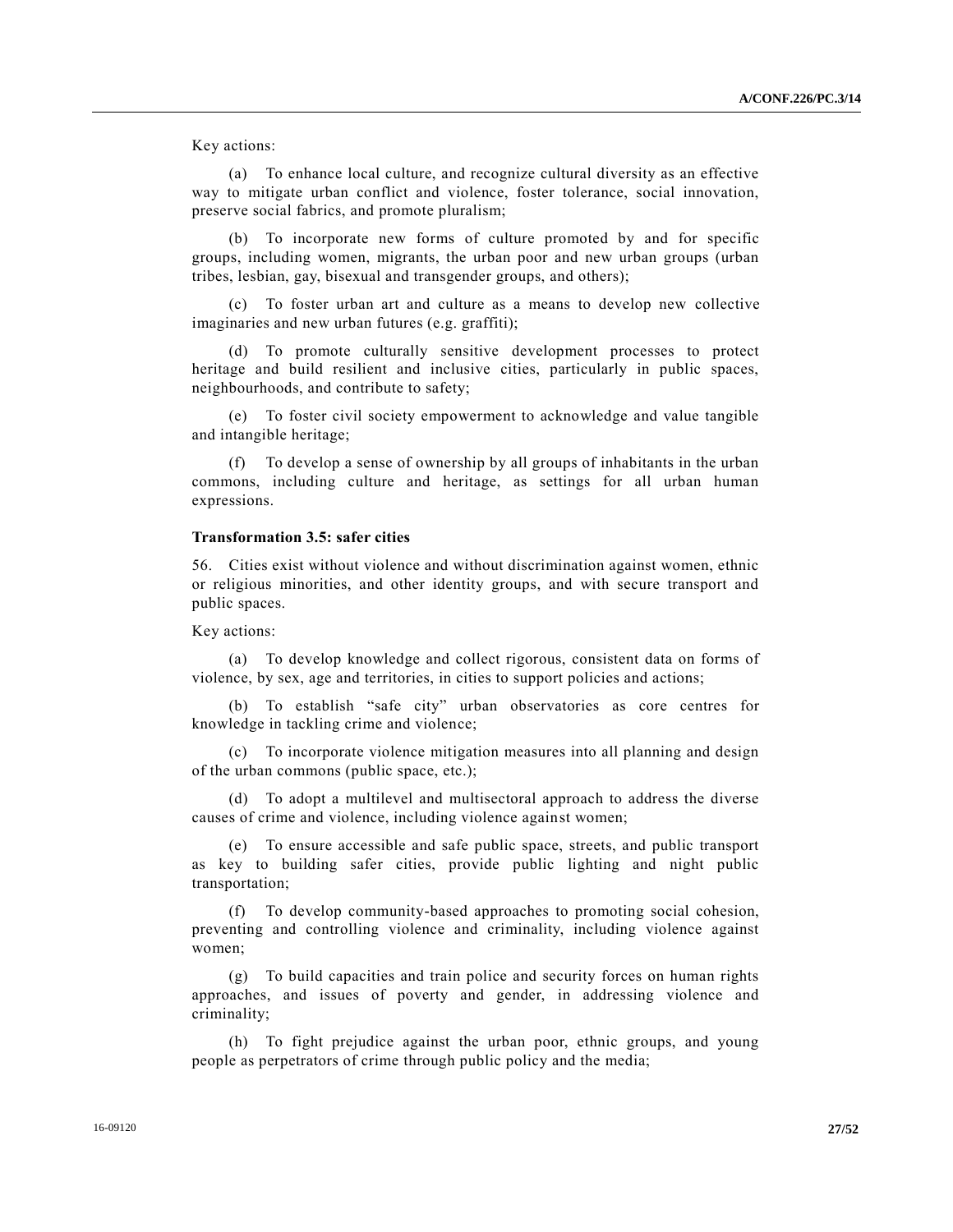(i) To incorporate inclusion and non-violence against children, women, and youth in security agendas;

(j) To provide job opportunities, apprenticeships, education, and cultural activities for young people as a means to fight their incorporation to criminal gangs;

(k) To promote culturally sensitive actions and processes in public spaces and communities to support inclusion and vitality in the city;

(l) To combat sectarian, ethnic or political violence through peacebuilding initiatives;

(m) To combat the creation of gated communities and privatization of public space as symbols of privilege and exclusion.

## **IV. Key actors for action: enabling institutions**

57. The right to the city entails both rights and responsibilities for all urban actors to participate in the protection of common urban assets. Citizens have a responsibility to participate in the making and shaping of the city, as well as in open governance processes to claim and implement the right to the city; and national, regional and local governments have the responsibility to ensure spatially just and equitable distribution of the resources available, political participation and socioeconomic diversity within locally agreed interpretations of the right to the city. Key actors in this partnership approach include:

(a) Citizens, groups, communities and their representative organizations, including residents associations, NGOs, trade unions, worker organizations, and other interest groups, who have a critical role to express and facilitate their common interests. Particularly important is the support and empowerment of organizations of those normally marginalized in urban groups (e.g. women; the urban poor, ethnic minorities, etc.);

(b) National, state, and regional governments need to focus on enabling legislative frameworks to consolidate and strengthen relevant elements already in place. Some states have even developed constitutional provisions to provide the highest legal foundation to the right to the city and cities for all. Information sharing on participatory and rights-based practice is an important government role;

(c) Local governments are central to establishing a strategic vision and operational framework to implement the right to the city. Cities have adopted many different approaches, for example through city charters; participatory budgeting and urban planning; social and spatial inclusion of migrants and ethnic minority communities or sector-based programmes (see annex I). A critical role for local governments is to ensure transparent and participatory programme planning, decision-making, programme implementation, and policy monitoring. Developing co-produced knowledge with local communities is important. Establishing a specialized local government department for the right to the city to promote inclusionary agendas, and foster their implementation is important. Local governments should also ensure that local procurement processes do not exclude the livelihoods of the poor;

(d) The private sector provides much of the funding on which urban development depends. Working in partnership with all tiers of government,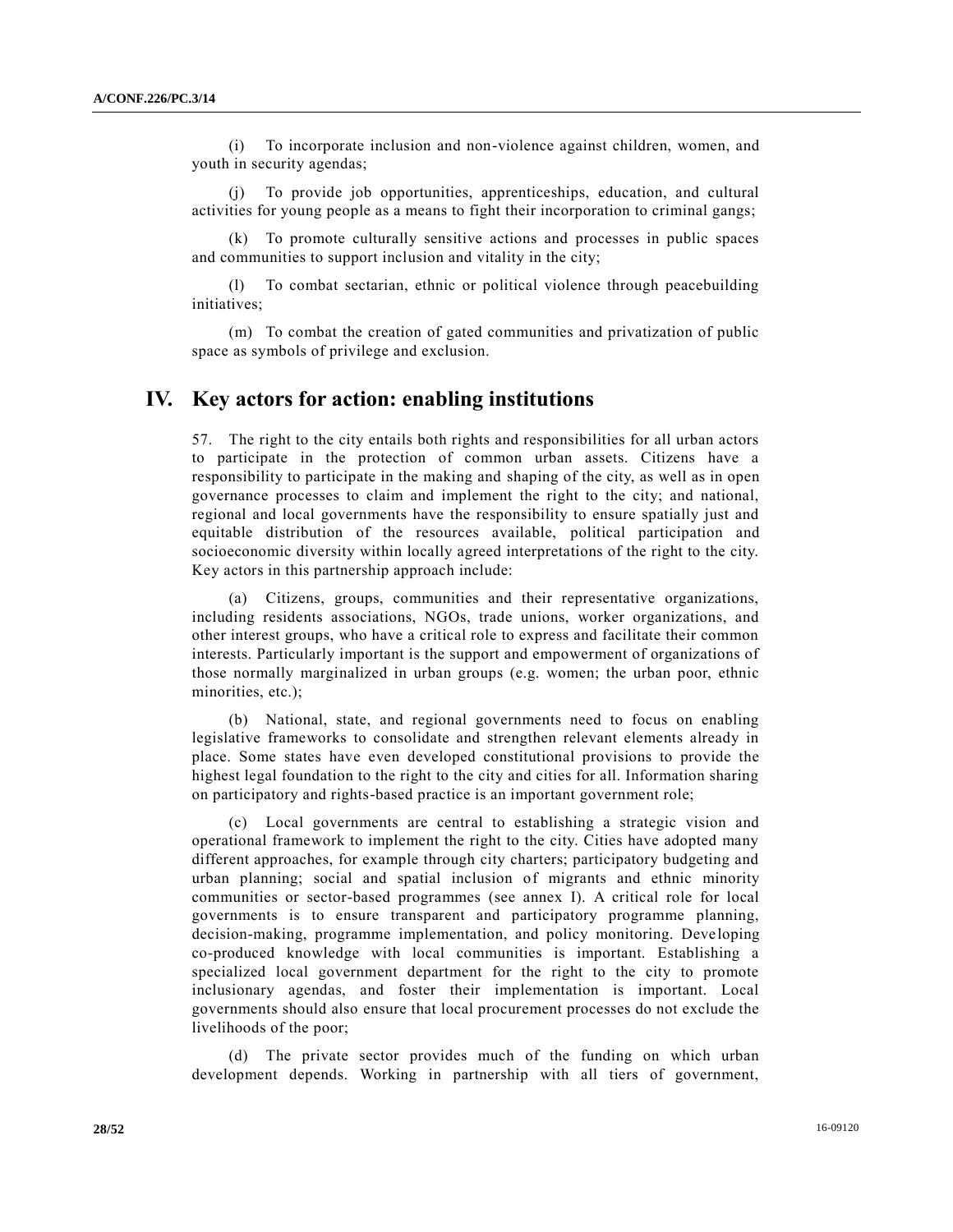innovative mechanisms are needed to prioritize social investment objectives, so that the wider benefit of ensuring inclusive approaches to development is fully valued in investment projects;

(e) Academia, including schools, colleges and universities play a key role as centres for innovation and experimentation.

58. Cross-cutting institutions and networks should operate both vertically (e.g. between tiers of government, or national and local associations, across sectors) and across the four core interest groups above. Social media can create new spaces of engagement and mobilization, and are now becoming much more available to many urban residents.

# **V. Policy design, implementation and monitoring**

### **A. Monitoring and indicators**

59. This section identifies indicators for each of the three pillars and their elements as stated in this policy paper. These indicators and metrics are suggestions. They are intended to provide the general tone and direction in which cities and their regions should craft metrics specific to their conditions and needs. Many of these metrics should be routinely collected by nations and cities. In such cases it is suggested that these results are consolidated by appropriate right to the city monitoring entities and compiled to understand their collective impact.

### **Pillar 1: spatially just resource distribution**

#### *Access to essential basic services and infrastructure*

60. Metrics indicating access to basic services and infrastructure are broken down into the following infrastructure specific metrics:

(a) Transportation: number of riders by mode, cost of ridership, travel time, safety indexes, frequency, service levels and number of peak and off-peak riders;

(b) Water: service frequency, water quality, wastage, areas and populations covered;

(c) Sanitation: areas and populations covered, toilets per capita, cleanliness indexes, bacterial levels, treatment facilities, water management metrics, watershed health (including groundwater and aquifer levels);

(d) Electricity: grid and distribution quality, coverage, cost of access and reliability, safety;

(e) Communications: coverage, speed of access, bandwidth, access to smart devices, cost of access, Internet security, Internet literacy levels, information penetration metrics.

#### *Land, adequate housing, and property development, urban commons, and public space*

61. There are many diverse indicators that reveal how well policies that strive for equity, fairness and transparency are performing. These include property reform metrics, homeownership and tenure, audits of vacant urban land, the percentage of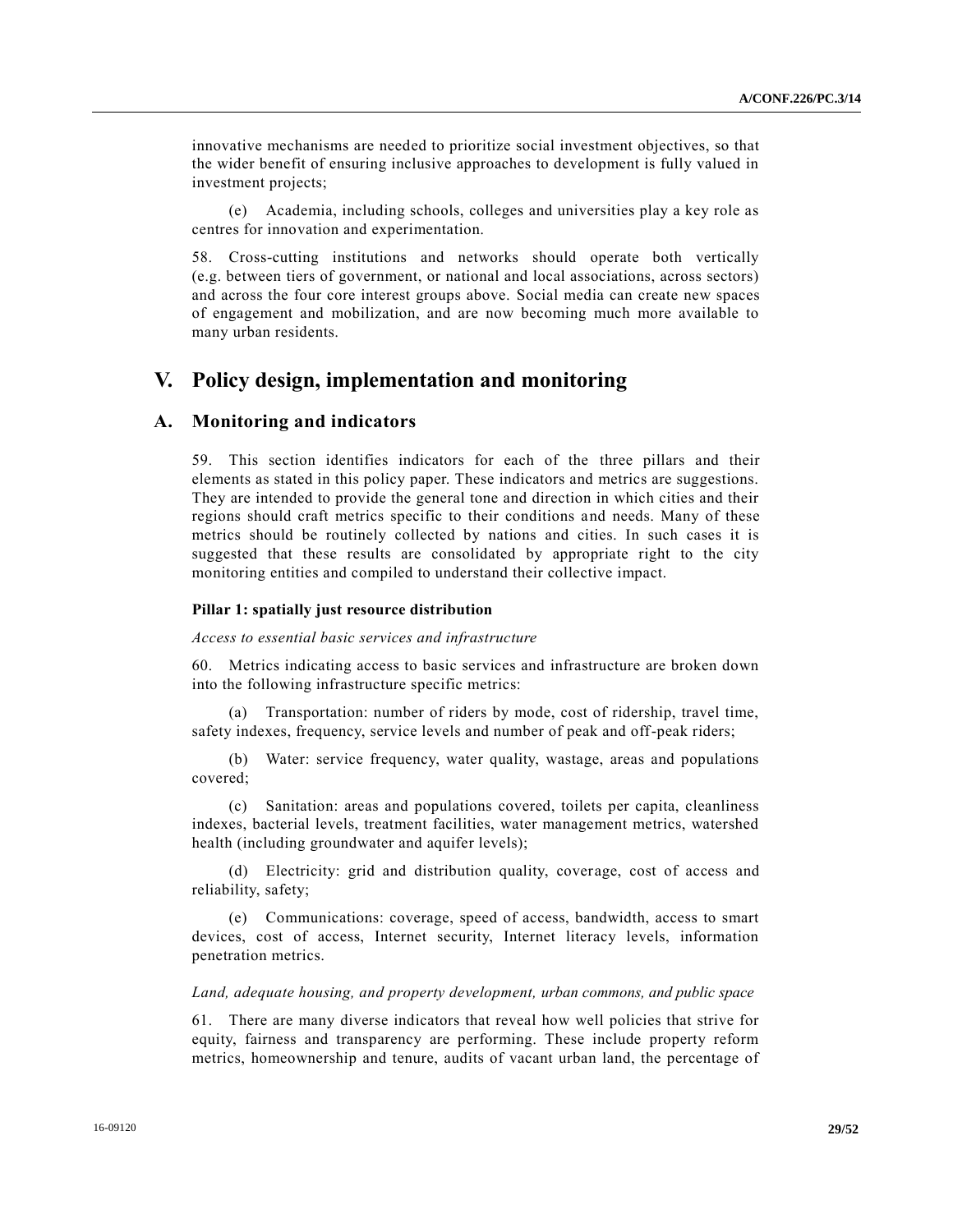social housing, accessibility to housing and related services, and housing eviction data. Public and open space is best measured through assessments of per capita public space (active and passive) and its accessibility.

#### *Informal settlements — habitation*

62. It is difficult to obtain reliable and consistent metrics on informal settlements. One measure is the size of municipal budget allocations for unplanned and informal settlement upgrades, but these need to be backed up with metrics that confirm the effective deployment of these allocations. Supporting metrics that spatially map consumption and infrastructure (hard and soft) in informal settlements are also useful. These maps need to be made accessible and comprehensible to all including residents.

#### *Climate change, management and protection of risk areas*

63. Metrics relating to climate change can be characterized as anticipatory or projected, event-driven and post-event. In each circumstance, the indicators expose various outcomes that impact vulnerable and segments that are often unique to every city. Metrics that identify vulnerability are: at-risk populations (by category of event and risk exposure), environmentally dangerous territories and similar threatened areas. The related and common indicators are the determination of safety zones, evacuation areas, and related protocols.

#### **Pillar 2: political agency**

#### *Inclusive governance structures — inclusive urban planning*

64. The best ways to monitor desired outcomes will be the shared involvement of civic institutions, and community organizations together with appropriate implementation and monitoring mechanisms. Examples include the creation of development tools that make complex urban data easy to comprehend and read.

#### **Pillar 3: social, economic and cultural diversity**

#### *Livelihood and well-being*

65. Well-being indicators are not standardized or easy to correlate across geographies and social conditions. In general, living wage -related metrics for both the formal and informal sectors are useful. Other metrics include: child and elderly care-related metrics, earnings spent on welfare, as well as social behaviour-related metrics. These may include: social protections like health, pensions, and formal/informal employment, workplace protection metrics, dispute resolution mechanisms and harassment data.

#### *Poverty risk and employment vulnerabilities*

66. Indicators may include: urban youth unemployment profiles, access to financial services for women and young people and the Gini coefficient measuring inequalities within cities, living wage and income security metrics, disaggregated by sex and formal/informal employment and share of women in top and bottom earnings quintiles.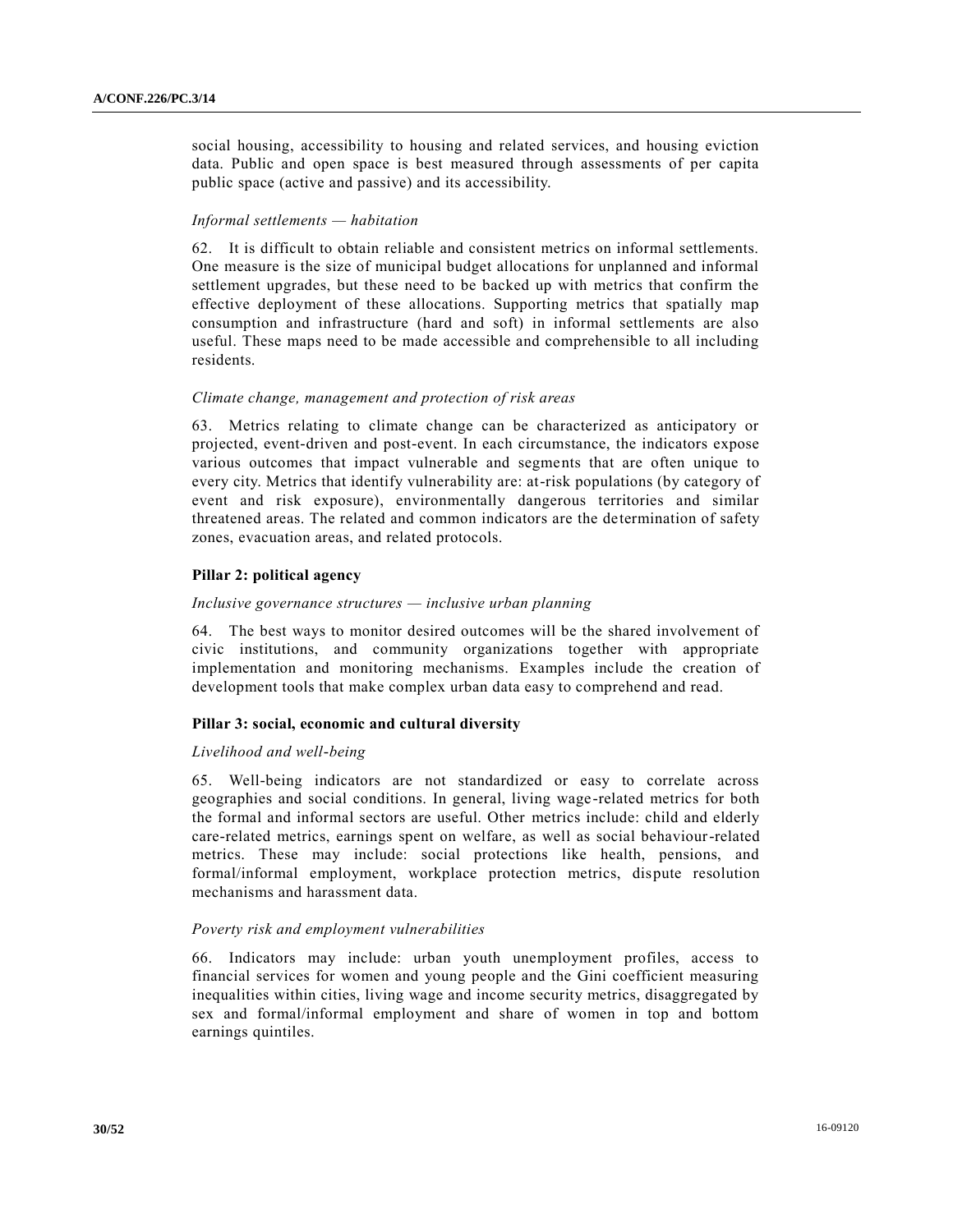### *Inclusive economy and solidarity economy*

67. A solidarity economy is one that seeks to increase quality of life through non-profit endeavours. Inclusiveness and solidarity are however difficult to measure. New metrics that identify the effectiveness of non-profit institutions will be needed.

#### *Embracing identity, cultural practice, diversity, and heritage*

68. The primary new indicators that will need to be developed to address these concerns will be ways to measure group identity, diversity and cultural variety, and local decision-making and representation metrics.

### *Safe cities*

69. There are many existing safety indicators currently in use by cities. These include metrics of crime and gender violence, and public space safety metrics. Cities also routinely undertake audits of anti-violence policies and policies for public space, streets, and transport.

## **B. Financing the key transformations**

70. This section covers suggested mechanisms for financing urban policy initiatives associated with the right to the city and cities for all. They are not exhaustive. Their purpose is to illustrate the kind of financial support mechanisms that are likely to help achieve the desired goals. The financial mechanisms identified are intended to reflect what is possible today. Actual financial mechanisms, means and opportunities will need to be location-specific and derived from the realities of their governance and political systems.

71. Effective implementation of the right to the city requires strong local governments with sufficient financial capacity. In this regard, it is importa nt to enhance decentralization processes that make sure political competences and financial resources are transferred to the local level. Endogenous financial mechanisms also include fiscal redistribution through municipal taxes.

72. Cities and their urban regions need to find ways to collect fair taxes due for municipal services and to retain such revenue. Taxes should not be regressive (i.e. put an undue burden on the poor). They need to instigate fair pricing strategies for housing to maximize affordability and access in areas where such housing is fully integrated with other basic services.

73. From a social corporate responsibility perspective, the private sector should also engage in this effort. Private-public partnerships, for instance, can be effective financial tools, provided their management and monitoring remain public and allow social control. In contexts of weak local governments, cooperation and aid has provided financial mechanisms to implement the right to the city. Several areas of financing are relevant.

74. National funding: effective national taxation of individuals and businesses which reaches a high proportion of the population will remain a key form of funding.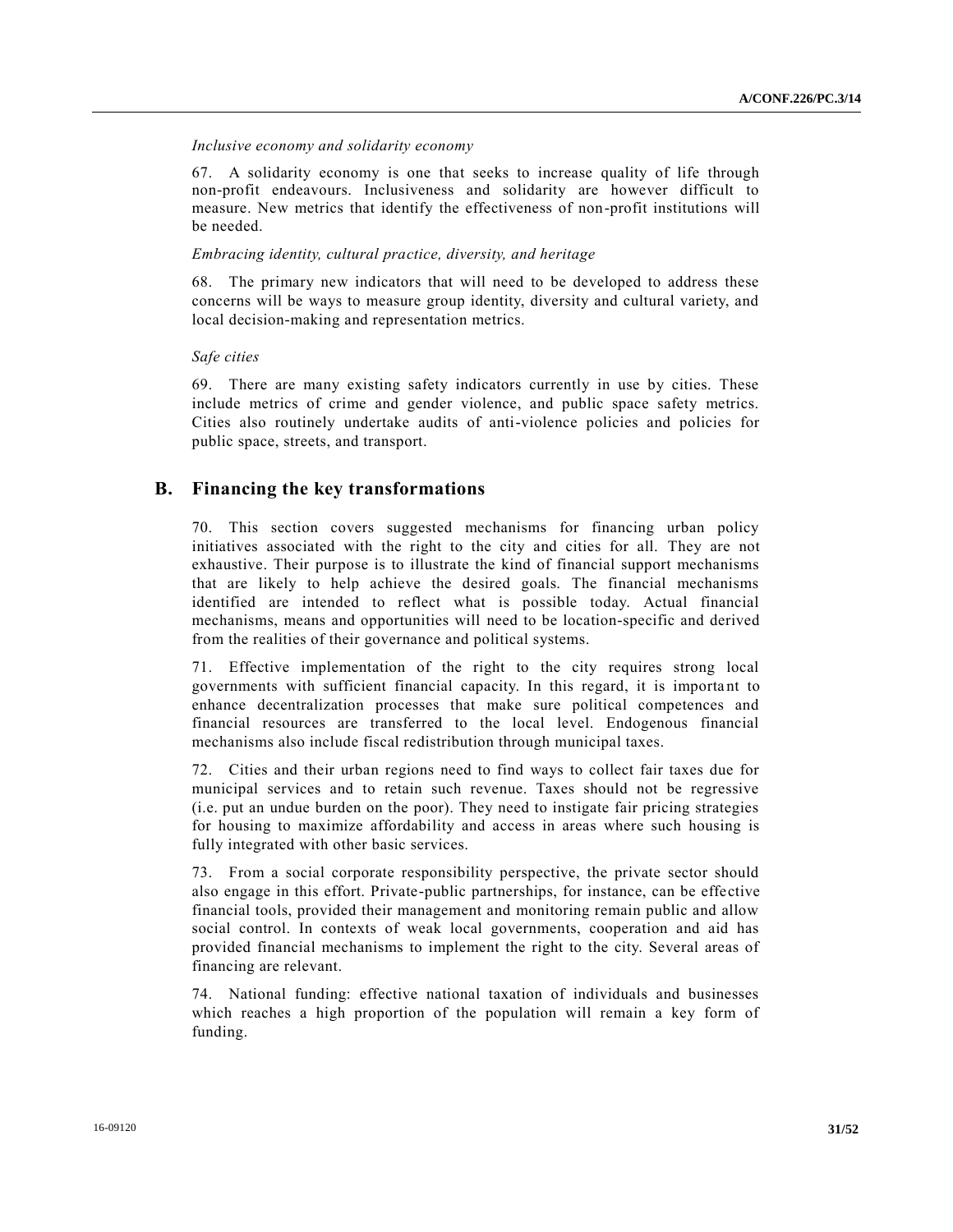75. Managing municipal budgets: local government revenue generated through land and property rates, user fees, levies and local taxes are likely to be the best source. Several principles are key: timely central-local transfers based on agreed, transparent funding formulae; transparent and participatory budgeting; gendersensitive budget analyses; informal economy-budget analyses; and targeting financing instruments based on needs analyses. Effective land and property taxation is likely to remain a central resource. Subsidiarity is an important mechanism to keep the revenue generated in the urban centres in which they are generated.

76. Basics services: funding basic services requires huge and reliable financial outlays. Funding sources need deep pockets and long-term agreements to assure continuity and consistency throughout the investment period. Servicing the debt for such financing also needs to be tailored to the capacity of the beneficiaries to contribute.

77. Several financial means may be considered: targeted location-specific municipal financing (bonds), pension funds, national or regional development banks, new or supplemental development charges, tax-free or discounted investment incentives and tax increment financing (adapted to address new and atypical infrastructure investments) are the usual ways to raise the large capital required. Depending upon the kind of infrastructure being improved, other sources of infrastructure investment capital may come in the form of strategic partnerships with foundations, institutional grants, local, regional, as well as national funding initiatives. These sources may be further supplemented by agreements with cooperatives and public-private partnerships, impact and social investment mechanisms, and to a lesser degree, crowd and social funding and microfinancing for local initiatives. To be successful, all of these investments will require public management and oversight, particularly of innovative financing instruments.

78. Social and impact investment, and innovative financing: there are many wellestablished and emerging forms of social investment, which prioritize the social return over the investment income. Established mechanisms include cooperatives; microfinance including microloans for housing upgrades and business enterprise development; start-up support financing for enterprises; special programmes and government loans and grants for vulnerable groups; bridge funding for community led upgrading; crowdfunding and foundations, institutional and charitable grants (noting that grant funding is not a sustainable long-term funding source).

79. Environmental and resilience investment: it will be important to use pricing mechanisms to encourage socially responsible urban processes, e.g. taxing polluting activities, and encouraging development mechanisms to protect natural assets, shorelines, etc. Green funds designed in application of COP21 negotiations and accessible to local and regional governments are also a way of financing the implementation of these issues.

80. Private finance: initiatives include public-private partnerships; bank funding; tax-free or discounted investment incentives; tax increment financing (adapted to address new and atypical infrastructure investments).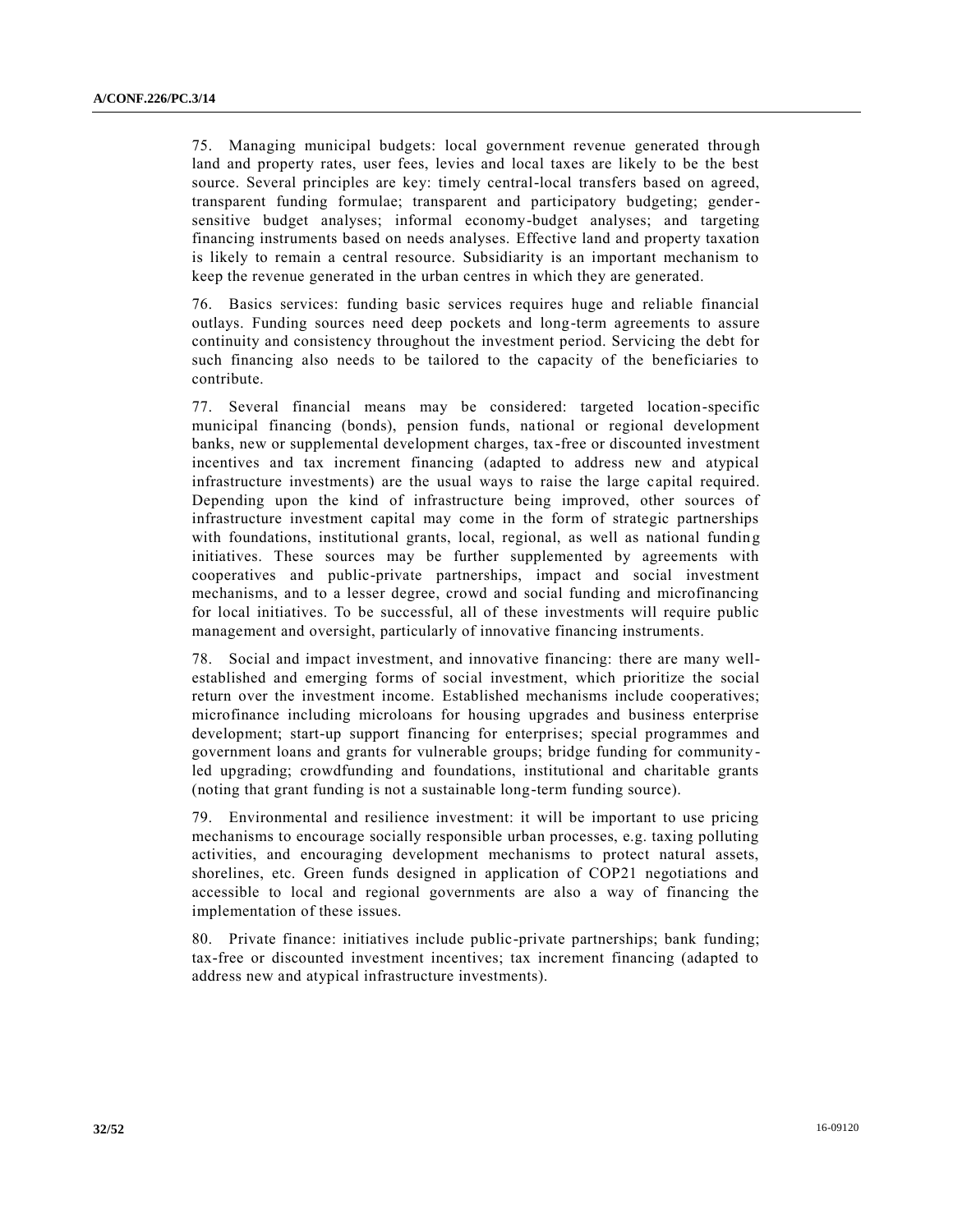# **C. Strategic aspects for monitoring the New Urban Agenda post-Habitat III**

#### **Monitoring and follow-up**

81. Local governments and their local, national and global association, civil society organizations, and specific United Nations organizations (UNHCR — Office of the United Nations High Commissioner for Refugees, the United Nations Office of the High Commissioner on Human Rights, UN-Habitat) should be the ones in charge for monitoring the implementation of the New Urban Agenda. UN-Habitat should be further strengthened within the United Nations system and a specific United Nations Commissioner for the Right to the city should be created.

82. Some priority actions to be undertaken could be:

(a) To build an implementation road map and a global action plan for the right to the city;

(b) To develop awareness-raising campaigns;

(c) Capacity-building and peer-to-peer learning activities, targeting governments (local, regional, and national), civil society, and the private sector;

(d) To undertake dissemination initiatives;

(e) To set up an international observatory for the right to the city as a global tool to gather information (i.e. best practices, legal frameworks, case studies) and to foster the right to the city implementation;

(f) To design monitoring mechanisms;

(g) To create specific indicators or indexes to measure the achievement of right to the city (without prejudice to using existing metrics, such as Sustainable Development Goal indicators or the city prosperity index);

(h) To develop indicators of socio-spatial (in)justice in living conditions to provide a good decision-making tool for public policies;

To create an international forum on the right to the city aiming at gathering all relevant stakeholders committed to push the right to the city agenda (including global organizations, all levels of government, civil society, and the socially responsible private sector);

(j) To entrust United Nations regional commissions with the task of preparing the action plan for the right to the city in their region;

(k) To develop a guide with key contacts on available and effective solutions dealing with various aspects of right to the city and their effect on cities around the globe;

(l) To have periodic reports on the state of the right to the city at the local, regional, and national levels;

(m) For United Nations commissions to also consider the possibility of developing a non-legally binding document to provide further support for Member States that aspire towards inclusive human rights-based settlement development.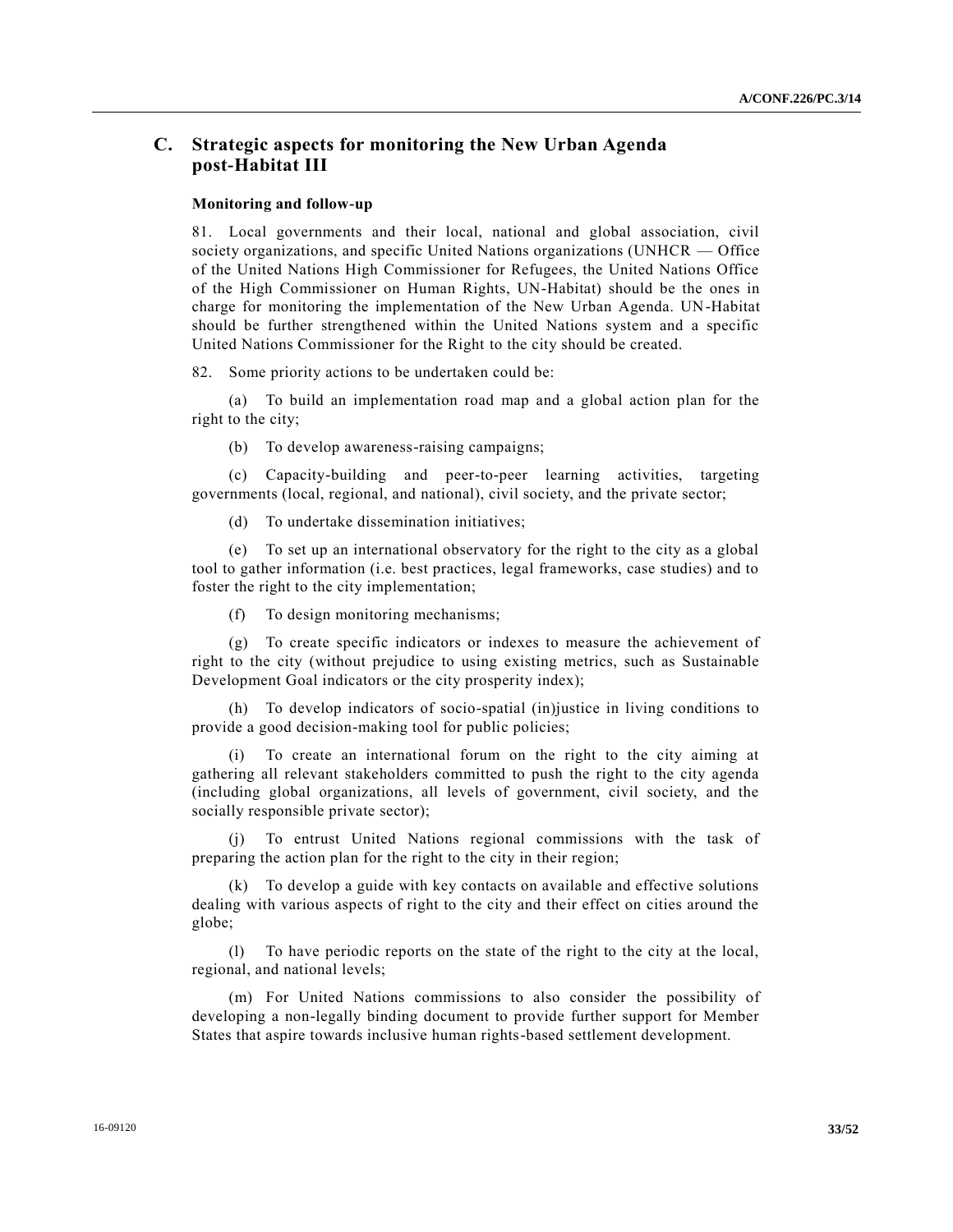# **VI. Conclusion**

83. The right to the city addresses the challenges of rapid urbanization especially acute in Asia, Africa, and Latin America — increasing inequality, segregation and poor living conditions, and the effects of environmental pollution and climate change, which reaffirm the necessity to use a new paradigm for sustainable and inclusive urbanization.

84. The right to the city provides an alternative framework to rethink cities and thus should be the linchpin of the New Urban Agenda and is defined as the right of all inhabitants, present and future, to occupy, use and produce just, inclusive and sustainable cities, defined as a common good essential to the quality of life. The right to the city further implies responsibilities on governments and people to claim, defend, and promote this right.

85. It is recognized that the term "right to the city" translates well into some languages but is more difficult in others, and that it applies to all metropolis, city, village, or town, including their rural or semi-rural surroundings. The topic allows for a diversity of concepts and disciplinary perspectives, which the expert group itself reflected. However, there is wider consensus on the need to address the challenges contained in this document as a new paradigm that should guide policies and actions implemented by governments in view of building cities for all against the principles of equality, social justice, participation and sustainability.

86. This paper brings forward a new understanding of the city as a common good containing nine components: a city free of discrimination; a city of inclusive citizenship; a city with enhanced political participation; a city fulfilling its social functions; a city with quality public spaces; a city of gender equality; a city with cultural diversity; a city with inclusive economies, and a city of inclusive environments. These nine components are supported by three pillars: spatially just resource distribution, political agency, and social, economic and cultural diversity.

87. States can integrate these components through their own national laws and jurisdiction, consistent with the nature of their treaty obligations, and norms of international law. Many examples of good practice are already found. Recognizing these achievements, the challenge remains to use the right to the city as a paradigm and draw on all its components in order to adopt a holistic approach to its operationalization. This paper aims to provide suggestions to guide policies and actions towards this goal. Considering the challenge that supposes a legal and institutional implementation of the right to the city as a new collective and diffuse right, above all it is important to rescue the substantive recommendations contained in this paper.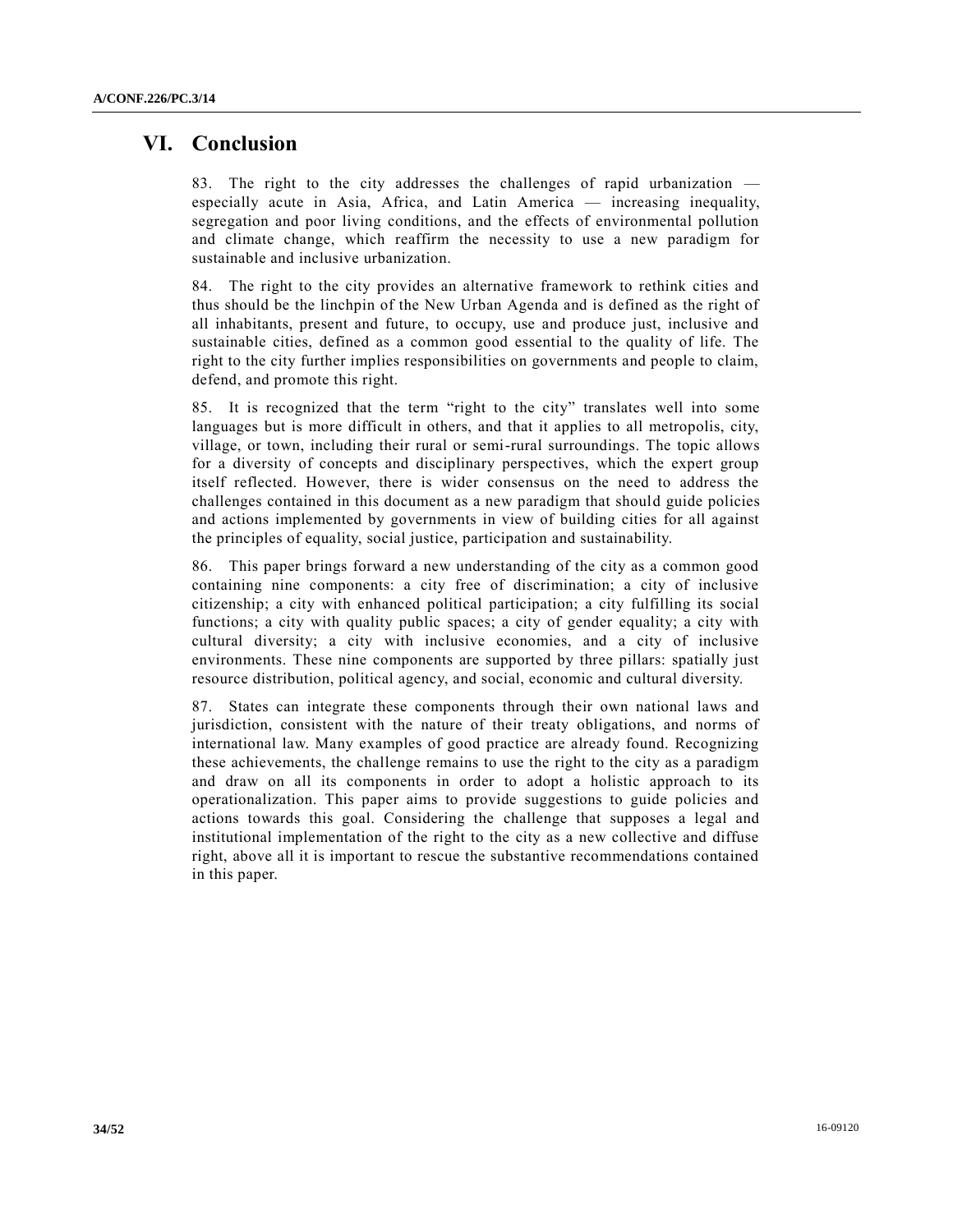# **Annex I**

## **Case studies**

1. Annex I gives case studies of initiatives inspired either directly by the right to the city, by a human rights-based approach, or through a strong social inclusion and participation agenda. Best practices may be implemented through a wide range of instruments, including: national constitutions; legislation; urban spatial plans; economic strategies; social compacts, city charters and many other approaches. The list was supplied by Policy Unit members, and is not a comprehensive review. There are many other examples too numerous to list here.

2. For legal definitions explicitly referring to the right to the city see annex II, including the Brazil City Statute, 2001; Constitution of Ecuador, 2008; World Charter for the Right to the City, 2005, and the Global Charter-Agenda for Human Rights in the City, 2011.

### **Case studies**

3. Australia: In Port Phillip, the Community Pulse programme involves community members in setting benchmarks, measuring, and analysing long -term trends to help prevent the aspects that they love about their neighbourhoods from being lost. The indicators stretch across environmental, both natural (penguins) and built (affordable housing), social (smiles per hour), economic (cost of groceries), and cultural (local icons) environments and build evidence to stimulate political and community action.

4. Brazil: Brazil's City Statute (2001) enshrines the right to the city and was inspired by the National Urban Reform Movement, a platform gathering civil society organizations and social movements. The Act expands on chapter II of the Constitution and establishes the creation of the Ministry of Cities. Brazil is one of the few countries in the world having explicitly adopted the right to the city (together with Ecuador). The objective of the City Statute is to give municipal governments the power to foster the utilization of underused or vacant lots that are important for city development. In this regard, it requires municipal governments to create specific legislation to apply this tool through their master plans. The law also regulates the use of vacant lots in social interest zones (ZEIS 2 and ZEIS 3) and on the perimeter of the urban centre. Owners are further subject to a progressive tax, and after a five-year period, if the site is not developed and occupied, it can be expropriated.

5. Brazil: São Paulo's participatory council, created by Municipal Decree No. 54.156 of 2013, is an autonomous civil society organization recognized by the municipality as an instance of people's representation in each district of the city. Its role is to exercise the right to social control and thus monitors public spending and policies. It also represents the needs of diverse areas of the municipality. There is also a council for immigrants.

6. Bulgaria: the city of Blagoevgrad has developed an innovative employment policy that provides jobs to people at the pre-retirement age, consisting of the delivery of social services to the elderly, to people with disabilities and with risk of social exclusion.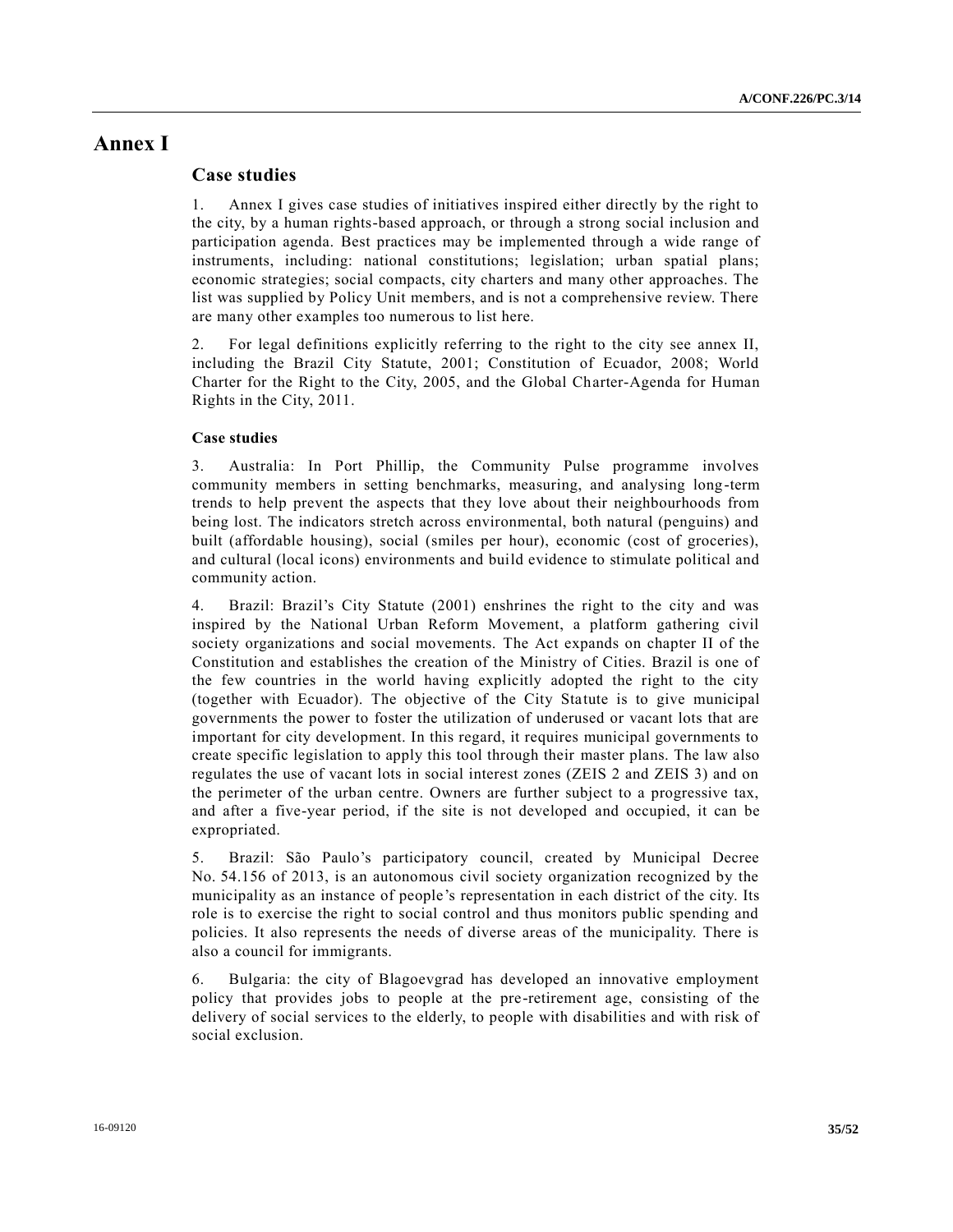7. Canada: in January 2006, the city of Montreal adopted a city charter, Charte Montreálaise des droits et des responsabilités, which binds all elected officials and employees of the city and its agencies, to adopt the charter's principles. The charter has seven themes: democratic life, economic and social life, cultural life, leisure and sport, environment and sustainable development, security and municipal services.

8. Canada: various cities in Canada have developed and implemented a system of indicators to measure the social inclusion impact of libraries. Although this is not explicitly linked to the right to the city, it serves as a reference point for developing public service indicators.

9. Chile: In 2014 the government of Chile enacted a National Policy for Urban Development that considers five pillars to guide the future of Chilean cities: social integration, economic development, identity and heritage, environmental balance, and institutional framework and governance. This policy was the result of a participatory process that lasted two years and is now under implementation. To implement this, the Government created a National Council of Urban Development made up of representatives from the public world, academics, professionals and civil society.

10. China: the 2015 report Progress in China's Human Rights 2014, issued by the Information Office of the State Council (the People's Republic of China), sets out a right to development, stating: "In 2014 the Chinese government promoted development concepts and innovation systems, adopted effective measures to guarantee citizens' access to fair development, had more people to share the fruit of reform and development, and better protected the people's economic, social and cultural rights".

11. Nongmingong are a special group of people in China, termed the "floating population", with household registration in rural areas, but living in urban areas with limited access to State services. The central Government is seeking to address the problem, and the 2014 human rights report also states, "By the end of 2014 the total number of migrant workers in China was 273.95 million. Governments at all levels endeavoured to stabilize and increase employment as well as business development for migrant workers, thus effectively guaranteeing their legitimate labour rights and interests. The central government formulated the Plan to Raise the Vocational Skills of Migrant Workers… It gave full play to the important role of the trade unions and other rights protection organizations for safeguarding workers' rights, provided various kinds of employment services to more than 5 million people, and helped 1 million people sign labour contracts with a duration of over one year".

12. Colombia: Bogotá's Land-Use Plan (2012-2016) seeks to create a city that reduces segregation and discrimination, puts people at the heart of the development process, confronts climate change, and defends and strengthens the public interest. New residential development should reserve a minimum of 20 per cent for social housing, rising to 30 per cent. A nested social, economic and environmental plan should be produced every 4 years.

13. Colombia: Medellin's Integral Urban Programme emphasizes the role of the public sector as facilitator of development.

14. Ecuador: Ecuador's 2008 Constitution includes much-heralded "rights to nature" and, in Articles 30 and 31, a "right to enjoy the city" (see annex II).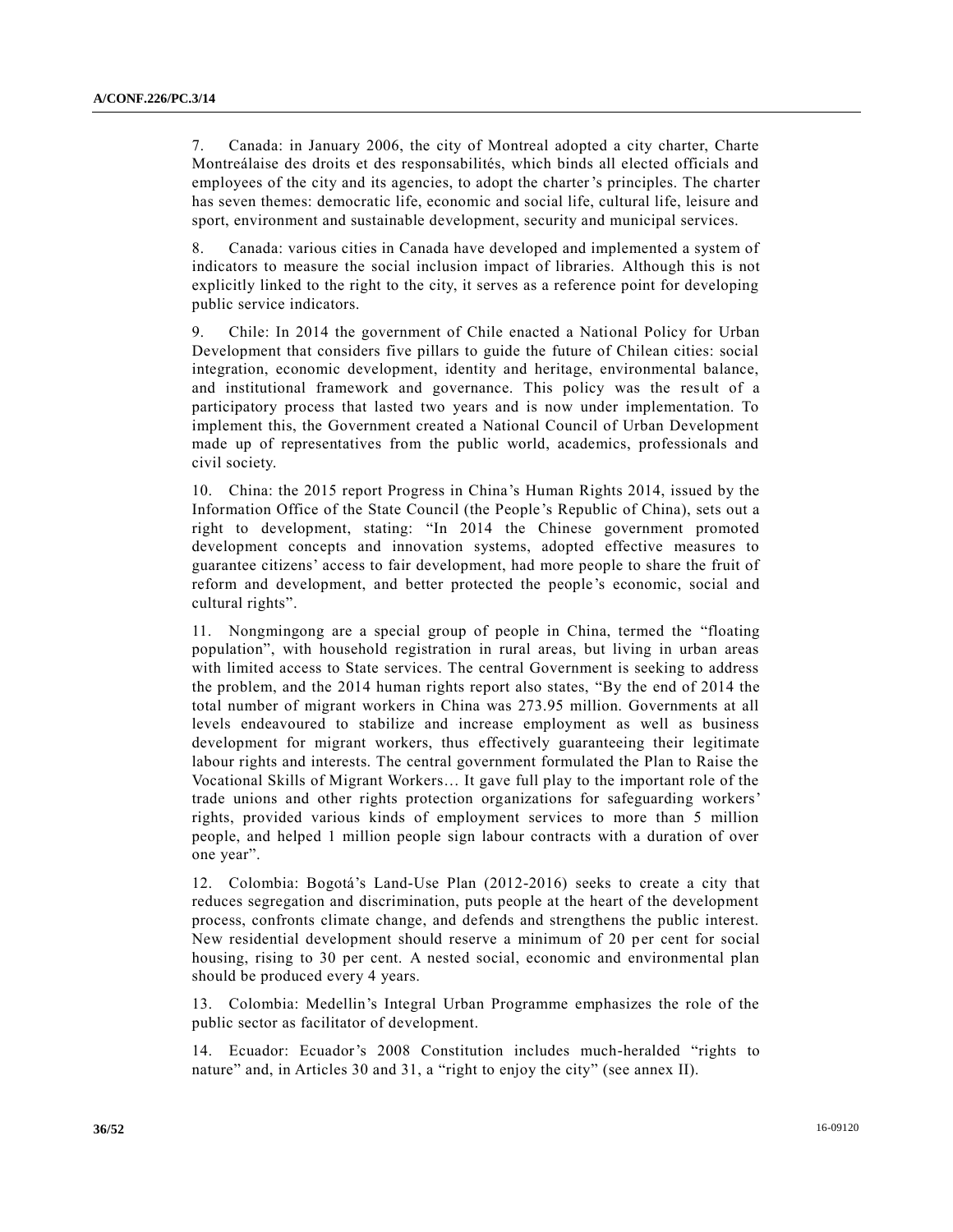15. Egypt: the 2014 Constitution guarantees several specific rights, notably in article 78, citizens' right to adequate, safe and healthy housing in a manner that preserves human dignity and achieves social justice. Article 78 also requires the State to regulate the use of State land and provide basic services within the framework of comprehensive urban planning serving cities and villages.

16. France: Le droit au logement opposable (DALO) (enforceable right to housing) is a recognized social right, enshrined in the preamble to the 1946 Constitution, and reaffirmed in a series of laws. The Quilliot Act of June 1982 called housing a "fundamental right", and the Besson Act of May 1990 provides that, "guaranteeing the right to housing is a duty of solidarity on the whole nation ", and enacts legislation to protect tenants in relation to owners. Although the right is not enforceable in court, defining the possibility for everyone to have decent housing has been strengthened in 2008 with the law on the right to enforceable housing, that created an obligation for the State to provide housing solutions for the most vulnerable, considered as public priority by mediation committees (evicted families, homeless…). The right to housing is also enshrined through the public rental housing programme, and actions to fight substandard housing.

17. France: city-level policies include an integrated approach, realignment of urban strategies to focus on economic and social regeneration in declining areas, and developing political and conceptual learning from these experiences, e.g. using legislation to strengthen people's effective participation in spatial planning. The policies were first put in place after unrest in the 1980s to focus on areas with high indices of deprivation. The cross-cutting approach combines initiatives on employment, literacy, sociocultural activities, and anti-discrimination. The programme covers almost 700 districts in the country and is updated every three years. A recent evaluation recommended strengthened citizen empowerment, and participatory policy definition, now being developed through a citizen's committee called Coordination Pas Sans Nous (No Coordination Without Us).

18. France: the Department of Seine Saint-Denis created observatories on violence against women and on discrimination against young people.

19. Germany: the Stadtwerke framework allowed many municipalities to municipalize energy production and consumption, by direct public management or through user cooperatives. In many cases, this way of managing public assets improved quality and access to services, enhanced renewable energy production and created resources for the commons.

20. India: in 2011, the UNESCO India New Delhi Office chaired a debate on the value of the right to the city in the Indian context, with the aim of discussing the right to the city approach and evaluating its analytical and pragmatic value for Indian cities.

21. India: in 2014, India passed a federal law that seeks to protect the livelihoods of street vendors and to establish a participatory mechanism for regulating street vending. This significant piece of enabling legislation was passed as a result of long-term activism by street vendor organizations and others.

22. Italy: the gradual privatization of water services has been resisted through a strong popular movement and local government resistance, which overturned national government initiatives to privatize water utilities. The Forum Italiano dei Movimenti per l'Acqua (Italian Water Movements Forum), set up in March 2006,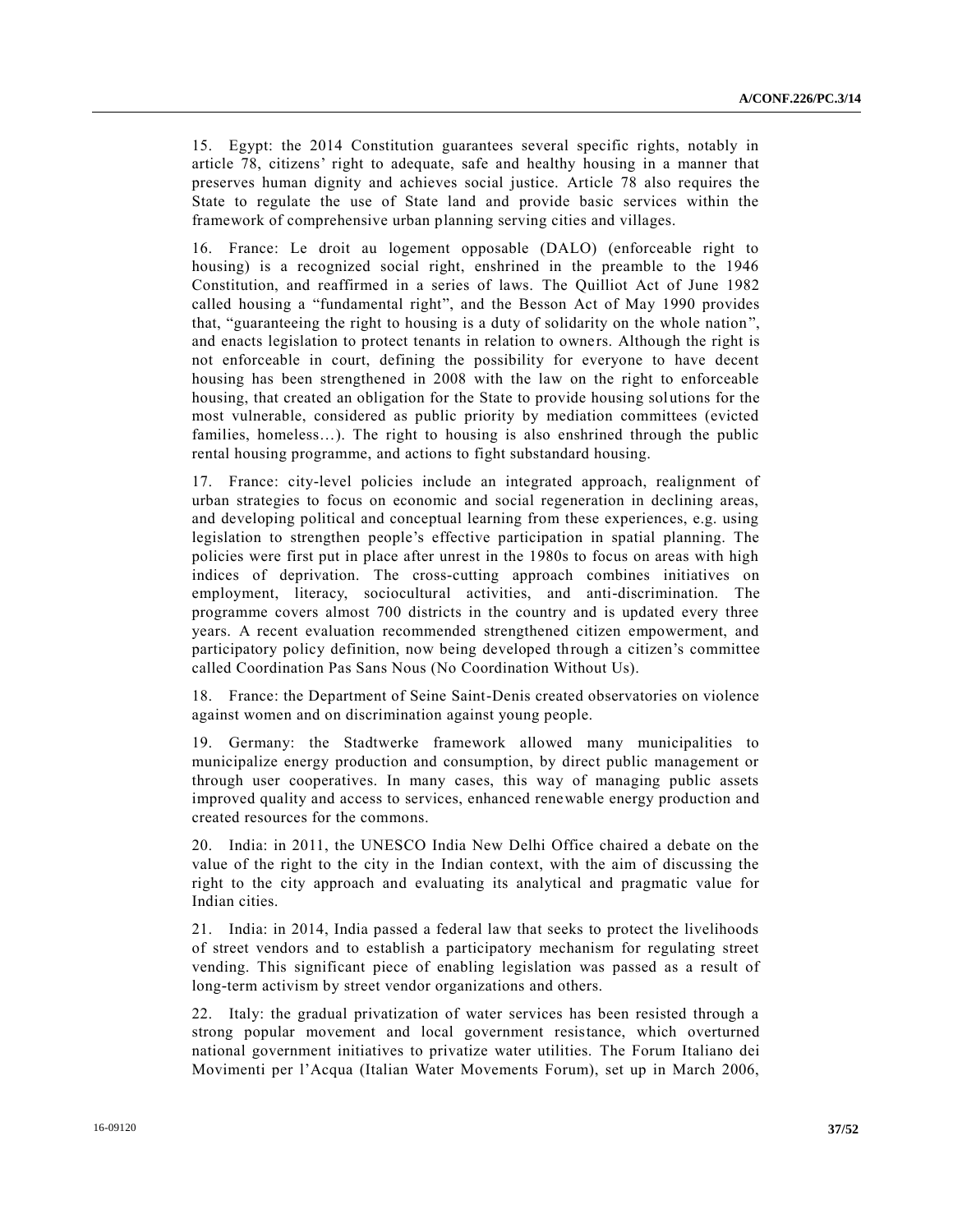saw water as a common good. Privatization was rejected in national referendum in 2011, in which 27 million Italians voted.

22. Kenya: the principle of participation is enshrined in many places in the 2010 Constitution of Kenya, e.g. in relation to: §.10, national values and principles of governance; §.69, obligations in respect of the environment; §.118, access to parliament; §.174, articles on devolved government; §.184, which provides for, 'participation by residents in the governance of urban areas and cities'; §.196, relating to public participation and county assembly powers, and many other provisions.

23. Malawi has developed a local justice system based on mediation and protection of human rights.

24. Mexico: in 2009, the government of the Federal District signed the *Carta de la Ciudad de México por el Derecho a la Ciudad* (Mexico City Charter for the Right to the City). This was the culmination of a three-year advocacy process led by the Urban Popular Movement (Movimiento Urbano Popular), with support from the Habitat International Coalition-Latin America (HIC-AL), the Mexico City Commission for Human Rights and the Coalition of Civil Society Organizations for Economic, Social and Cultural Rights (Espacio DESC).

25. Mexico: the Community Neighbourhood Improvement Programme of Mexico City has the exercise of the right to the city as one of its main goals. It was initially driven by civil society organizations in Mexico City, and later adopted by the local government.

26. South Africa: the 1996 Constitution states under the Bill of Rights on Property, §.25, that the public interest includes the nation's commitment to land reform and to reforms that that bring about equitable access to all South Africa 's natural resources; property is not limited to land, and on Housing, §.26, that everyone has the right to have access to adequate housing; the State must take reasonable legislative and other measures, within its available resources, to achieve the progressive realization of this right, and that no legislation may permit arbitrary eviction.

27. Republic of Korea: the capital Seoul has developed a complex human rights system, consisting of several municipal ordinances, mechanisms to protect and promote human rights, a Human Rights Action Plan and municipal staff training. Three ordinances have been adopted: on human rights; the rights of persons with disabilities, and protecting the rights of children and youth. Unusually, the Seoul Metropolitan Government has sought to institutionalize rights through creating: a Human Rights Division with a budget of almost \$1 million, a Committee on Human Rights; a local ombudsperson; a Citizen Jury, and the Seoul Action Plan on Human Rights.

28. Republic of Korea: Gwangju is known as one of key leading human rights cities in Korea. Following the adoption of the Human Rights Ordinance in 2009, the first of its kind in the Republic of Korea, a human rights office was created with a full-scale municipal human rights action plan accompanied by a set of 100 human rights indicators. In 2012 the city adopted the Gwangju Human Rights Charter, and in 2013 created a human rights ombudsman. In 2014 the municipal government adopted the Gwangju Compact, Guiding Principles for a Human Rights city with 10 core principles (including the right to the city). Since 2011, Gwangju has hosted the World Human Rights Cities Forum.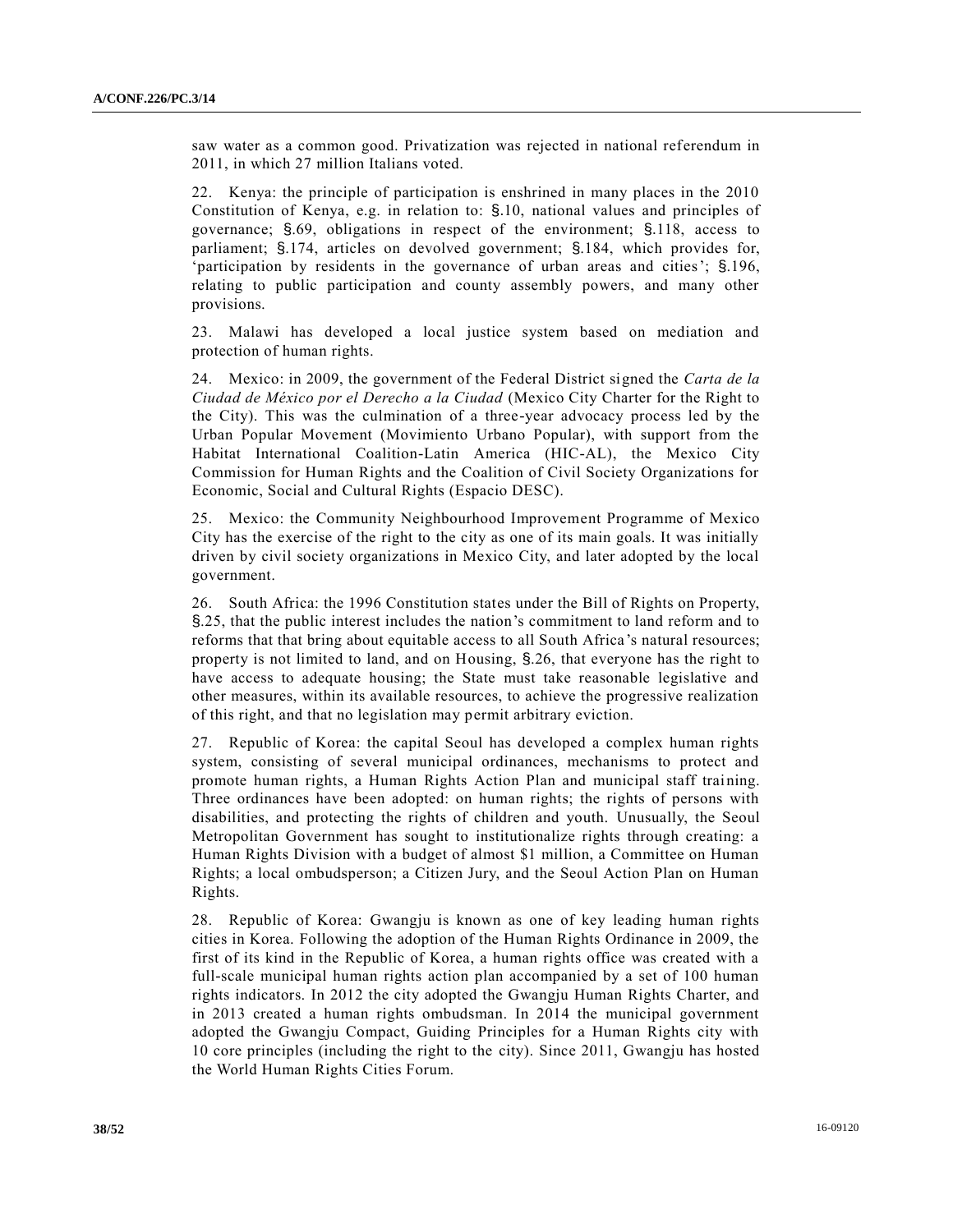29. Russian Federation: Moscow city charter was adopted in 1995 with recent amendments in 2014. It is the supreme local law, a constitution of Moscow that defines: the legal status and authorities of the city of Moscow; principles of political power and local self-government; the city's administrative-territorial division; property and land relations between the federal Government, the city and its administrative districts; and principles of city budgeting and finance. The charter establishes the legal status and authorities of the Moscow Duma (city legislative body) and the executive body (Moscow government). Direct democracy is performed through referendums, elections, petitions, etc. The Charter also has provisions for the performance of the functions of the capital city and for Moscow's interregional and international relations.

30. Russian Federation: Rostov-on-Don Duma adopted the charter of Rostov-on-Don city in 1997 (amended in 2015). The charter affirms the implementation of individual and collective rights of citizens to self-governance of urban life as well as other rights established by the country's Constitution and legal acts and acts of Rostov Oblast (state). It defines membership in urban community based on national citizenship. It reaffirms citizens' rights to a safe and healthy living environment, to local self-governance and political participation, and to free access to sociocultural resources, education, protection of rights of people with disabilities and pensioners, equal rights for different nationalities.

31. Russian Federation: several other cities have adopted city charters. The charter of Kazan city was adopted in 2005, amended in 2015. The charter affirms the right of citizens to local self-government realized through the mechanisms of referendums, elections, legislative initiatives, public hearings, public meetings, etc. Other charters include: the charter of the city of Novosibirsk, adopted in 2007 (amended in 2015); Omsk city charter was adopted by the City Council in 1995 (amended in 2015), and Ufa city charter was adopted in 2005 (amended in 2015).

32. Spain: the Province of Barcelona (Diputació de Barcelona) has played a key role with its 311 municipalities in fostering the adoption and implementation of the European Charter for the Safeguarding of Human Rights in the city (Saint-Denis, 2000), drafted as part of the preparatory work for the conference on Cities for Human Rights, held in 1998 on the fiftieth anniversary of the Universal Declaration of Human Rights. Furthermore, since 2015, the Region of Catalonia has adopted a law to protect inhabitants against evictions and insecurity, which forbids the cut-off of electricity and gas, and creates a framework for local government to protect people against forced evictions.

33. United Republic of Tanzania: in the United Republic of Tanzania land is held in trust for the people by the President. The Ubungo Darajani study is an interesting example of joint action by the national Government, local authority, owners and tenants in the area, and academics, to create a land use plan and policies that guarantee security of tenure for citizens.

34. Uruguay: the city of Montevideo's economic development policies see better jobs as the core of social integration, and seek to strengthen inclusion, democracy, and the solidarity economy. The Department of Economic Development and Regional Integration is helping to develop a national road map to support cooperatives and social initiative, supported by the third tier of local government.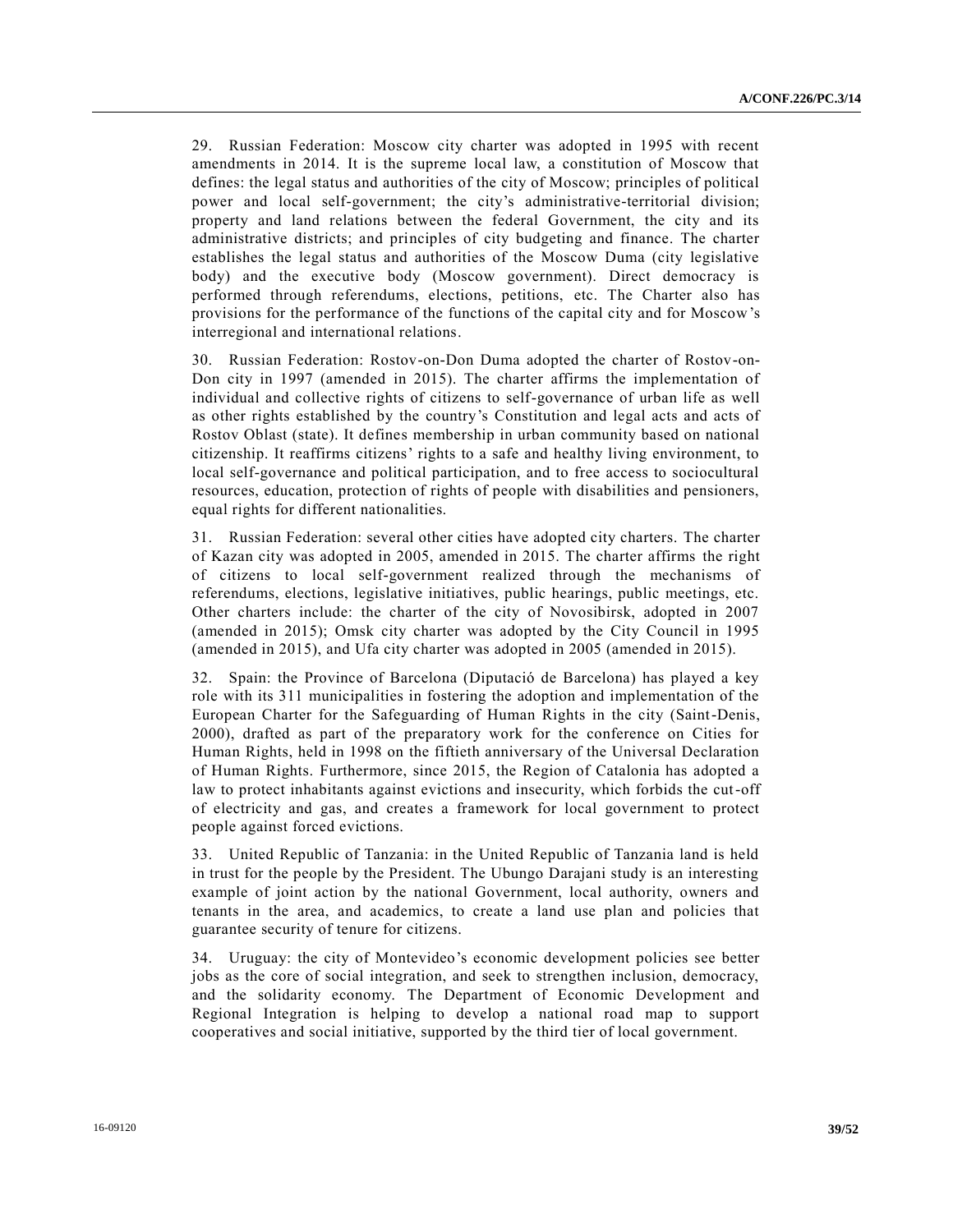#### **Global compacts**

35. World Charter for the Right to the City, 2005: inspired by the European Charter for Safeguarding of Human Rights in the City, the World Charter for the Right to the City was first proposed in Porto Alegre in 2002 at the World Social Forum. The aim was, in the light of increasing urbanization, to establish effective principles and monitoring mechanisms for the fulfilment of human rights in cities. The World Charter was debated at subsequent World Social Forums until 2005, when it was agreed.

36. United Cities and Local Governments: UCLG (CGLU) represents and defends the interests of local governments on the world stage. Its Committee on Social Inclusion, Participatory Democracy and Human Rights (CISDP) has developed a position on social inclusion, set out in the document For a World of Inclusive Cities, and the Global Charter-Agenda for Human Rights in the City, adopted by UCLG at the 2011 World Council in Florence, which aims to promote and strengthen the human rights of all the inhabitants of all cities in the world.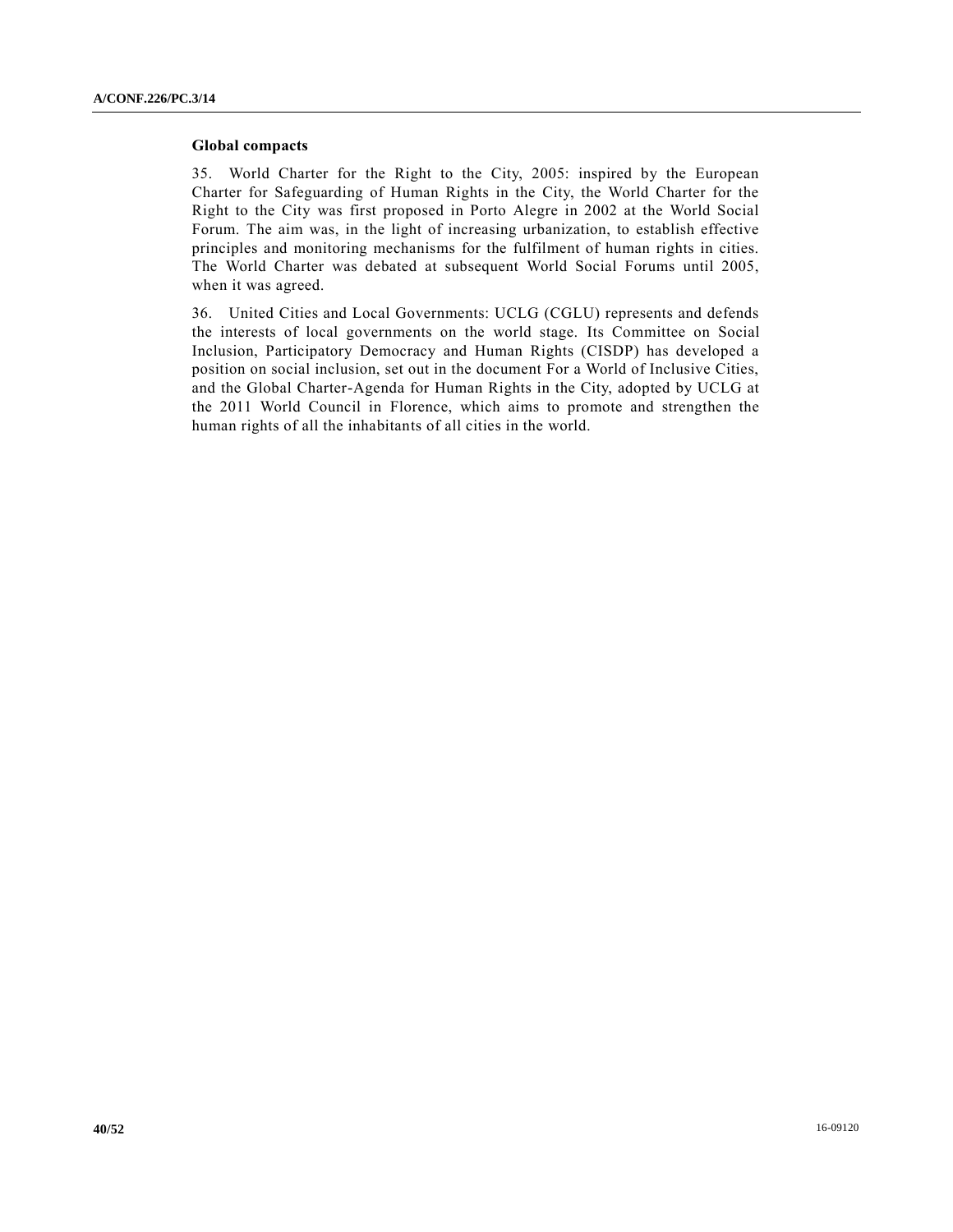# **Annex II**

# **Principal texts on the right to the city**

1. Annex II sets out the four of the principles texts from which the framework and definition of the right to the city developed by Policy Unit 1 has been drawn.

## **I. Brazil's City Statute (2001)**

2. Brazil's City Statute (2001) was inspired by the National Urban Reform Movement, a broad-based social movement that campaigned for an urban focus in the country's new Constitution adopted in 1988. Chapter II of the Constitution on urban policy was expanded through the Brazil City Statute in 2001 that created the Ministry of Cities. Brazil is one of the few countries in the world with a city statute.

3. Article 2: I and II define the right to the city as a general guideline for the purpose of guiding urban policy to give order to the full development of the social functions of the city and of urban property.

4. Article 2: urban policy is aimed at ordaining the full development of the social functions of the city and urban property, subject to the following general guidelines:

(a) The right to sustainable cities is understood as the right to urban land, housing, environmental sanitation, urban infrastructure, transportation and public services, to work and leisure for current and future generations;

(b) Democratic administration by means of participation of the population and of the representative associations of the various segments of the community in the formulation, execution and monitoring of urban development projects, plans and programmes.

5. This definition brings understanding of a diffuse right that includes the right of present and future generations, adopting by analogy the definition of sustainable development which includes the right to an environment that must be preserved for present and future generations.

## **II. Ecuador's Constitution (2008)**

6. Ecuador's 2008 Constitution includes much-heralded "rights to nature" and, in articles 30 and 31, a "right to enjoy the city".

7. Article 30: persons have the right to a safe and healthy habitat and adequate and decent housing, regardless of their social and economic status.

8. Article 31: persons have the right to fully enjoy the city and its public spaces, on the basis of principles of sustainability, social justice, respect for different urban cultures and a balance between the urban and rural sectors. Exercising the right to the city is based on the democratic management of the city, with respect to the social and environmental function of property and the city and with the full exercise of citizenship.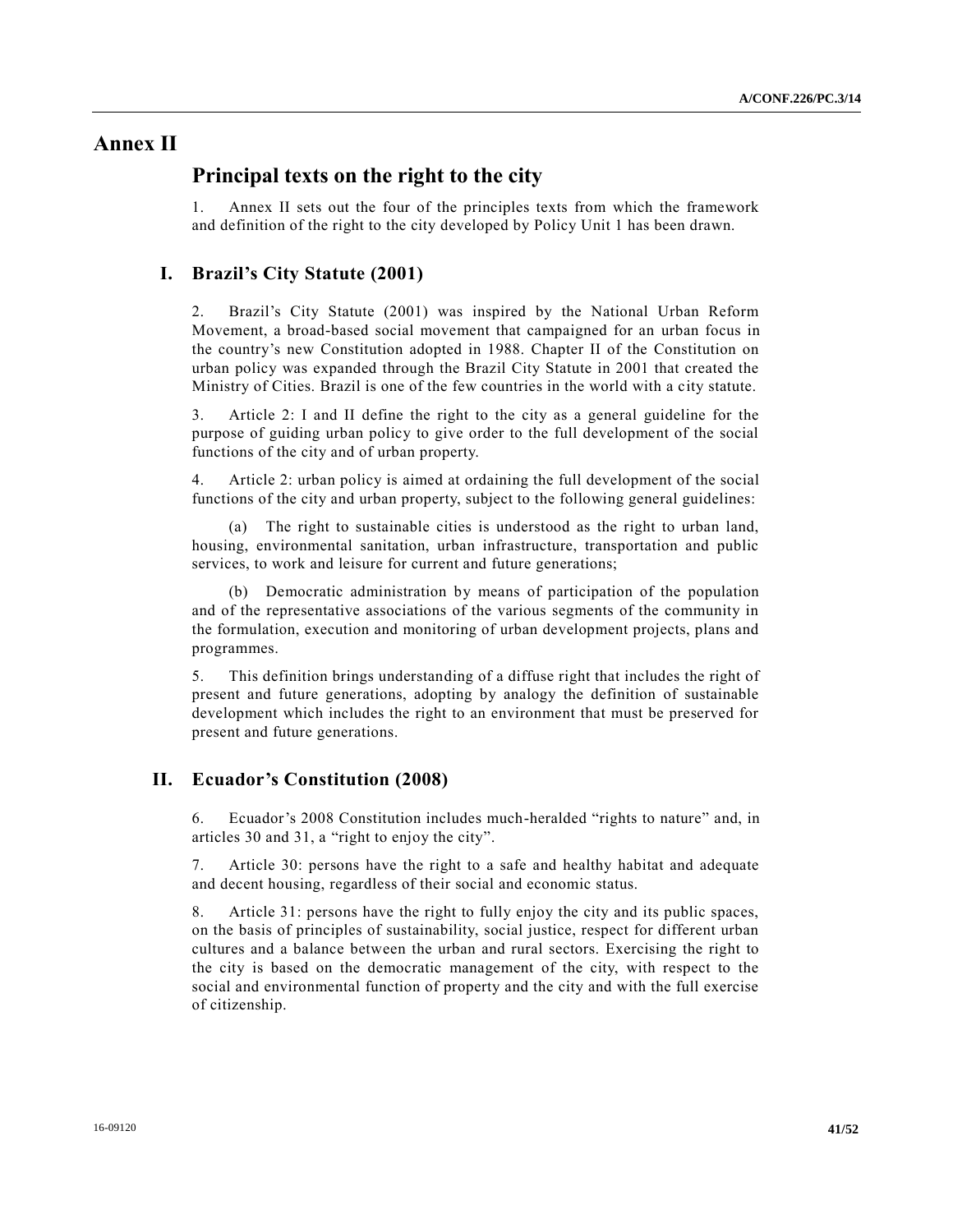## **III. World Charter for the Right to the City (2005)**

9. The World Charter suggests how city inhabitants may exercise the right to the city, e.g. in article 1, item 1: through a city free of discrimination based on gender, age, health status, income, nationality, ethnicity, migratory condition, or political, religious or sexual orientation, and to preserve cultural memory and identity. Thus the city is like a culturally rich and diversified collective space that pertains to all its inhabitants.

10. Article 1, item 2, defines the right to the city as "the equitable usufruct of cities within the principles of sustainability, democracy, equity, and social justice. It is the collective right of the inhabitants of cities, in particular of the vulnerable and marginalized groups, that confers upon them legitimacy of action and organization, based on their uses and customs, with the objective to achieve full exercise of the right to free self-determination and an adequate standard of living."

## **IV. Global charter-agenda for human rights in the city (2011)**

11. The Global Charter-Agenda for Human Rights in the City adopted by United Cities and Local Governments in 2011 aims to promote and strengthen the human rights of all the inhabitants of all cities in the world.

#### **Article 1. The right to the city**

(a) All city inhabitants have the right to a city constituted as a local political community that ensures adequate living conditions for all the people, and provides good coexistence among all its inhabitants, and between them and the local authority;

(b) Every man and woman benefits from all rights enunciated in the present Charter-Agenda and are fully-fledged actors in the life of the city;

(c) All city inhabitants have the right to participate in the configuration and coordination of territory as a basic space and foundation for peaceful life and coexistence;

(d) All city inhabitants have the right to available spaces and resources allowing them to be active citizens. The working and common spaces shall be respectful of everyone's values and of the value of pluralism.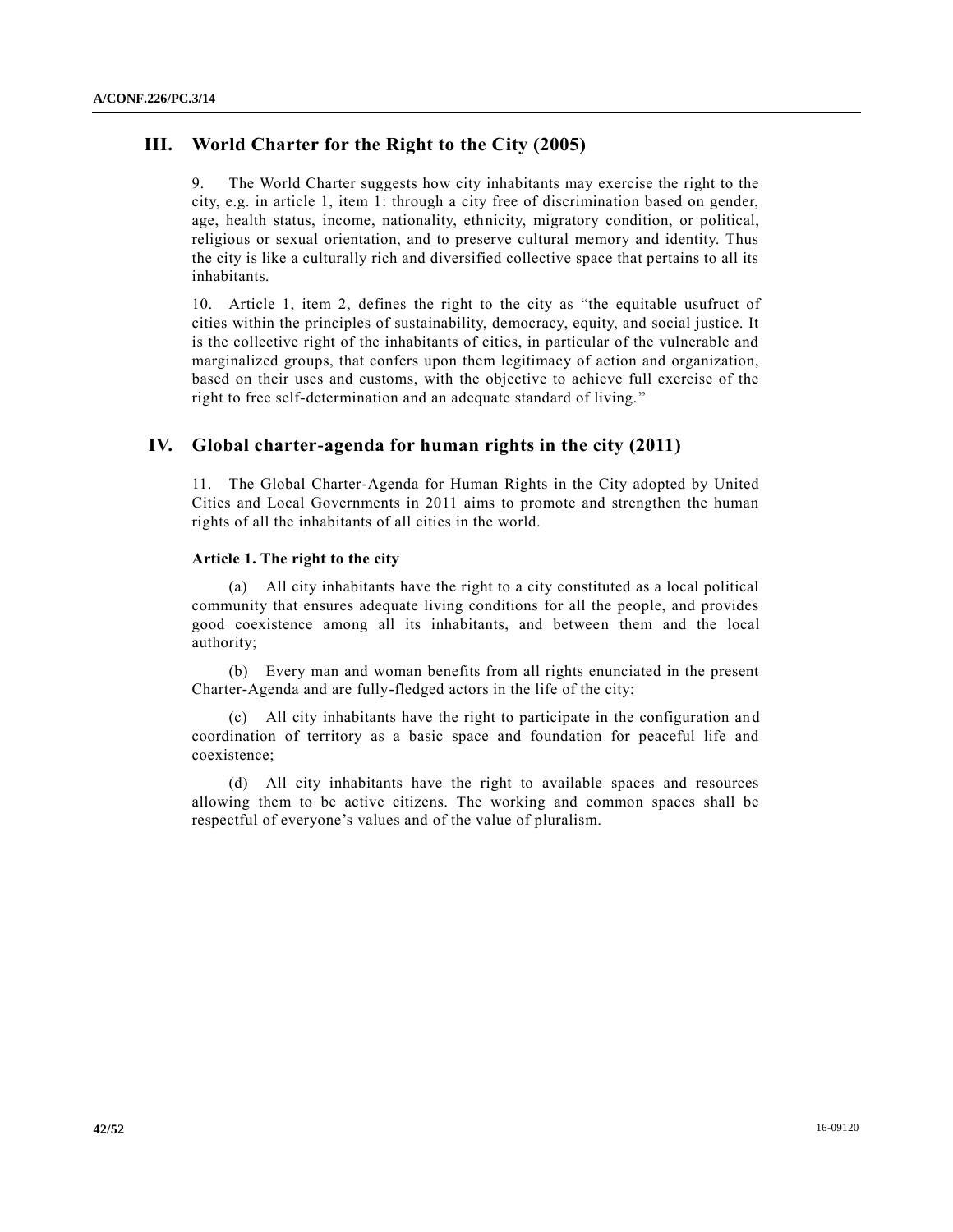# **Annex III**

# **Summary of relevant issue papers**

1. Annex III summarizes key elements from the four issues papers relevant to Policy Unit 1. The full text of issues papers can be found at: [https://www.habitat3.org/the-new-urban-agenda/issue-papers.](https://www.habitat3.org/the-new-urban-agenda/issue-papers)

## **Issue paper 1: Inclusive cities**

2. The issue paper provides a very clear framework on existing challenges of the current urbanization model from the perspective of social inclusion, including the very essential paradox of cities: on the one hand, they are major incubators of opportunities and connections between individuals and groups, which in principle enhances access to services, social bonding, diversity and empowerment processes; and on the other, they are sites undergoing some the most exacerbated conditions of inequalities (i.e. precarious human settlements or socially/economically excluded peripheries). Moreover, the document extensively refers to the multidimensional character of exclusion and the intersection of the various "forms of inequalities in the social, legal, spatial, cultural, political and environmental spheres ". To counteract these problems, it suitably identifies as levers of change: granting equal access to quality basic services, strengthening participation and accountability in policymaking and tackling the impact of spatial exclusion.

3. However, the issue paper also raises a problematic issue from the perspective of the right to the city. While it acknowledges that the current urban development model is problematic, as it is based on competition, business attractiveness and commodification/speculation of land, which is at the origin of severe forms of exclusions, it also brings forward the concept of "inclusive growth". This term seems to evoke that the present model based on growth is inevitable and that the only room for manoeuvre is to try to make it somehow compatible with social inclusion. Unfortunately, inclusion is not always compatible with development goals. Fostering inclusive cities often entails making political decisions that prioritize urban dwellers' well-being over profit. Therefore, it is critical to ask whether the current urbanization model is not a key obstacle for the goal of inclusive cities. Against this background, the right to the city brings forward a new paradigm that calls for a sustainable urban pattern on the basis of equity, empowerment and social justice, both for present and future generations. It thus prioritizes urban dweller's well-being over market interests. This is why it has such a huge potential in building inclusive cities.

4. Some additional aspects worth highlighting from the right to the city perspective are:

(a) The need to deal not only with cities, but with human settlements as a whole. The New Habitat Agenda is an opportunity to question whether today's massive urbanization is sustainable. This implies thinking of urban problems in a holistic way, also paying attention to the link with rural areas;

(b) Although spatial exclusion is tackled, some important territorial aspects are missing. First, the fact that spatial exclusion leads to a fragmentation of the urban space. This phenomenon is not only the result of the marginalization and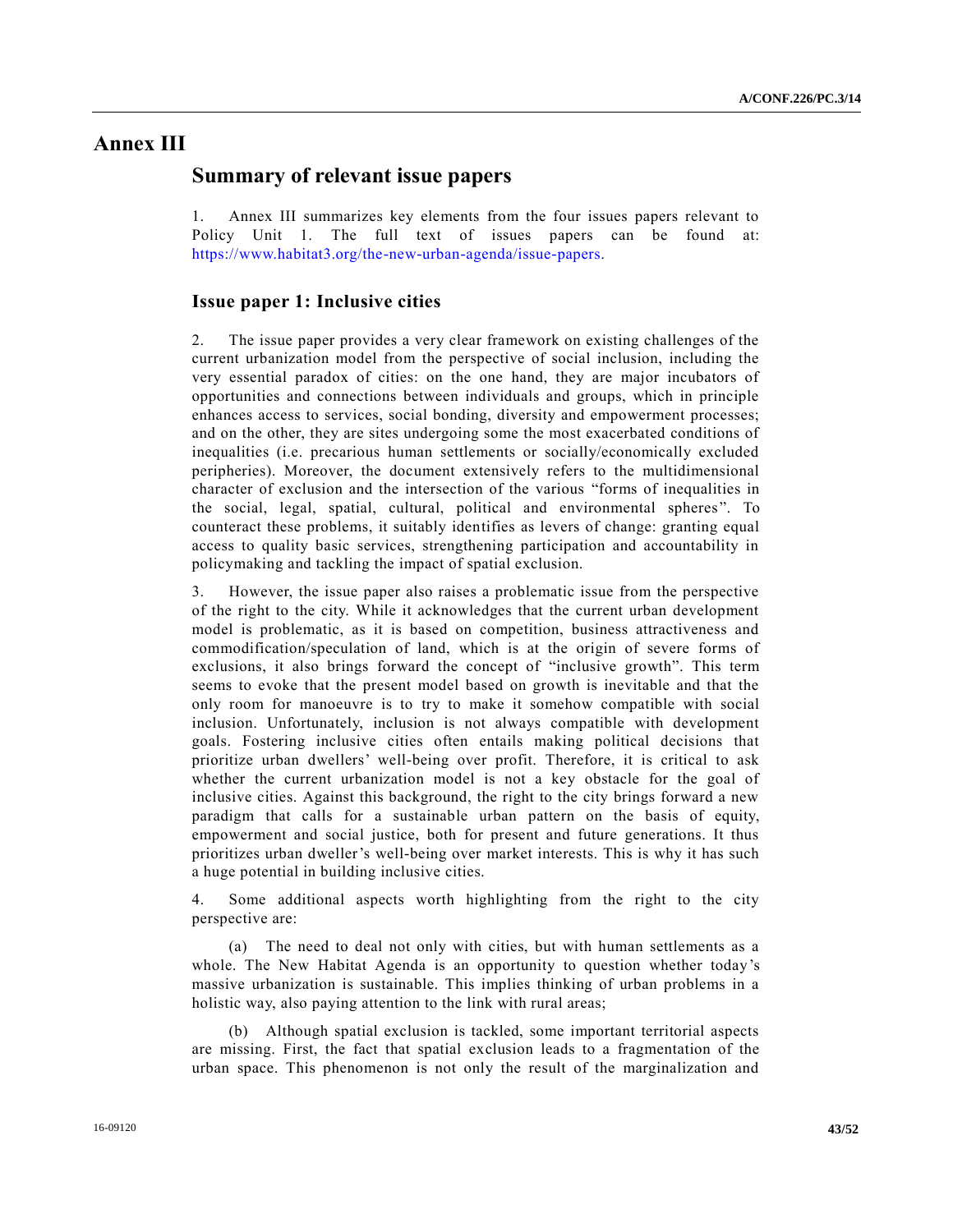ghettoization of the poor, but also of the enclosure of the wealthiest in gated communities or privatized public spaces. Second, a metropolitan approach to inclusive cities calls for the implementation of metropolitan social inclusion policies and institutional cooperation in order to ensure territorial equity, that is, an adequate level of social inclusion within a same metropolitan area, avoiding the concentration of social exclusion in certain parts of the urban continuum;

(c) It is key to go beyond the idea of improving urban spatial connection, as proposed by the issue paper, and actually work to build polycentric cities where services, job opportunities, amenities and quality public services are available throughout the whole urban fabric, including informal settlements. All neighbourhoods and areas of the city should provide all that is needed to have a full and dignified life. Therefore, the primary goal of inclusive cities should be improving urban strategic planning on the basis of polycentrism, rather that spatial connection;

(d) Regarding social actors, women and certain marginalized groups are dealt with in the document. These groups should indeed be granted a voice in policymaking, as it is properly evoked. But it is important to bear in mind that enhancing their social inclusion not only entails ensuring they play a role in participation processes, but also — and very importantly — it implies tailoring specific measures and policies to guarantee they have full access to all universally recognized human rights. A further element related to social actors which needs to be addressed is the criminalization of occupants of public spaces, such as street dwellers or informal economy workers, who remain invisible throughout the paper;

The link between environmental justice and social inclusion is missing, whereas poor or marginalized communities tend to be located in environmental risk areas;

(f) Finally, from the perspective of financing inclusive cities, it is important to highlight that public policies and public investments are key, as well as sufficient financial decentralization, consolidated state transfers based on fair c riteria to ensure territorial equity and the establishment of a progressive local tax system.

### **Issue paper 2: Migration and refugees in urban areas**

5. The issue paper on migration is well illustrated with facts and data. It also partly deals with the topic from a human-rights based approach, which is essential from the right to the city perspective. However, the cultural dimension underlying the topic is missing. It has to be noted that migration is at the origin of the rich cultural diversity of cities and human settlements, which is both a challenge and an asset. As a challenge, it compels us to learn the values of respect and conviviality. It also calls for an enhanced capacity to fight discrimination and segregation, which from an urban point of view should be translated into mixed-used neighbourhoods and equal access to basic services, among others. As an asset, migration and cultural diversity enhances cross-fertilization, mutual learning and creativity. The right to the city is concerned with these dimensions, and envisions the embracement and valorization of differences, while looking at sociocultural diversity as a component of urban life that plays a key role in unlocking social potential.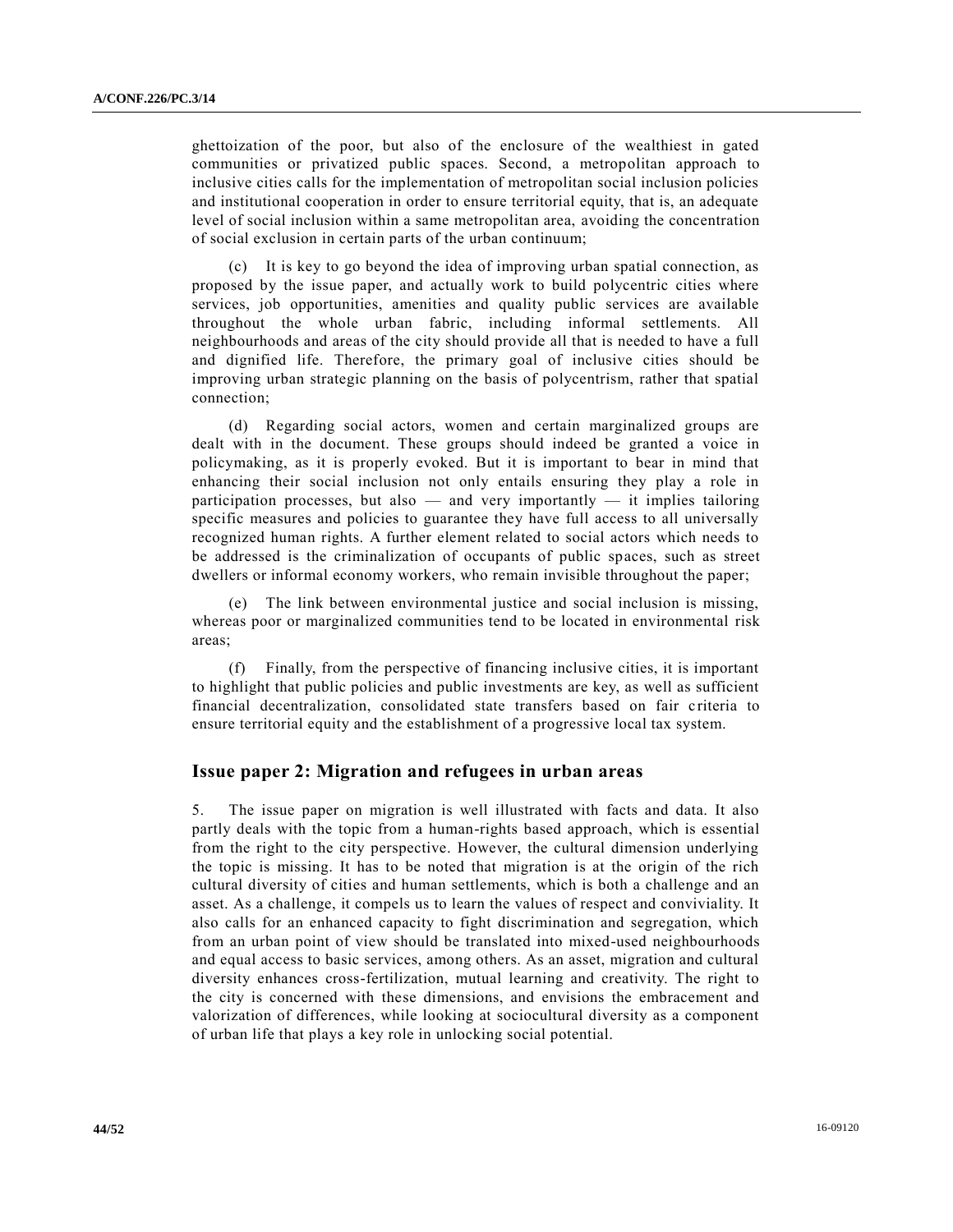# **Issue paper 3: Safer cities**

6. The issue paper on safer cities accurately grasps the complexity of crime and violence in urban settings. It not only refers to policy measures aimed at dealing with existing unsafely, but also pays attention to its roots and causes, and points at several measures to prevent them. Identified key drivers cover a wide range of policy recommendations to be made to governments, including citizens' empowerment and participation, multilevel and multisectoral governance, inclusive urban planning, slum upgrading, the rule of law and human rights mainstreaming. However, from the right to the city perspective, the mapping lacks one important element to be stressed: the problematic relationship between the police and disadvantaged communities, that is, the excessive use of force by personnel involved in law enforcement while performing their official duties, especially in marginalized areas. Without any doubt, this phenomenon reflects the inequalities and discrimination existing in societies towards poor groups, which in some cases State forces reproduce. Hence the importance of prompting governments to ensure policing and security provision on the basis of equity, safety and access to justice for all; to frame policing in human rights standards; and to ensure police officials accountability.

## **Issue paper 4: Urban culture and heritage**

7. In line with recent debates on sustainable development, the issue paper on urban culture and heritage reinforces the idea that culture is one of the key pillars of sustainability, together with environment, society and economy. While there some are references to the role of culture in "rehumanizing" cities and making them more resilient and inclusive, the paper seems to concentrate mainly on the nexus between heritage, urban regeneration and tourism, and between the cultural and creative industries, employment and economic development. However, from the right to the city perspective, it is also important to emphasize the importance of accessible, decentralized and well-resourced cultural infrastructures (not only museums, but also art schools, libraries or theatres); to the relationship between culture and education (i.e. how formal and non-formal education and lifelong learning should embrace cultural diversity and integrate artistic and cultural education); to the relationship between culture and knowledge (i.e. how cultural participation may enhance individual and collective knowledge and social capital); and to the role of culture in fostering social inclusion and cohesion (i.e., how intercultural dialogues provide the basis for mutual understanding and the valorization of differences).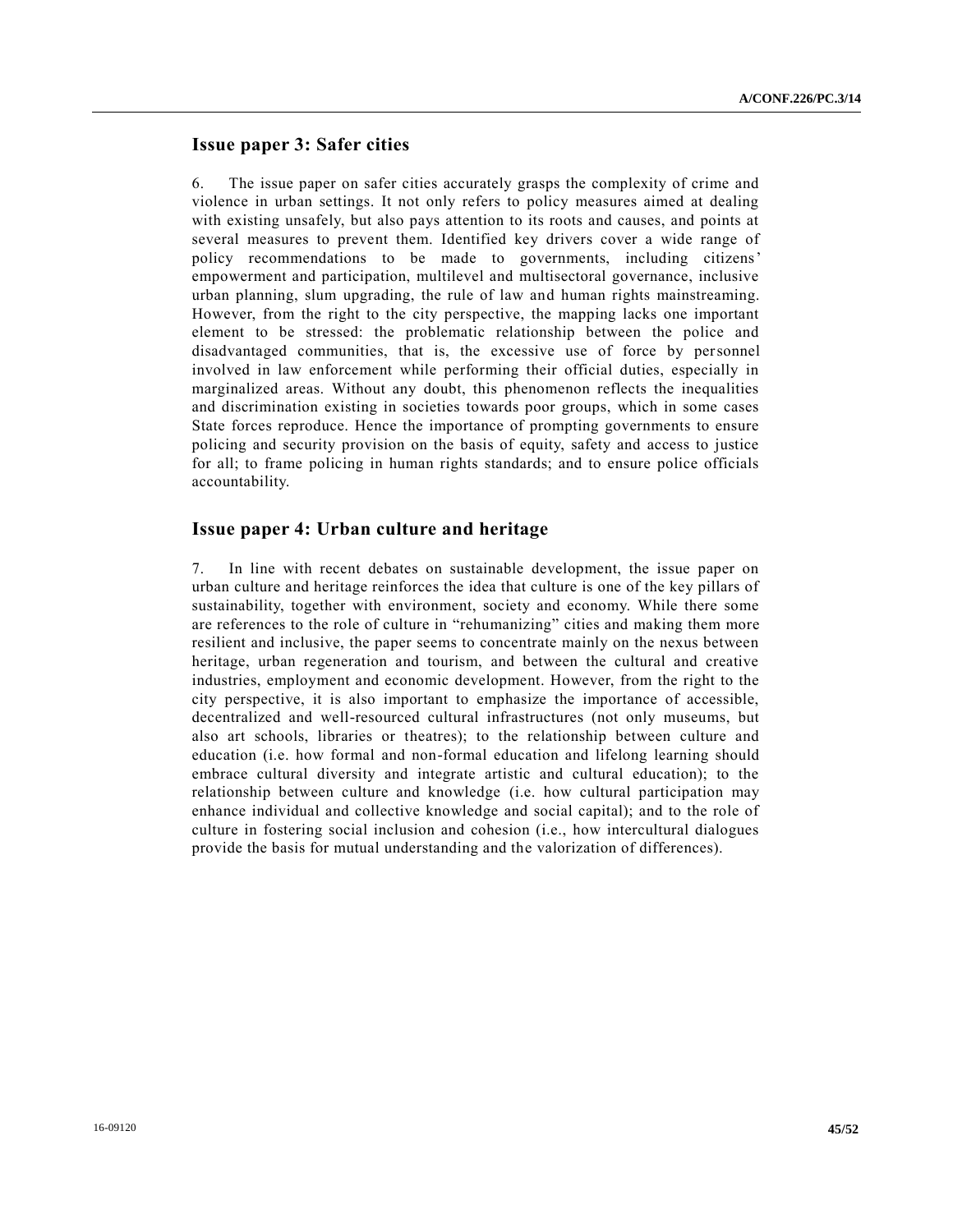# **Annex IV**

# **Relevant (draft) targets in the 2015 Sustainable Development Goals**

1. End poverty in all its forms everywhere

1.3. Implement nationally appropriate social protection systems and measures for all, including floors, and by 2030 achieve substantial coverage of the poor and the vulnerable

1.4. By 2030, ensure that all men and women, in particular the poor and the vulnerable, have equal rights to economic resources, as well as access to basic services, ownership and control over land and other forms of property, inheritance, natural resources, appropriate new technology and financial services, including microfinance

1.5 By 2030, build the resilience of the poor and those in vulnerable situations and reduce their exposure and vulnerability to climate-related extreme events and other economic, social and environmental shocks and disasters

4. Ensure inclusive and equitable quality education and promote lifelong learning opportunities for all

4.4 By 2030, increase by [x] per cent the number of youth and adults who have relevant skills, including technical and vocational skills, for employment, decent jobs and entrepreneurship

5. Achieve gender equality and empower all women and girls

5.1 End all forms of discrimination against all women and girls everywhere

5a. Undertake reforms to give women equal rights to economic resources, as well as access to ownership and control over land and other forms of property, financial services, inheritance and natural resources, in accordance with national laws

5.b Enhance the use of enabling technology, in particular information and communications technology, to promote the empowerment of women

5.c Adopt and strengthen sound policies and enforceable legislation for the promotion of gender equality and the empowerment of all women and girls at all levels

8. Promote sustained, inclusive and sustainable economic growth, full and productive employment and decent work for all

8.3. Promote development-oriented policies that support productive activities, decent job creation, entrepreneurship, creativity and innovation, and encourage the formalization and growth of micro-, small- and medium-sized enterprises, including through access to financial services

8.5. By 2030, achieve full and productive employment and decent work for all women and men, including for young people and persons with disabilities, and equal pay for work of equal value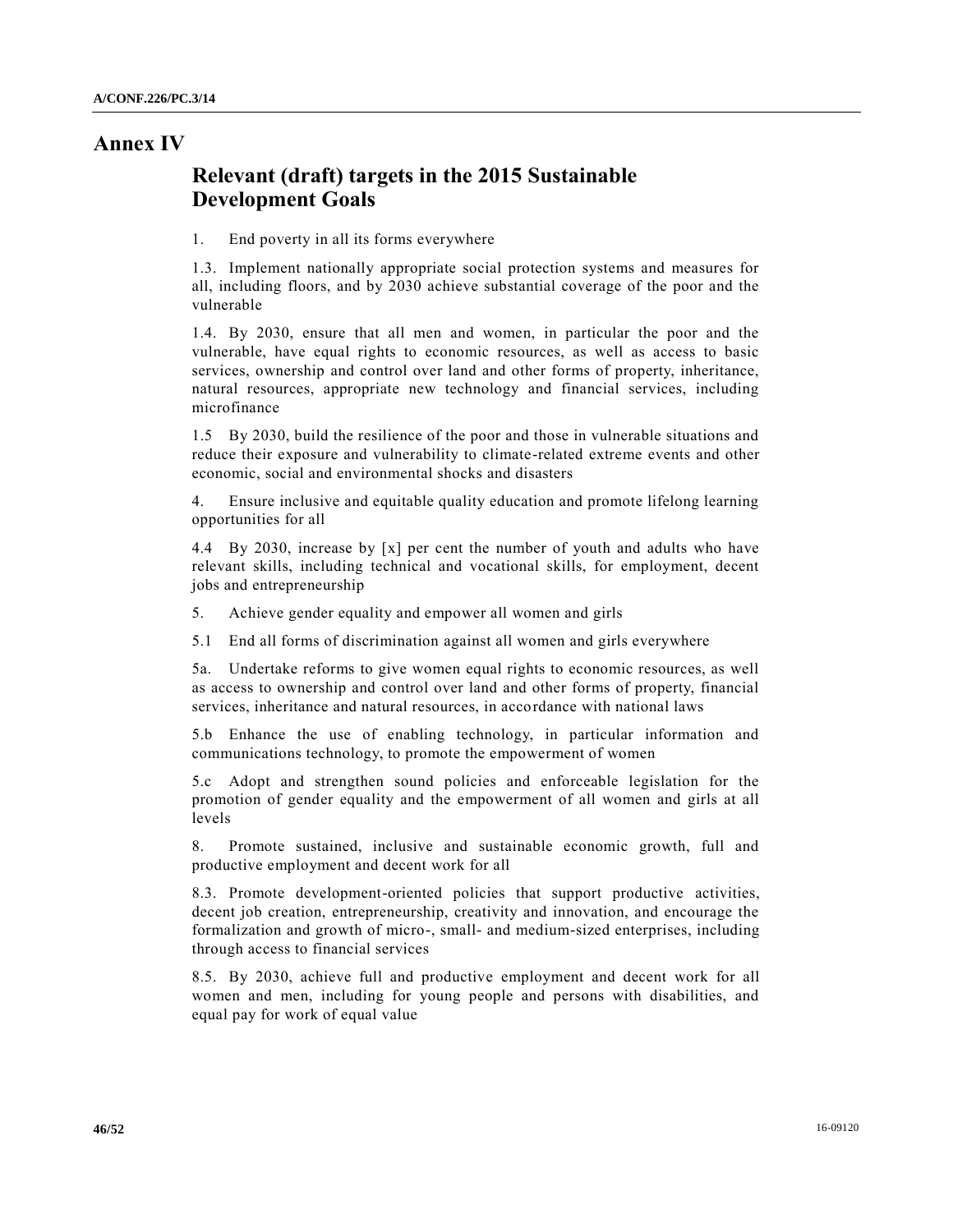8.8. Protect labour rights and promote safe and secure working environments for all workers, including migrant workers, in particular women migrants, and those in precarious employment

9. Build resilient infrastructure, promote inclusive and sustainable industrialization and foster innovation

9.1. Develop quality, reliable, sustainable and resilient infrastructure, including regional and transborder infrastructure, to support economic development and human well-being, with a focus on affordable and equitable access for all

10. Reduce inequality within and among countries

10.1. By 2030, progressively achieve and sustain income growth of the bottom 40 per cent of the population at a rate higher than the national average

10.6 Ensure enhanced representation and voice for developing countries in decision-making in global international economic and financial institutions in order to deliver more effective, credible, accountable and legitimate institutions

10.7 Facilitate orderly, safe, regular and responsible migration and mobility of people, including through the implementation of planned and well-managed migration policies

11. Make cities and human settlements inclusive, safe, resilient and sustainable

11.3 By 2030, enhance inclusive and sustainable urbanization and capacity for participatory, integrated and sustainable human settlement planning and management in all countries

11.4 Strengthen efforts to protect and safeguard the world's cultural and natural heritage

11.7 By 2030, provide universal access to safe, inclusive and accessible, green and public spaces, in particular for women and children, older persons and persons with disabilities

11.7 By 2030, provide universal access to safe, inclusive and accessible, green and public spaces, in particular for women and children, older persons and persons with disabilities

11.a Support positive economic, social and environmental links between urban, peri-urban and rural areas by strengthening national and regional development planning

11.b By 2020, increase by [x] per cent the number of cities and human settlements adopting and implementing integrated policies and plans towards inclusion, resource efficiency, mitigation and adaptation to climate change, resilience to disasters, develop and implement, in line with the forthcoming Hyogo Framework, holistic disaster risk management at all levels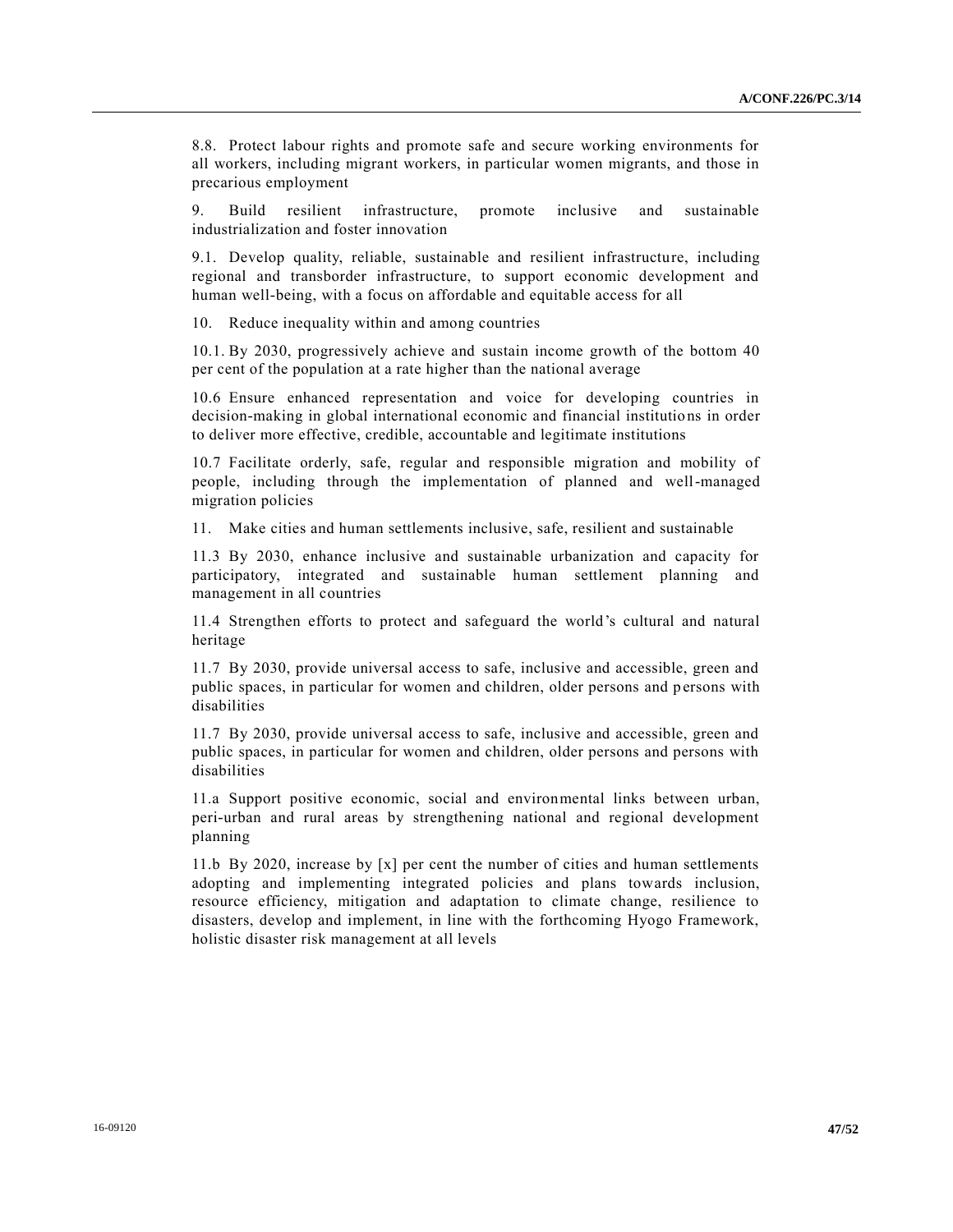# **Annex V**

# **Key reference documents**

Bhalla, A. and Lapeyre, F. (1999). Poverty and exclusion in a global world. London: Macmillan Press.

Borja, J. (2010) "Democracy in Search of the Future city" in A. Sugranyes and C. Mathivet, Cities for All: Proposals and Experiences towards the Right to the city, pp. 29-30. [http://www.hic-gs.org/document.php?pid=3848.](http://www.hic-gs.org/document.php?pid=3848)

Brown, A. and Kristiansen, A. (2009) Urban Policies and the Right to the city: Rights, responsibilities and citizenship (2009) 42-52, [http://unesdoc.unesco.org/](http://unesdoc.unesco.org/images/0017/001780/178090e.pdf) [images/0017/001780/178090e.pdf.](http://unesdoc.unesco.org/images/0017/001780/178090e.pdf)

Brown, A. (2013) "Right to the city": the road to Rio, International Journal of Urban and Regional Research 37(3) 957-971.

Bourguiba, Habib (1967) La propriété, fonction sociale: allocution du Président Habib Bourguiba devant la Commission Idéologique du Parti Socialiste Destourien; Tunis, le 17 janvier 1967.

Chen, Martha. 2012. "The Informal Economy: Definitions, Theories and Policies." WIEGO Working Paper No. 1. Available at [www.wiego.org.](http://www.wiego.org/)

Coggin, T. and Pieterse, M. (2012) Rights and the city: An exploration of the interaction between Socioeconomic Rights and the city, Urban Forum 23 (3) pp. 257-278.

Elgin, C. and Oyvat, C. (2013). Lurking in the cities: Urbanization and the informal economy. Structural Change and Economic Dynamics, 27, pp. 36-37.

Garcia Chueca, E. M. (2016), "Human rights in the city and the right to the city: two different paradigms confronting urbanization", in: Oomen, B., Davis, M., and Grigolo, M., Global Urban Justice. The Rise of Human Rights Cities. Cambridge: Cambridge University Press.

Garcia Chueca, E. M. and Allegretti, G. (2014), "The right to the city in Europe", in AA.VV., Moving towards the implementation of the right to the city in regional and international perspective. Instituto Pólis, Habitat International Coalition and Fórum Nacional de Reforma Urbana.

Global Platform for the Right to the city. "Organization and Mobilization of the Global Platform for the Right to the city: Action Plan and Thematic Axes ".

Golay, C. and Cismas, I. (n.d.) The Right to Property from a Human Rights Perspective, Rights and Democracy, International Centre for Human Rights and Democratic Development, [http://www.geneva-academy.ch/docs/publications/ESCR/](http://www.geneva-academy.ch/docs/publications/ESCR/humanright-en.pdf) [humanright-en.pdf.](http://www.geneva-academy.ch/docs/publications/ESCR/humanright-en.pdf)

Golubchikov. O. and Badyina, A. (2012) Sustainable Housing for Sustainable Cities: A Policy Framework for Developing Countries, Nairobi: UN-Habitat, [http://unhabitat.org/books/sustainable-housing-for-sustainable-cities-a-policy](http://unhabitat.org/books/sustainable-housing-for-sustainable-cities-a-policy-framework-for-developing-cities/)[framework-for-developing-cities/.](http://unhabitat.org/books/sustainable-housing-for-sustainable-cities-a-policy-framework-for-developing-cities/)

Habitat International Coalition, (2009) Convergencia de habitantes por el derecho al hábitat, [http://www.hlrn.org/img/documents/Convergence\\_HIC\\_SP.pdf.](http://www.hlrn.org/img/documents/Convergence_HIC_SP.pdf)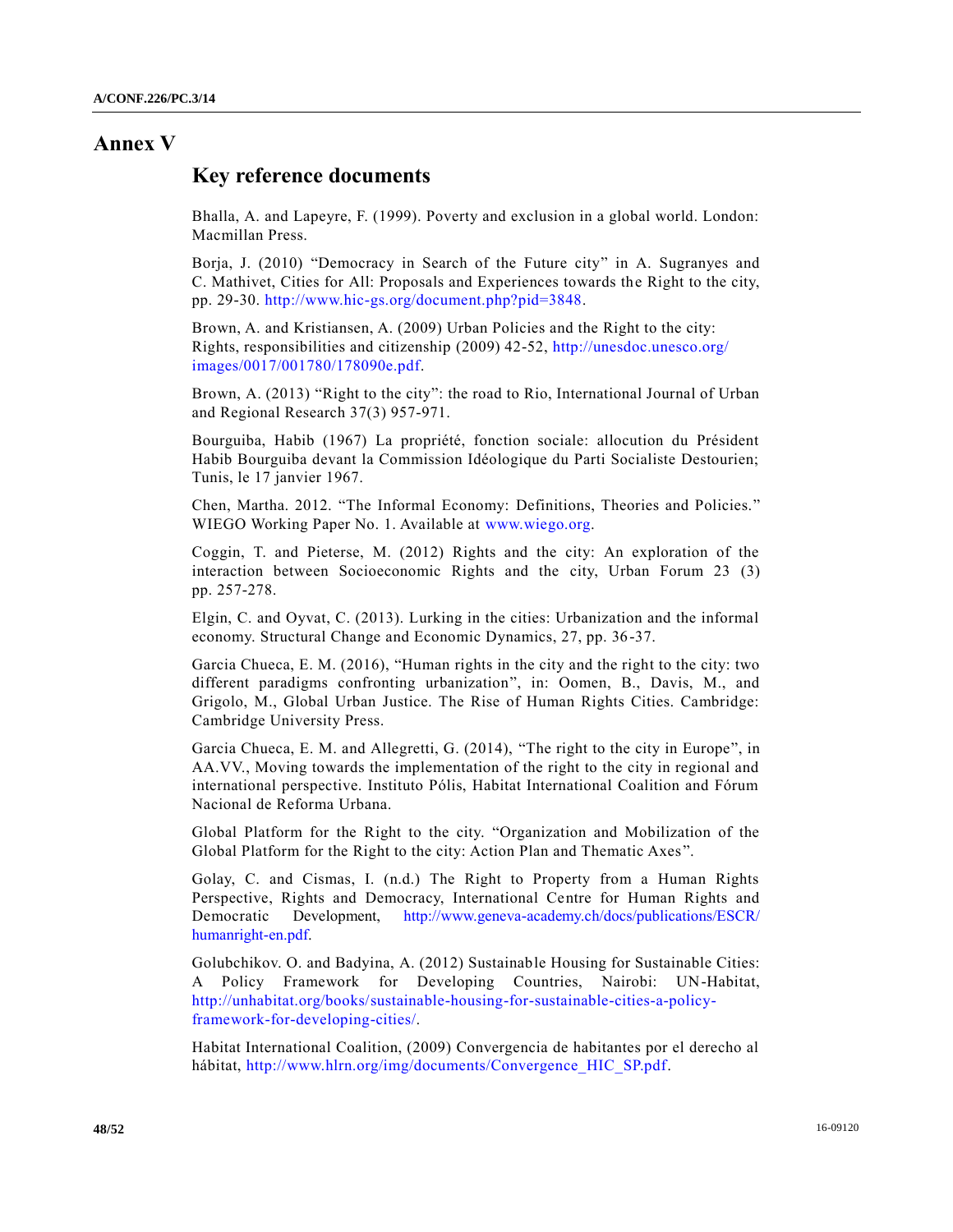Habitat International Coalition (2010) Mexico City Charter for the Right to the City; [http://www.hic-gs.org/document.php?pid=5407.](http://www.hic-gs.org/document.php?pid=5407)

Harvey, D. (2008) Right to the City, New Left Review, September-October 2008.

Information Council of the State Council, People's Republic of China (2015) Progress in China's Human Rights, 2014 [http://news.xinhuanet.com/english/china/](http://news.xinhuanet.com/english/china/2015-06/08/c_134306536.htm) [2015-06/08/c\\_134306536.htm.](http://news.xinhuanet.com/english/china/2015-06/08/c_134306536.htm)

International Labour Organization. 2014. World of Work Report: Developing With Jobs. Geneva: ILO.

International Labour Organization and WIEGO. 2013. Women and Men in the Informal Economy: A Statistical Picture. Geneva: ILO.

Lombe, M. (2010) Measuring and Monitoring Urban Social Inclusion: Challenges and Way Forward, Report Prepared for UN-HABITAT, 24-26 February 2010, Nairobi.

McGregor, J. A., 2007. Researching Human Wellbeing: From Concepts to Methodology. in: Gough, I. and McGregor, J. A., eds. Well-Being in Developing Countries: New Approaches and Research Strategies: Cambridge: Cambridge University PressDemocratic Dialogue (1995). Social exclusion/inclusion. Special report No. 2, Retrieved June 2001, from [http://www.dem-dial.demon.co.uk/](http://www.dem-dial.demon.co.uk/index.htm) [index.htm.](http://www.dem-dial.demon.co.uk/index.htm)

Ortíz Flores, E. Nehls Martínez, N. and Zárate, M-L. (eds.) (n.d.) The Right to the City around the World, [http://www.gloobal.net/iepala/gloobal/fichas/ficha.php?](http://www.gloobal.net/iepala/gloobal/fichas/ficha.php?entidad=Textosandid=11617andopcion=documento#s8) [entidad=Textosandid=11617andopcion=documento#s8.](http://www.gloobal.net/iepala/gloobal/fichas/ficha.php?entidad=Textosandid=11617andopcion=documento#s8)

Saule, N. Jr. (2011) Políticas Públicas Urbanas — Premissas e Condições para a Efetivação do Direito à Cidade, Rosangela Marina Luft.

UCL (2015) Habitat III National Reporting Processes: Locating the Right to the City and Civil Society, [http://www.ihs.nl/fileadmin/ASSETS/ihs/Library/](http://www.ihs.nl/fileadmin/ASSETS/ihs/Library/Habitat_III/DPU_Habitat_III_National_Reporting_Processes_-1-2.pdf) Habitat III/DPU Habitat III National Reporting Processes -1-2.pdf.

United Cities and Local Governments (2014),Basic Services for All in an Urbanizing World, Third Global Report on Local Democracy and Decentralization, Ozon and New York: Routledge.

United Cities and Local Governments (2011), Local Government Finance: The Challenge of the 21st Century, 2nd Global Report on Decentralization and Local Democracy. Cheltenham (UK) and Northampton (USA): Edward Elgar.

United Cities and Local Governments — UCLG (2011), Global Charter-Agenda for Human Rights in the Cites. Available at: [http://www.uclg-cisdp.org/en/right-to-the](http://www.uclg-cisdp.org/en/right-to-the-city/world-charter-agenda)[city/world-charter-agenda.](http://www.uclg-cisdp.org/en/right-to-the-city/world-charter-agenda)

United Cities and Local Goverments (2008), Decentralization and Local Democracy in the World, First Global Report. Washington (USA): World Bank.

United Cities and Local Governments — UCLG (2008), For a World of Inclusive Cities. Available at: [http://www.uclg-cisdp.org/en/observatory/reports/world](http://www.uclg-cisdp.org/en/observatory/reports/world-inclusive-cities)[inclusive-cities.](http://www.uclg-cisdp.org/en/observatory/reports/world-inclusive-cities)

UN-CHSD — United Nations Conference on Housing and Sustainable Development (2015).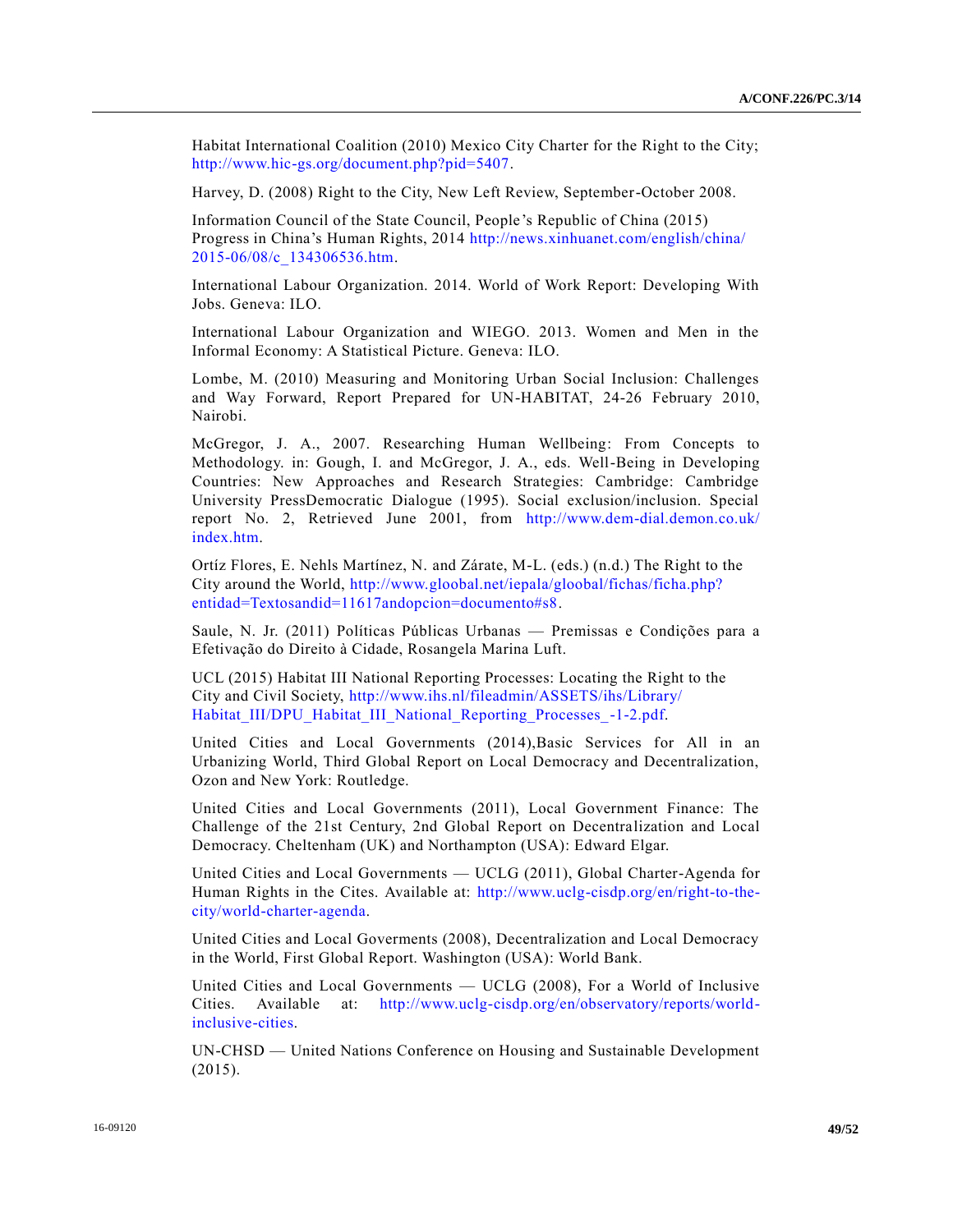UNESCO (2001) Universal Declaration on Cultural Diversity, [http://portal.unesco.org/en/ev.php-URL\\_ID=13179&URL\\_DO=DO\\_TOPIC&](http://portal.unesco.org/en/ev.php-URL_ID=13179&URL_DO=DO_TOPIC&URL_SECTION=201.html) [URL\\_SECTION=201.html.](http://portal.unesco.org/en/ev.php-URL_ID=13179&URL_DO=DO_TOPIC&URL_SECTION=201.html)

UNESCO (2003) Convention on the Safeguarding of the Intangible Cultural Heritage (17 September 2003), [http://www.unesco.org/culture/ich/en/convention.](http://www.unesco.org/culture/ich/en/convention)

UN-Habitat (2009) Global Report on Human Settlements. Key Findings. Retrieved January 2010, from [http://www.unhabitat.org/downloads/docs/GRHS\\_2009\\_](http://www.unhabitat.org/downloads/docs/GRHS_2009_Key.pdf) [Key.pdf.](http://www.unhabitat.org/downloads/docs/GRHS_2009_Key.pdf)

UN-Habitat (2010) Measuring and Monitoring Urban Social Inclusion: Challenges and Way Forward.

UN-Habitat (2015) Issue paper No. 1: Inclusive cities. New York: UN-Habitat.

UN-Habitat (2015) Issue paper No. 2: Migration and refugees in urban areas. New York: UN-Habitat.

UN-Habitat (2015) Issue paper No. 3: Safer cities. New York: UN-Habitat.

UN-Habitat (2015) Issue paper No. 4: Urban culture and heritage. New York: UN-Habitat.

UN-Habitat (2015) The State of China's Cities, 2014-15, UN-Habitat with China Association of Mayors and Urban Planning Society of China, lead authors include MAO Qizhi.

United Cities and Local Governments. 2011. Global Charter-Agenda for Human Rights in the City.

United Nations (2005). Report on the world social situation: The inequality predicament. New York: United Nations Publishing Section.

United Nations Development Programme. 2015. Human Development Report: Work for Human Development. New York: UNDP.

UN-OHCHR (1966) International Covenant on Economic, Social and Cultural Rights, United Nations General Assembly resolution 2200A (16 December 1966), [http://www.ohchr.org/EN/ProfessionalInterest/Pages/CESCR.aspx.](http://www.ohchr.org/EN/ProfessionalInterest/Pages/CESCR.aspx)

Vanek, Joann et al. 2014. "Statistics on the Informal Economy: Definitions, Regional Estimates and Challenges." WIEGO Working Paper No. 2. Available at [www.wiego.org.](http://www.wiego.org/)

Vleminckx, K. and Berghman, J. (2001). Social exclusion and the welfare state: An overview of conceptual issues and implications. In D. Mayes, J. Berghman, and R. Salais (eds.), Social exclusion and European policy (pp. 27-46) Cheltenham: Edward Elgar.

World Human Rights Cities Forum (2014) Toward a Global Alliance of Human Rights Cities for All, http://www.uclg-cisdp.org/sites/default/files/ WHRCF2014%20Concept%20Note(V10) Final.pdf.

World Social Forum (2005) World Charter on the Right to the city, http://www.urbanreinventors.net/3/wsf.pdf.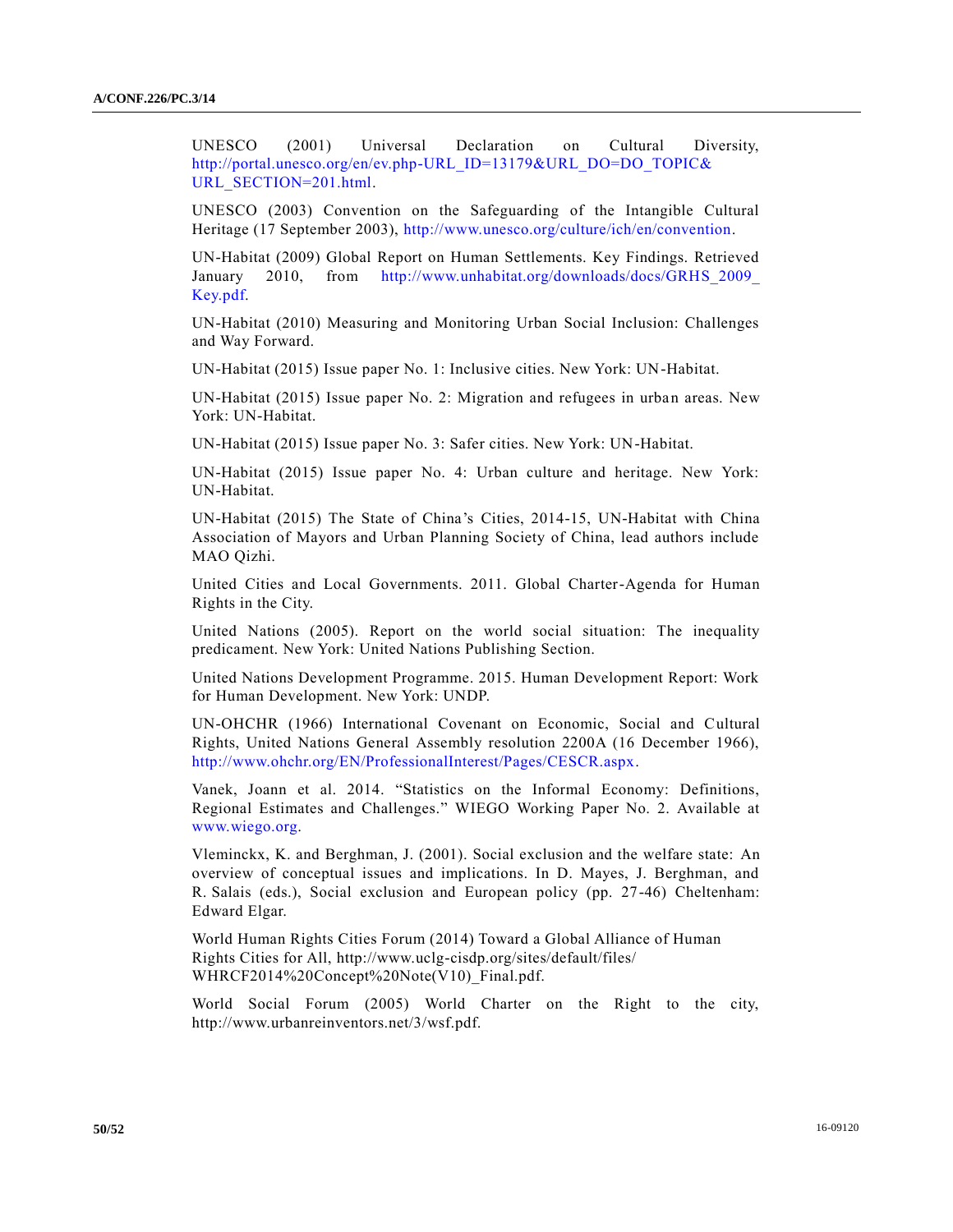World Social Forum (2009) Urban Movements Building Convergences at the World Social Forum, http://cadtm.org/IMG/article\_PDF/article\_a4091.pdf.

Zérah,M-H; Dupont, V., Lama-Rewal, S. with Faetanini, M. (2010) Urban Policies and the Right to the City in India, UNESCO, http://unesdoc.unesco.org/ images/0021/002146/214602e.pdf.